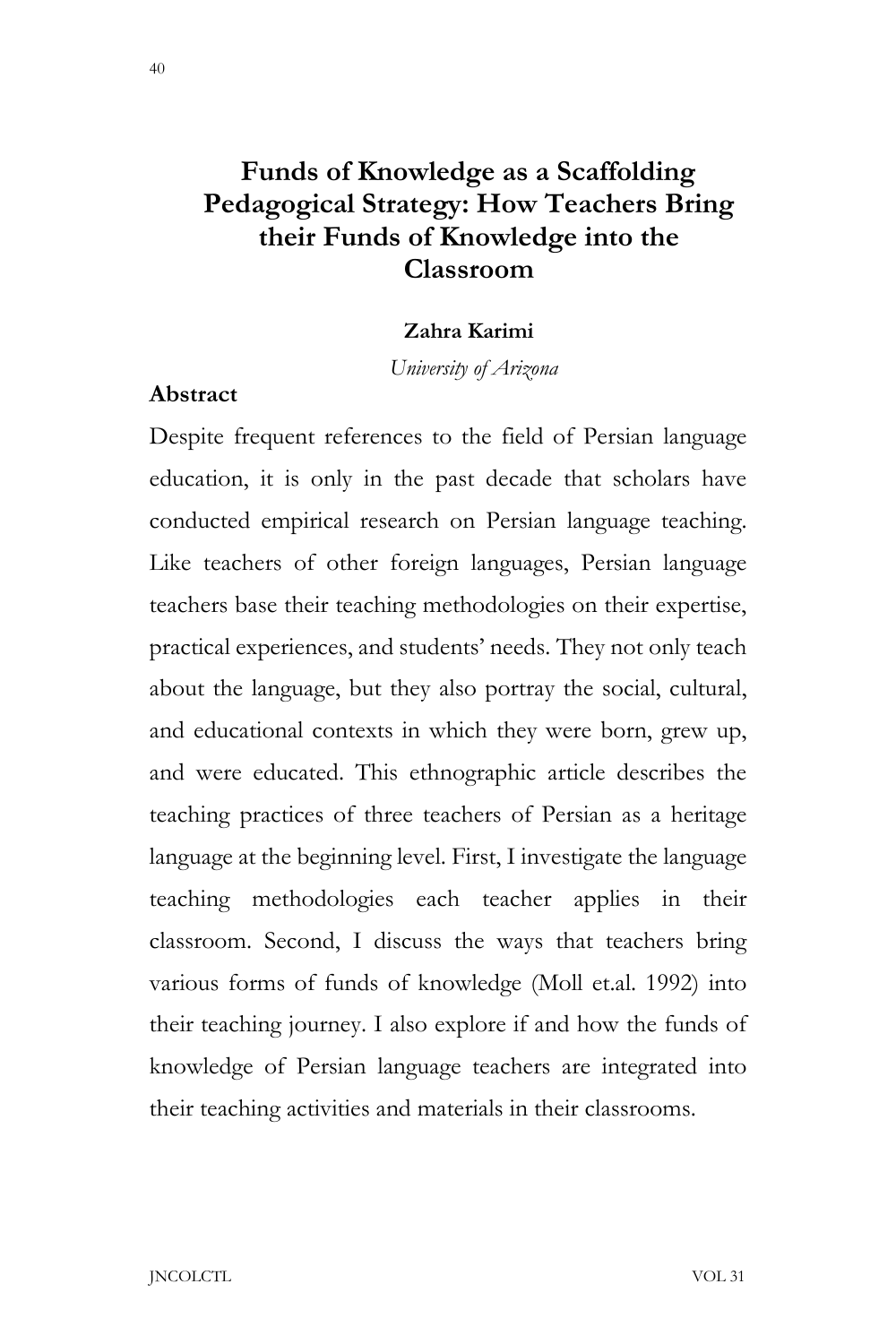**Keyword**s: heritage language teachers, second language teaching methodologies, sociocultural theory, funds of knowledge, scaffolding technique, contextualization.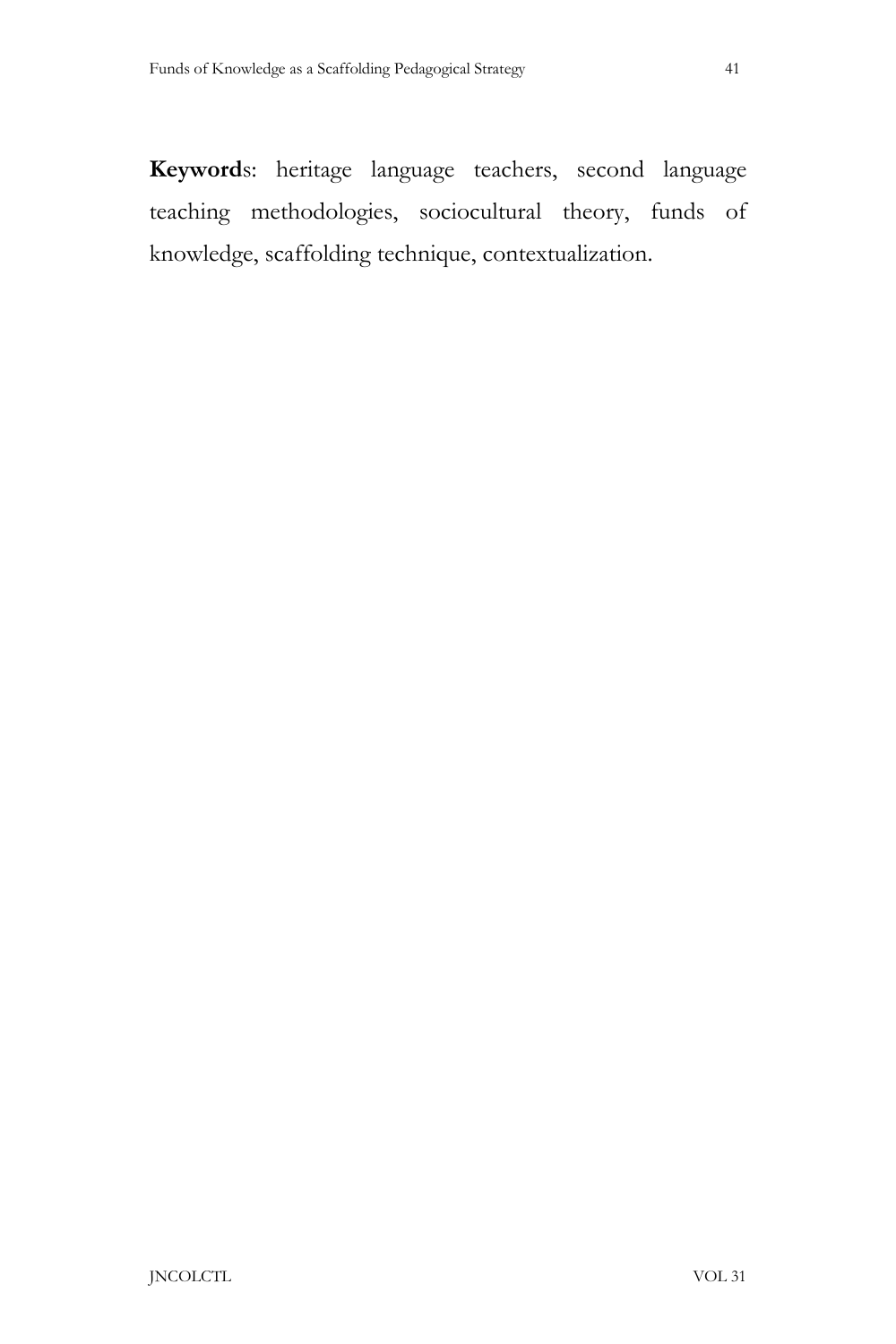### **Introduction**

A heritage language (HL) refers to any language which is spoken at home by the family and community members and with which individuals have a personal and historical connection (Valdés, 2001). Fishman (2001) categorizes heritage languages into Indigenous, colonial, and immigrant groups; Indigenous languages were or are still spoken by the people native to the Americas, colonial languages represent the languages of some European groups that first colonized parts of the United States, and immigrant languages were and are spoken by immigrants arriving in the United States. In short, in the United States, heritage languages refer to all languages other than English.

The name 'Persian' is an umbrella term that is used in everyday interaction in an English context. Persian, or Farsi, is one of the Southwestern Iranian languages spoken in Iran, Afghanistan (Dari), and Tajikistan (Tajiki). Persian is also called a less commonly taught language. That is, it is not included in "world language" programs in either public or private schools. Therefore, first and second-generation Iranian children in the United States (re)learn Persian as a heritage language/second language, not in school settings, but most likely through their family, on the weekends, after school, or at universities. These classes are different in the levels the teachers "teach and the materials they use. Some do not even teach literacy and only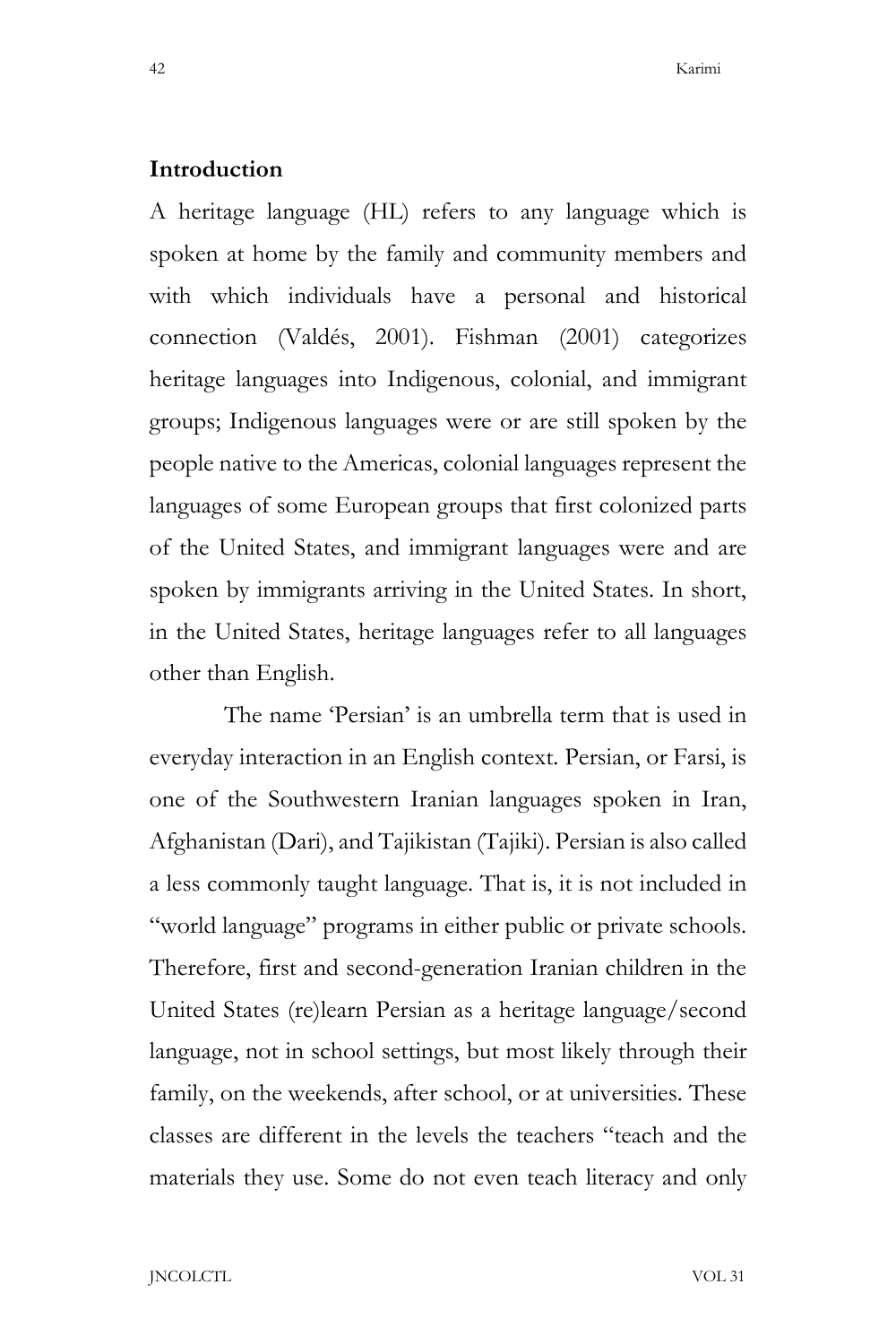concentrate on speaking Persian and teaching cultural norms" (Meybodi, 2014, p.22).

Persian language learners (PLL) may be inspired or pushed to learn/relearn a heritage language due to cultural, linguistic, or vocational needs. They may begin their acquisition of Persian with differing amounts of exposure to the language through the culture and traditions of their families and communities. In most Persian language classrooms, due to lack of budget, different types of students learning Persian as a second or foreign language are placed in one classroom, which can inhibit learning (Sedighi, 2010).

Educators, teachers, and speakers of Persian have long made reference to language and culture as important for heritage language education. Besides, the research of scholars such as Megerdoomian (2010), Atoofi (2013), Sedighi (2012), Shabani-Jadidi (2016), and Ramezanzadeh (2010) have focused on linguistic and cultural aspects to investigate the language learning of students. Research is needed on Persian language teaching methodologies in various educational and extracurricular contexts such as schools and universities. For example, research is needed on how teachers design instructional plans to meet the needs of all students in a multilevel heritage language classroom where students vary linguistically, culturally, and ethnically. While there are not adequate resources of teaching materials, and the developed

JNCOLCTL VOL 31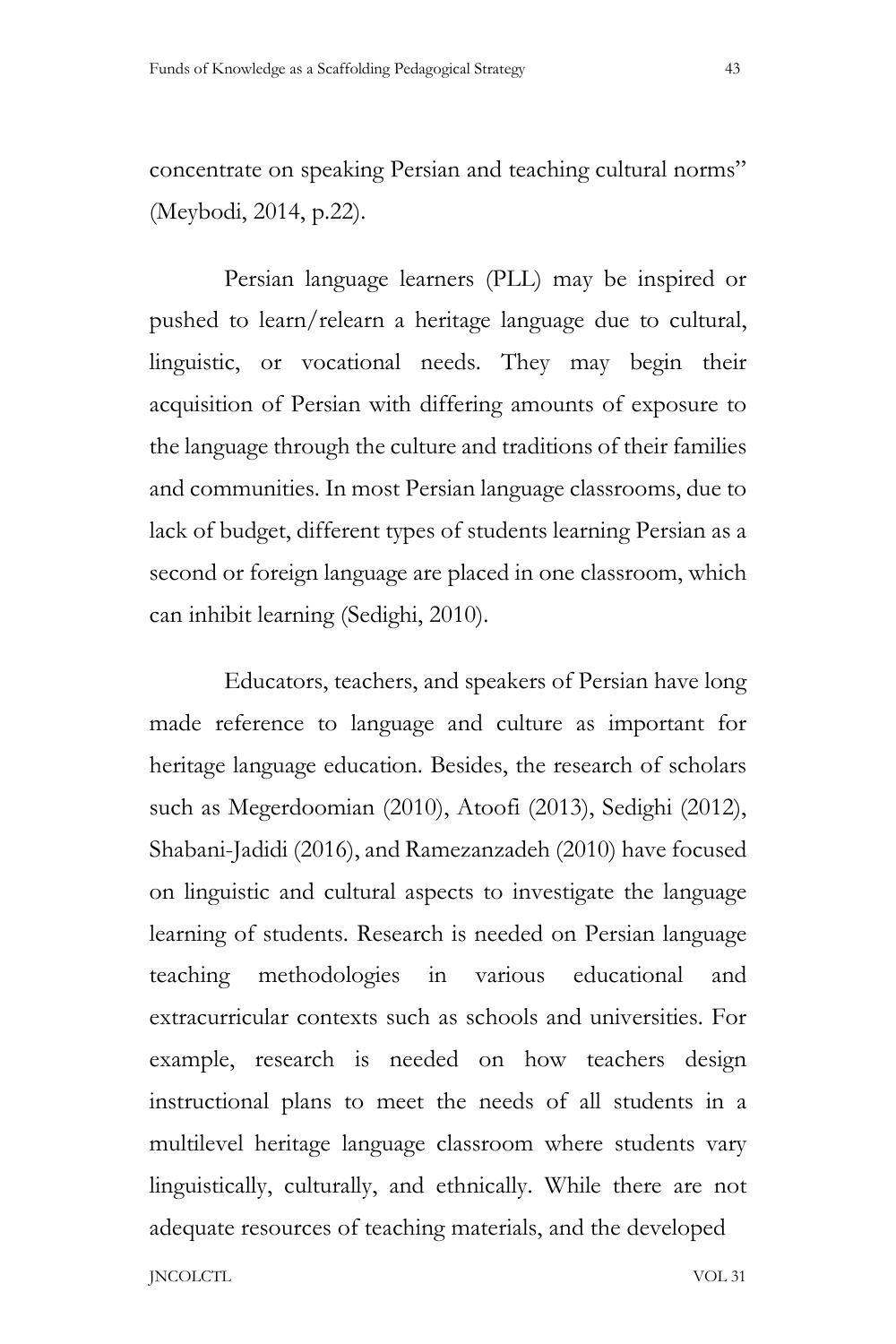instruction for heritage language does not follow a "one size fits all" rule, "the stronger language instruction becomes, the better teachers meet HL learners' needs" (Pérez, 2010, p.76).

Teaching methodologies and materials play a vital role in helping the students (re)learn a new language as a second/foreign language as well as keeping learners interested and motivated throughout their learning journey. Inspired by my commitment to preserving the Persian language as my home language, I aim to investigate the teaching methodologies that three Persian teachers apply in their teaching and how they incorporate the funds of knowledge approach in their classrooms. I narrate my observation of different faces of funds of knowledge that teachers bring to their classrooms to illustrate the approach's applicability to Persian language education. Finally, I demonstrate how funds of knowledge stretch beyond the Persian language classroom and structural aspects of language.

# **Theoretical framework**

JNCOLCTL VOL 31 The heritage language is the marker of the ethnic identity of minority groups and immigrants. The ethnic identity contains cultural, social, historical, and personal values according to which the people socialize and practice their traditions. Heritage language speakers have their cultural ceremony, network, and traditional practices all of which are inspired by ethnic identity (Chow, 2001). Therefore, speakers of a heritage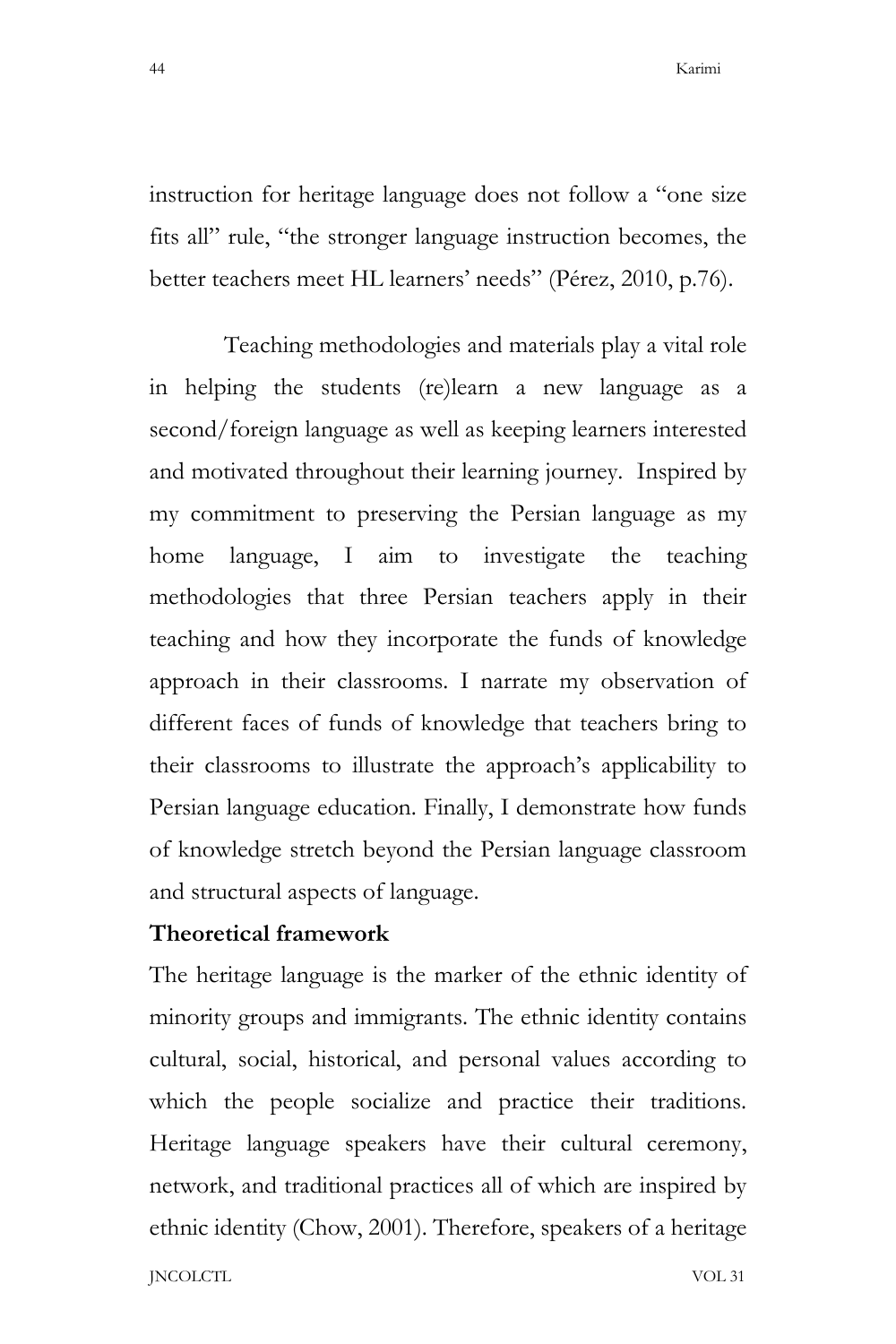language are often concerned about maintaining or sharing the ethnic/heritage language with their children and future generations. Heritage language educators, scholars, and speakers long to develop good educational programs to save the language competence of the speakers and help students (re)learn their ethnic language as a second or heritage language.

The foundation of this study is the "funds of knowledge" approach to teaching and learning which Luis Moll, Cathy Amanti, Deborah Neff, and Norma González (1992) describe as "the historically accumulated and culturally developed bodies of knowledge and skills essential for household or individual functioning and well-being" (1992, p. 133). González & Moll (2002) believe that students learn meaningfully through making a connection between the newly taught content and their life. To apply "funds of knowledge" (Moll et al, 1992) for learning a new language, language teachers mediate new concepts using learners' background knowledge in the process of their learning. Agar (1994) believes that incorporating learners' cultural and social knowledge into materials and activities can make the content comprehensible. In other words, to learn meaningfully, the students should have interaction with meaningful materials. Teachers have a significant responsibility to make materials, texts, vocabulary, or grammar understandable to help students internalize new content.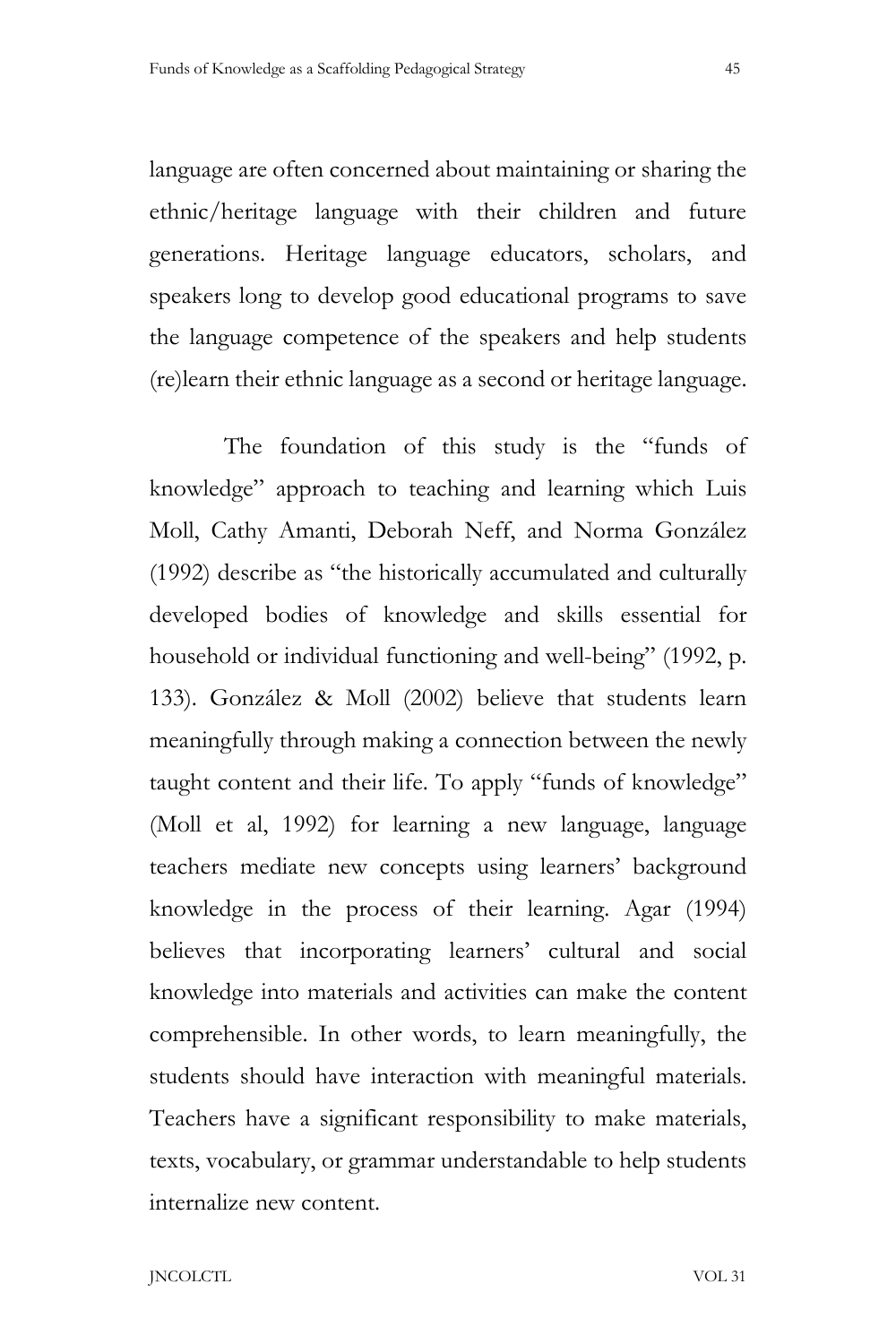One feature of a heritage language classroom is that teachers are fluent in the language they are teaching so they are a rich source of written and oral input for students. Still, we might question whether Persian language proficiency alone makes a language teacher qualified to teach a second language. Wang (2009) learned through her observational data in 2008 STARTALK<sup>3</sup> that heritage language teachers are mostly immigrants who have undergraduate degrees; these credentials are not necessarily related to language education. Persian language teachers are no exception; they come to the classroom with different educational backgrounds such as linguistics, literature, and majors unrelated to second language education.

A teacher's particular funds of knowledge are a rich source of the activities, strategies, and materials that language teachers bring into their classroom. Moll (2012) believes that it is especially important to understand how teachers' life experiences interact with the academic and pedagogical knowledge and concepts needed to succeed as professional educators. The heritage language teachers' funds of knowledge (Moll et al, 1992) create and enhance the learning context for the student to grow in their learning and their abilities to use their language. Integrating teachers' funds of knowledge

 $3$  https://startalk.umd.edu/public/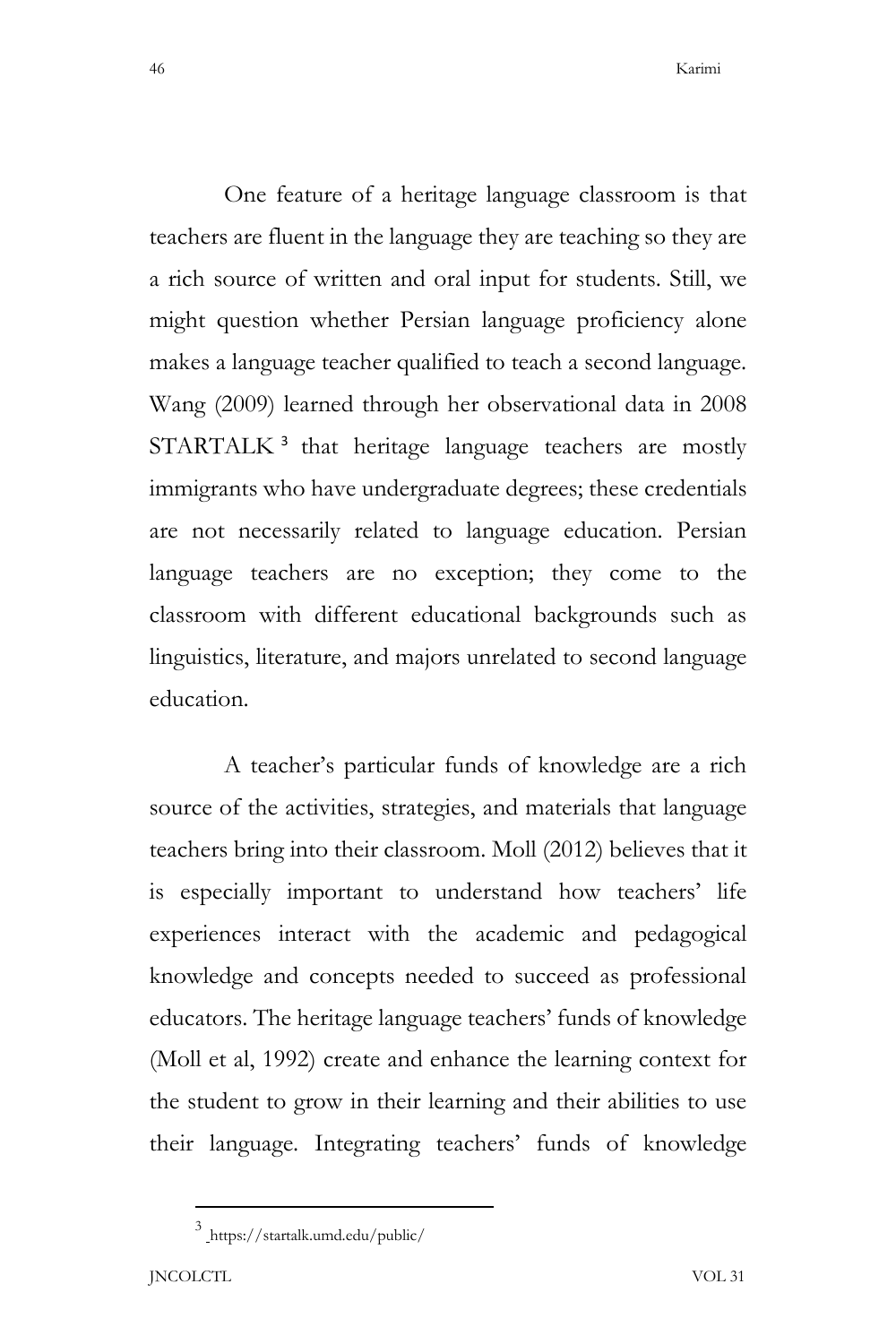approach to teaching and learning provides the opportunity for learners to extend the reach of language application beyond the classroom setting and provide meaningful engagement in language. In this approach, the world that teachers and students bring to the classroom can be the main source of teaching and learning materials.

This article studies the teachers' funds of knowledgebased methods in their teaching practices. Through the ethnographic case studies of three beginning level Persian language classrooms, I explore how the teachers' methods have manifested this approach. The materials, activities, and strategies of each teacher serve as additional data. I also explore scaffolding strategies teachers use to make the materials understandable and comprehensive for their language learners.

# **Literature Review**

The United States is described as a cradle of diverse languages and cultures which play a main role in the richness of the society (Cummins, 2005). This richness and diversity is achieved in part by immigrants who have left their countries behind to live in the receiving country. However, socializing with two different groups of people can be challenging for immigrants who navigate two different languages and cultures while caring for their children's language and ethnic identity.

JNCOLCTL VOL 31 The immigration of Iranians to the U.S. has occurred at different times and because of religious, political, and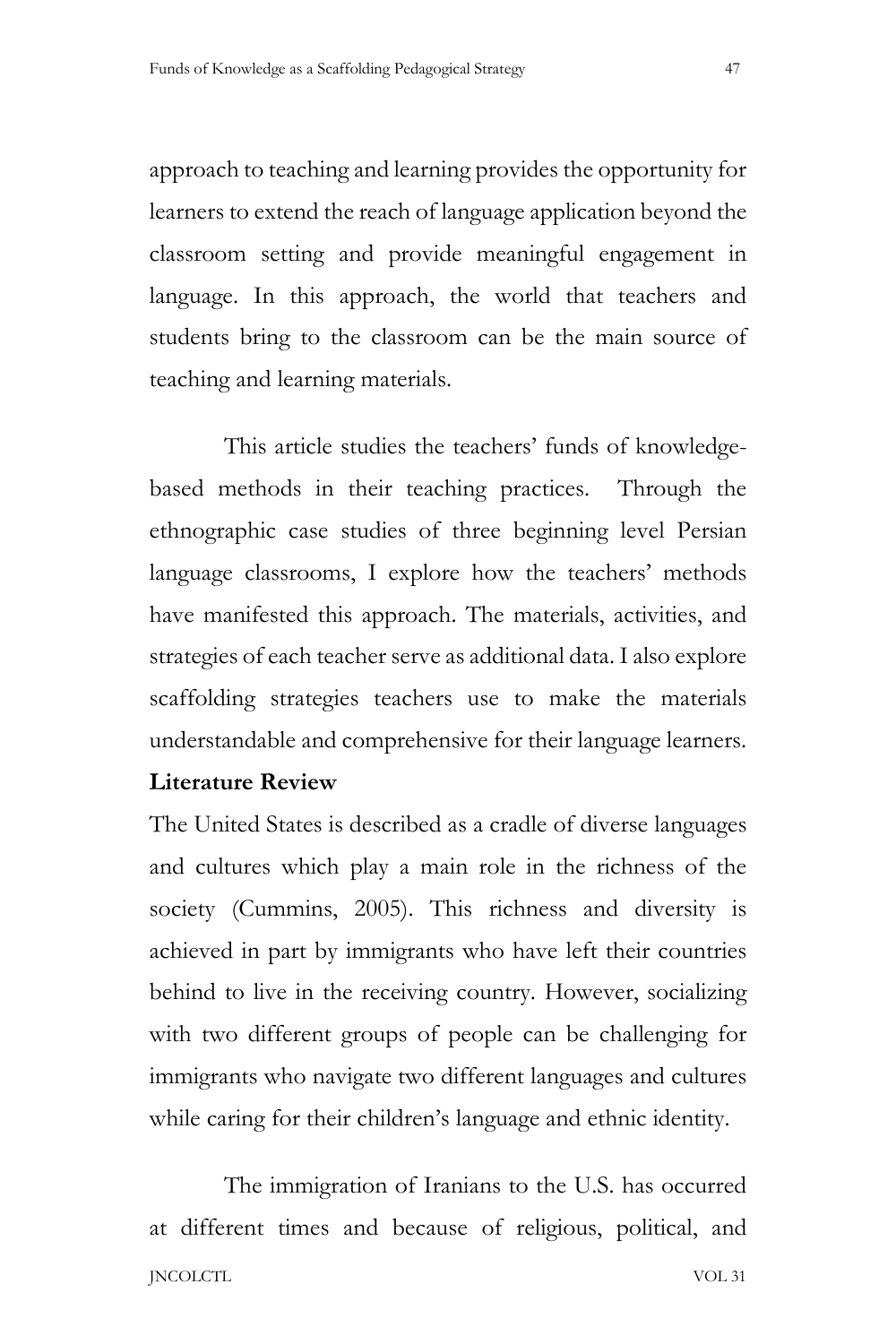educational reasons (Modarresi (2001). As the number of immigrants increases, concern about preserving home language and culture also increases. Heritage language teachers often find themselves teaching learners who speak English as their first language. Heritage language learners seek to become literate in their heritage language and improve that language as their second language.

With increasing numbers of immigrants moving between borders and countries, and the importance of bilingualism among families, interest in language learning is increasing. There are about 29 Persian programs in the US universities (Sedighi, 2010) that offer the Persian language courses to students with the beginning, intermediate, and advanced levels in Middle Eastern Studies, Iranian Studies, Foreign Language departments, or Critical Language Programs. The main concern of heritage language speakers and educators is how to retain the ethnic language after living for some years in an English speaking country. Practices in the heritage language classroom can "delay or reverse language loss" (Valdés, 2005, p: 16).

JNCOLCTL VOL 31 According to Richards & Rodgers (1986), teaching approach, design, and procedure are included within the overall concept of method, "an umbrella term for the specification and interrelation of theory and practice" (p. 16). Language teaching methods can be defined as a combination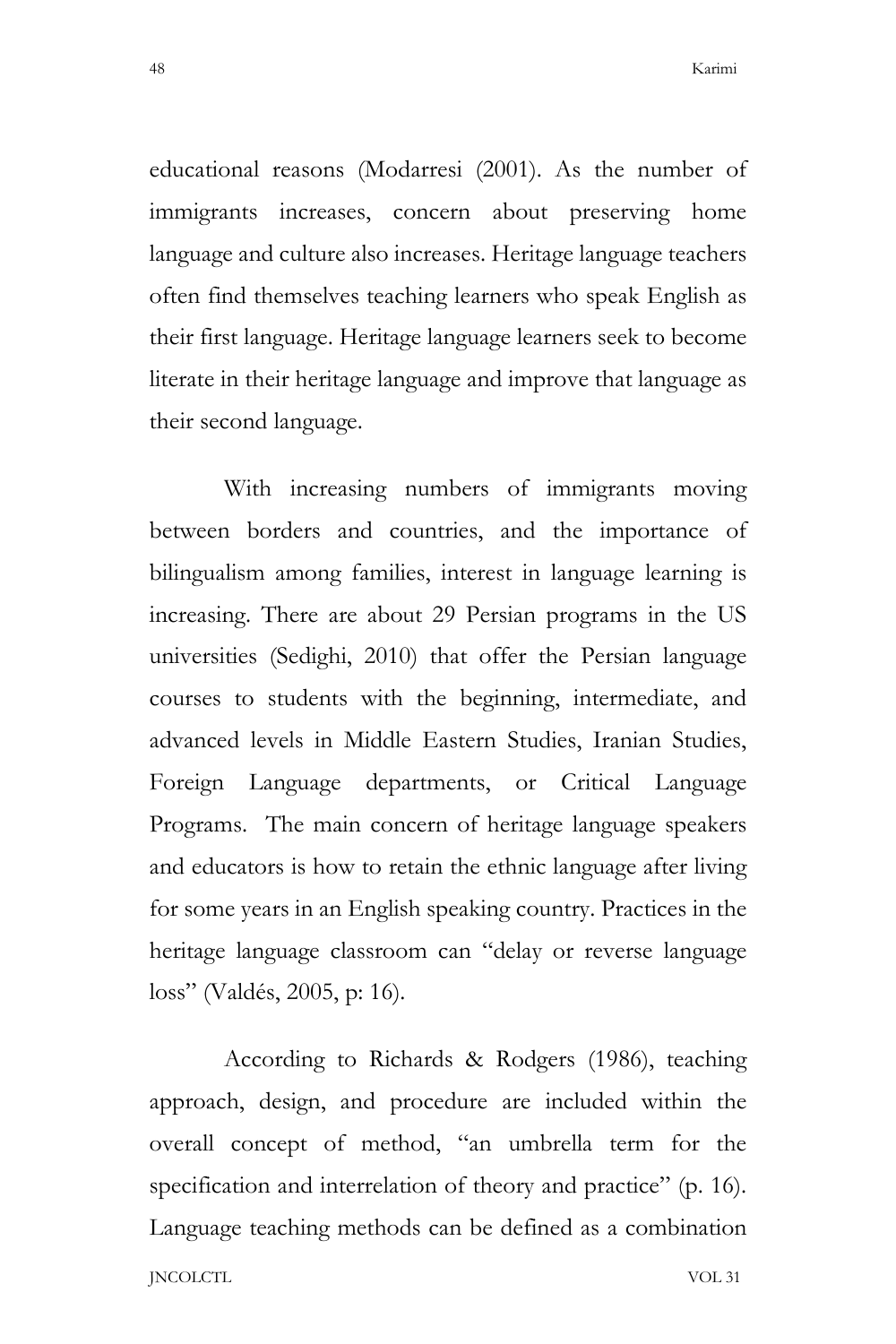of a teacher's instructional practices and the learner's learning activities deployed within the language acquisition setting. Key differences between approaches include differences in the goals, strategies, motivational orientations, assessments, and student interactions. The methods selected by language teachers depend on their educational philosophies, classroom demographics, subject area, and school mission statements (Thamarana, 2015). In the three Persian language classrooms included in this study, I documented various methods such as the Grammar Translation Method, Audio Visual Method, Communicative Approach, Task-Based Method, and funds of knowledge approach. In what follows, I describe each method and common features.

### 4. **Grammar-Translation Method**

The grammar-translation method (GTM), predominant from 1840-1940, was the first foreign language teaching method (Wright, 2010). It was used for teaching the structural aspects of language such as grammar, writing, reading, vocabulary, and pronunciation. Often the goal was to train students to translate texts into English, particularly from classical languages like Latin and Greek. This language teaching methodology is mainly "structure drill-based" (Lin, 2010). In the GTM, teachers use invented sentences instead of real sentences. Classes are usually conducted in the first language while students learn grammar rules through rote memorization and mechanical drills, such as substituting, writing and answering

JNCOLCTL VOL 31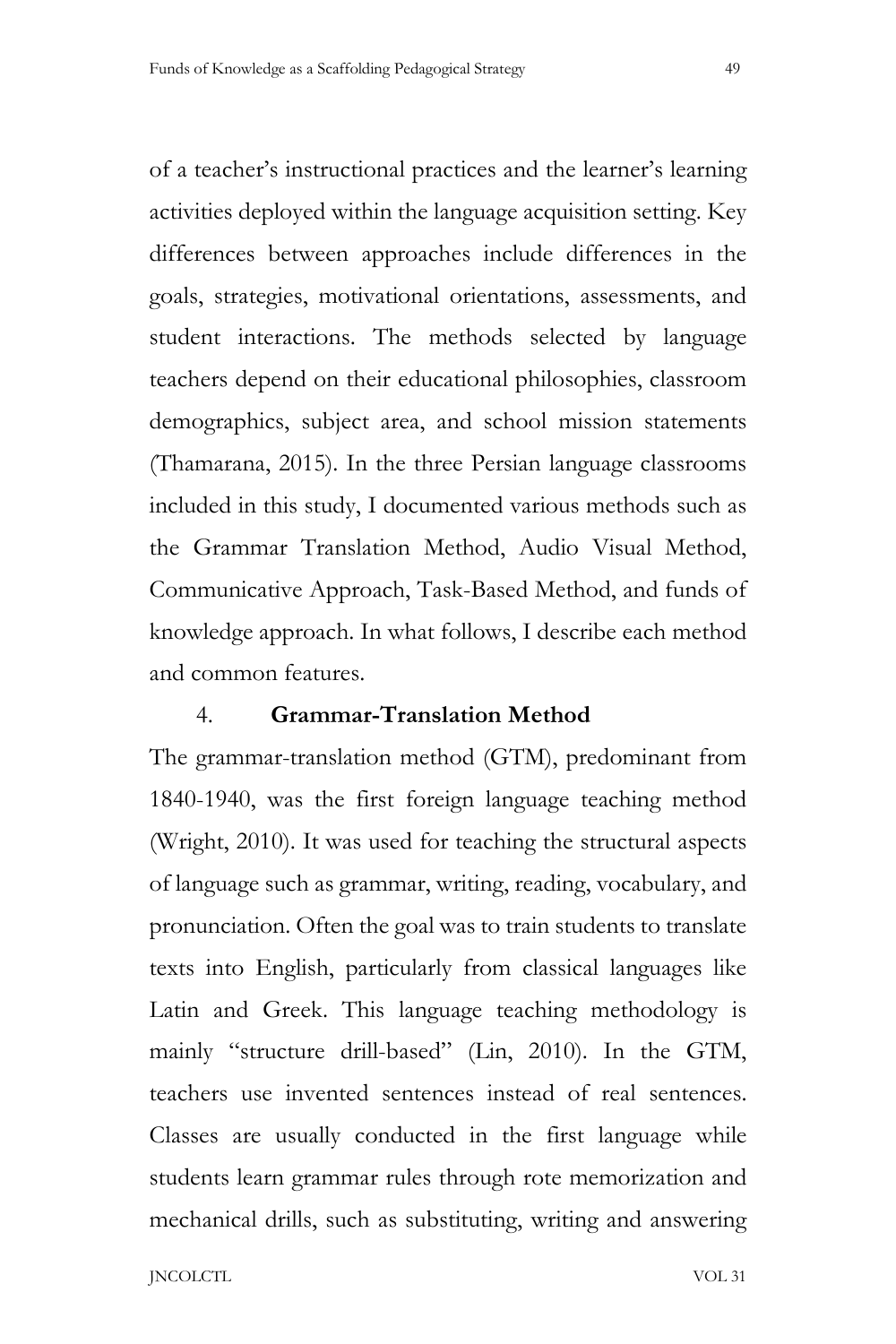sentences, or filling in a word gap. These classrooms are overwhelmingly teacher-centered, in which teachers position themselves as sole-speaker and all-knower.

While this method can help language learners recognize correct grammar, vocabulary, and comprehend written texts, learners rarely become competent in using the language in a real context. They sit passively and wait for the teacher to tell them what to do and what to say. Students learn to focus on assignments and due dates. When used to teach contemporary languages, the grammar-translation method fails to provide students with verbal opportunities to apply their newly learned knowledge about the language outside of the classroom (Wright, 2010).

# 5. **Audio-Lingual Method**

The audio-lingual method (ALM) was used well into the 1980s to teach language learners about the linguistic structure of their second language (Wright, 2010). Language instruction is in the target language. The goal of this method is to provide fluency in everyday conversation and is also characterized by a "drill and kill" approach, with students repeating after the teacher without "systematic practice to fulfill specific functions in the learning process" (DeKeyser, 2010, p: 159). Learners are unable to independently produce fluent conversation in the second or foreign language after years of study (Wright, 2010). In the audiolingual language classroom, teachers prioritize the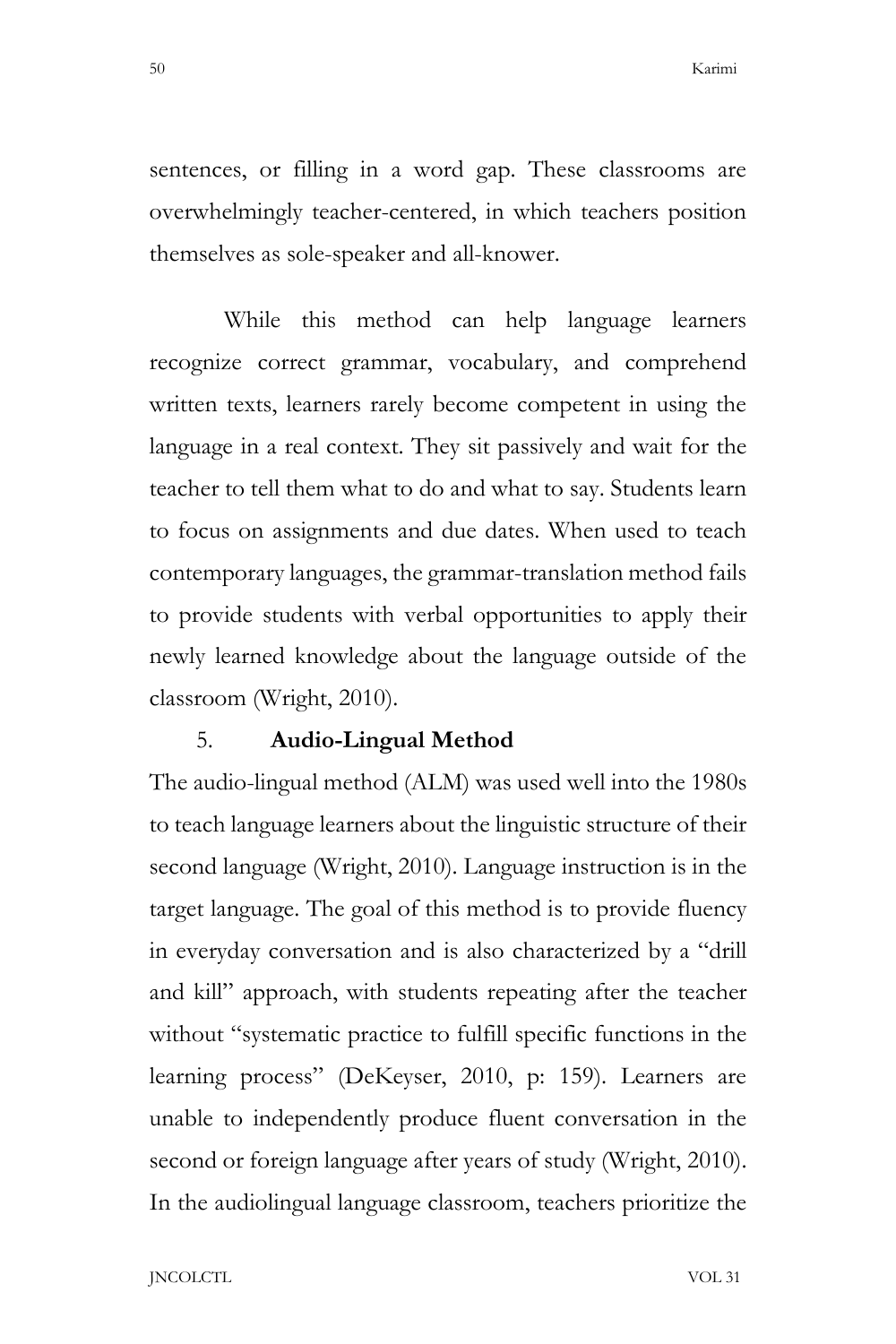acquisition of native-like pronunciation and intonation through memorization and repetition of structural drills. In contrast to the grammar-translation method, audiolingual methods place less emphasis on grammar rules. Learners practice language skills through rote learning, rather than expressing their ideas. Indeed, students have difficulty transferring acquired patterns to real-world communication. Many language learners find themselves unable to move from their memorized structures and sentences to create discourse based on real-life needs (Richards, 2006)

The audio-lingual language teaching method, as well as the behaviorist view supporting it, was challenged in the 1970s by linguist Noam Chomsky (Wright, 2010). In his book, *Syntactic Structures* (1957), Chomsky argued that language learning involves creative processes and that all languages are biological and rule-governed. Chomsky suggested language acquisition as innate, and that, "given exposure to a specific language, children will naturally create the specific rules of that language for themselves. Learning is thus seen as a process of discovery determined by internal processes rather than external influences" (Willis 2004, pp. 4–5). Terrell (1977) in collaboration with Stephen Krashen developed the "natural approach," which emphasized the need for teachers to use comprehensible input in the classroom so that students could acquire a second language and its structures naturally.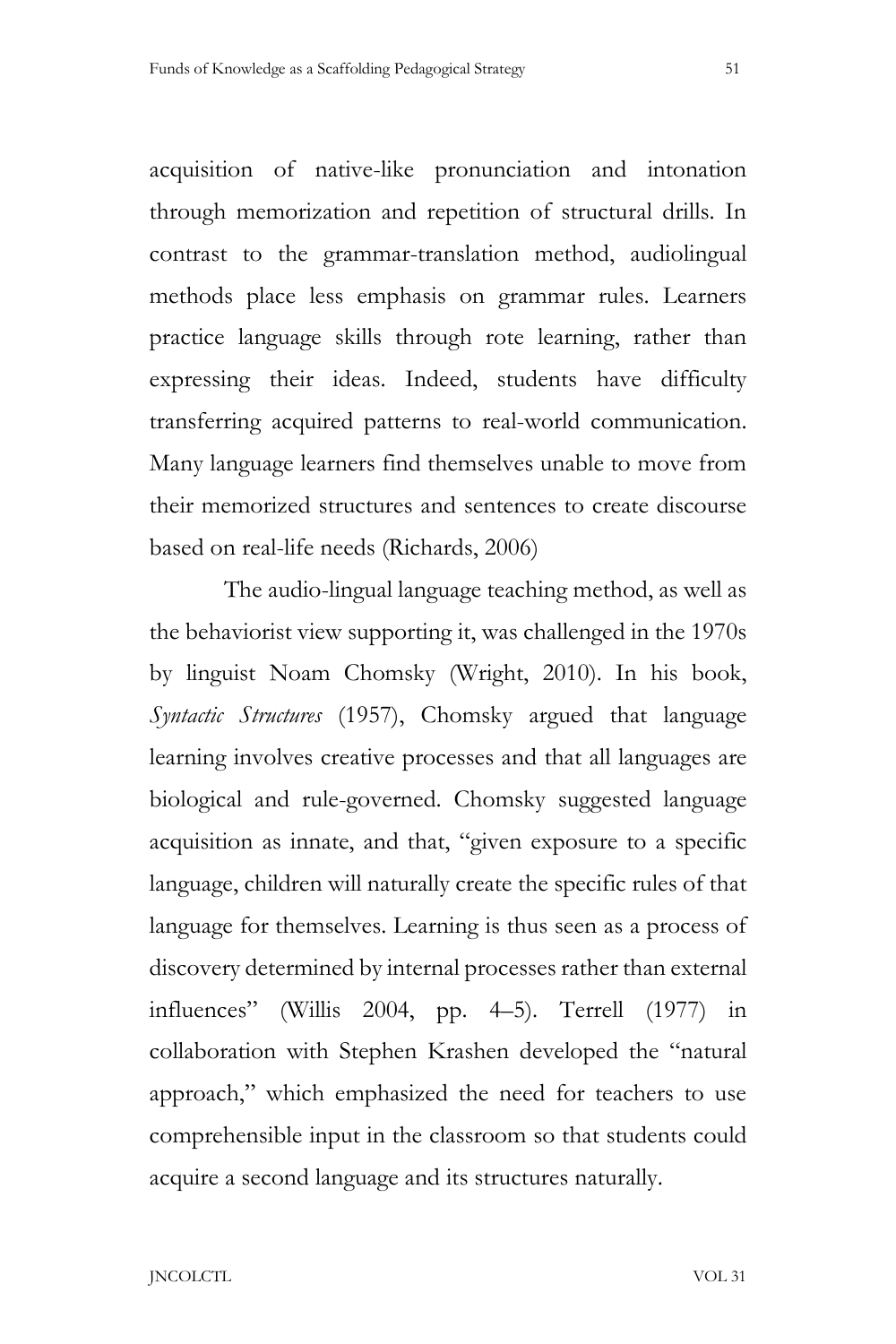### 6. **Communicative Language Teaching**

In sociocultural theory, the disparity between teachers' expectations and students' performance is solved by considering the students' needs, abilities, and experiences (Correa, 2011). Before the emergence of sociocultural theory and teaching methods that emerged from this theory, language classrooms were more teacher-centered. The new era of teaching includes learner-centered classrooms in which the learners can have a constructive and collaborative dialogue with instructors; students learn in ways that are meaningful to them rather than learn based on what instructors expect them to learn. Communicative language teaching (CLT) is a newer method in second language teaching that focuses on the interaction between learners and teachers, and learners and their peers (Richards, 2006). According to CLT, learners benefit more from communicating with second-language speakers than from recognizing grammar rules and having a passive knowledge of vocabulary. The communicative method encourages students to practice a second or foreign language using authentic subjects and interactive activities (Correa, 2011). Learners are prompted to talk or write about their lives using the words and structures they have learned. This approach allows language learners to present their voices, identities, interests, and challenges in their written or spoken language.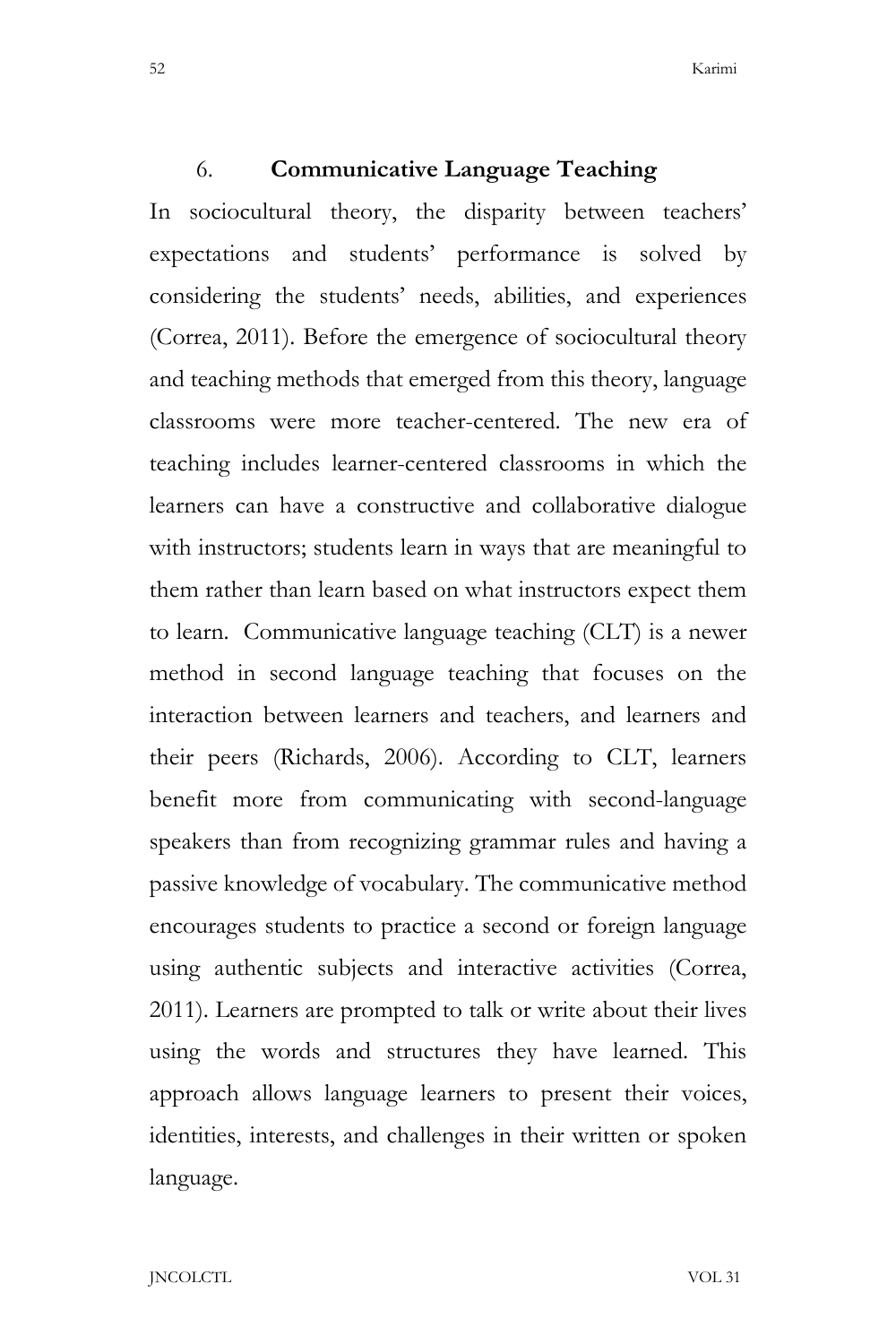# 7. **Task-Based Method**

In the task-based method, students are assigned a meaningful task or activity such as a scavenger hunt, interviewing, or retelling a story (Wright, 2010). To engage in the task, students interact with their teacher, other people, or with their classmates. Nunan (2004) gives an example of a task-based activity:

> A piece of classroom work that involves learners in comprehending, manipulating, producing, or interacting in the target language while their attention is focused on mobilizing their grammatical knowledge to express meaning and in which the intention is to convey meaning rather than to manipulate form. The task should also have a sense of completeness, being able to stand alone as a communicative act in its own right with a beginning, middle, and an end (p. 4).

The task-based method asks learners to undertake an activity from the very first day to the last so that they consciously or unconsciously engage with language in similar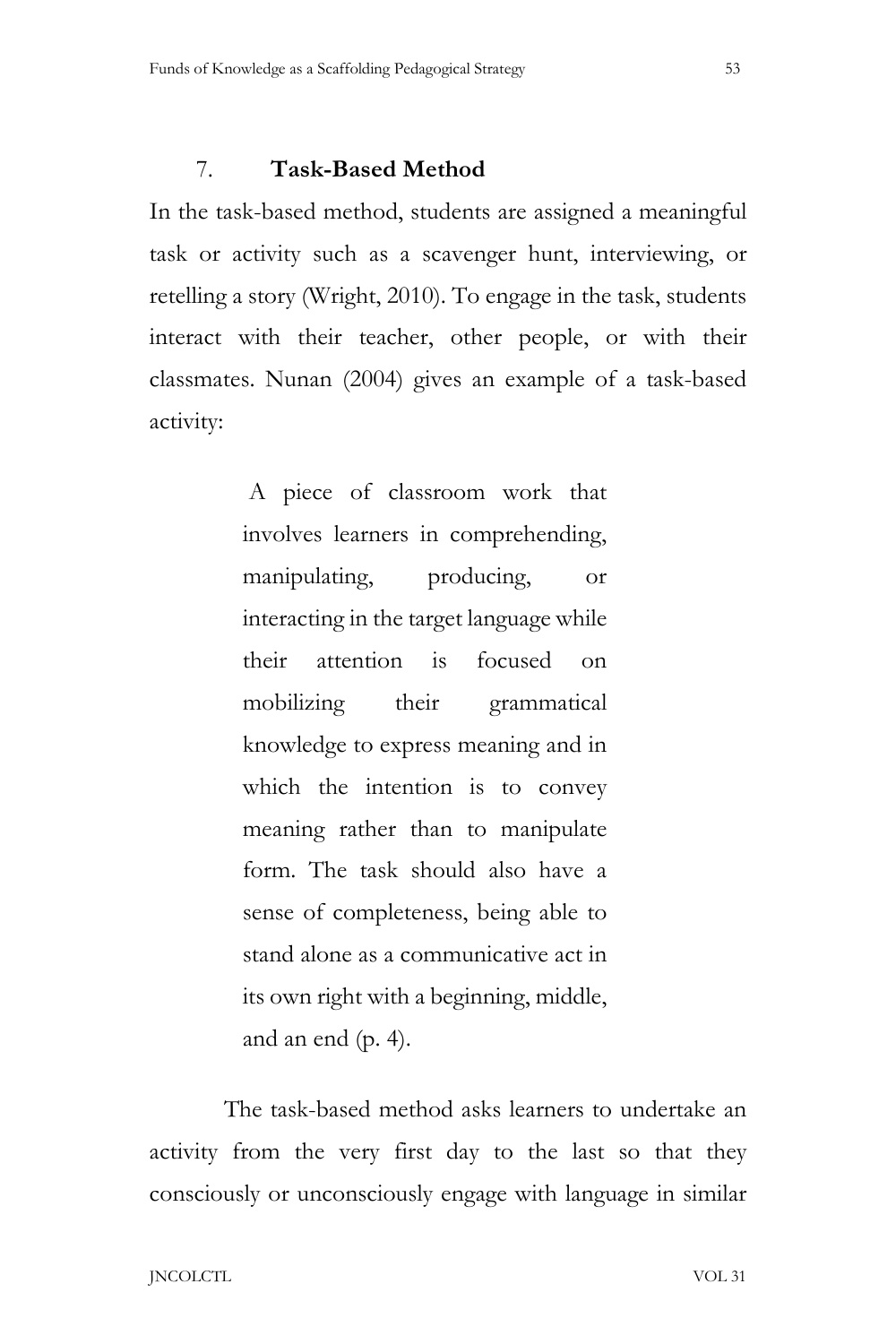projects throughout the class. The advantage of the task-based method is that students have the opportunity to develop their cognitive language skills such as presenting, discussing, convincing, or writing (Nunan, 2004). Another strength of this method is the context that teachers create by assigning a task. Learning in a real context is more meaningful than working with words, sentences, and grammar isolated from real situations in which they are used.

#### 8. **Funds of Knowledge Approach**

Students learn more effectively if they find some connection between new subject material and the knowledge in their lives, rather than being asked to learn isolated facts and rules (González & Moll, 2002). Mediational artifacts in heritage language education are tools, signs, and artifacts that are transferred across generations and contribute to the funds of knowledge (Moll et al, 1992) for second language education. To apply this framework to teaching and learning a new language, teachers mediate the new concepts and contents through using learners' home and community knowledge in the process of teaching. Moll and Greenberg (1990) believe that mediation is used in "helping to create more advanced social circumstances for teaching and learning" (p. 320).

Teaching discrete aspects of a new language will not help learners apply the learning in their lives unless those aspects are mediated through various strategies. For example,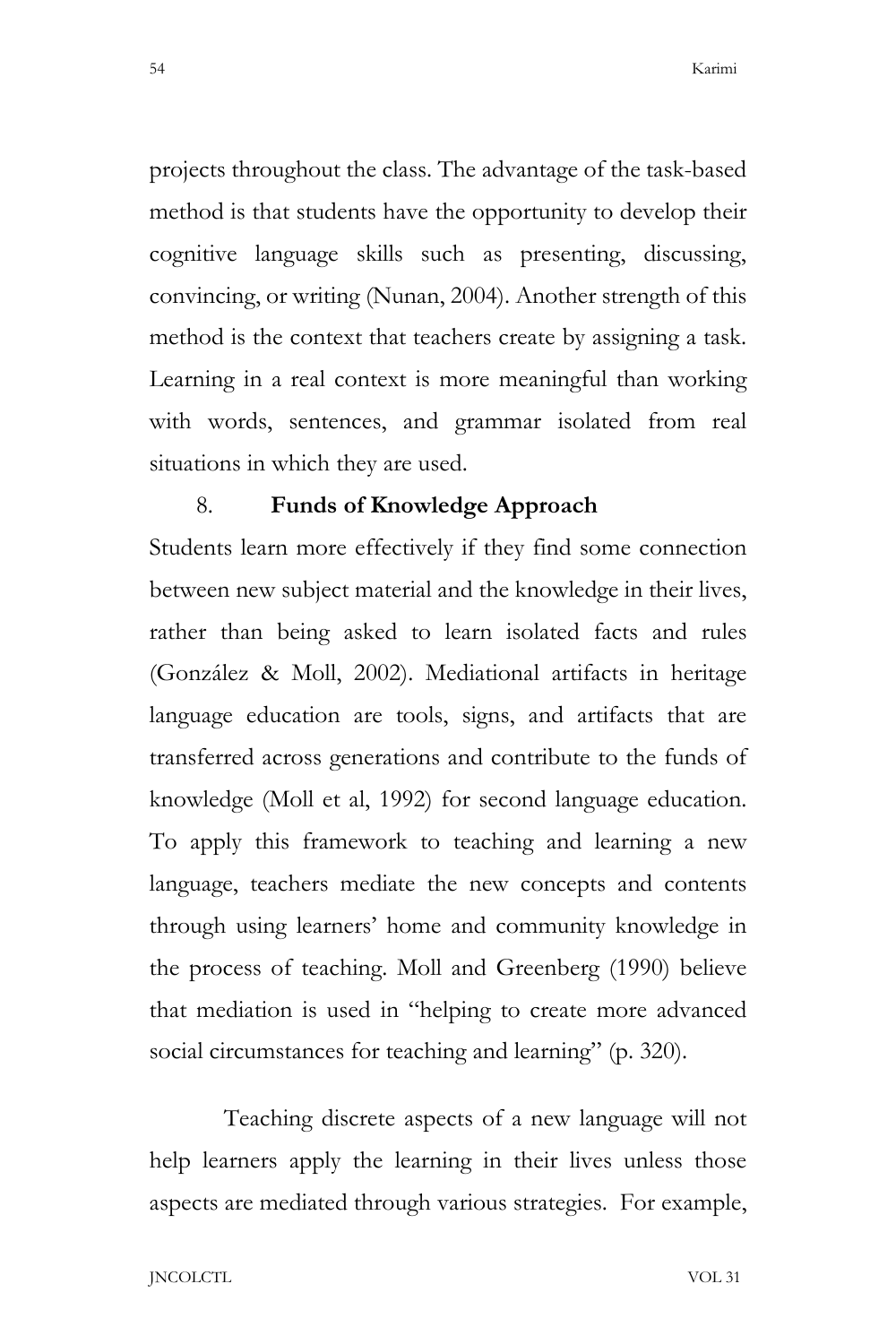in Moll et al (1992), the authors describe how a teacher used the summer experience of one student in Mexico while teaching about candy making. Teachers connect students' funds of knowledge and life outside the classroom to enhance teaching. To provide these contexts, the teacher needs to make their teaching understandable and comprehensive through contextualizing new content and lessons. Contextualizing new information assists and motivates students toward learning the materials in class (Perin, 2011).

To integrate teaching methodologies with the funds of knowledge approach, teachers bridge the gap between the language of the textbook and the authenticity of the language being taught in the classroom. Teachers play an important role in providing an appropriate environment for instructional conversation (Tharp & Gallimore, 1991) and interactional opportunities between teachers and learners, learners and learners, and learners and the materials. This type of integration ensures students' strengths work for them.

JNCOLCTL VOL 31 In contrast, teachers who teach based on pre-planned materials and textbooks to deliver grammar and vocabulary do not keep their teaching dynamic, which inhibits change and newness in their teaching. Often the funds of knowledge that teachers consciously or unconsciously bring into their teaching method are not made explicit because teachers are not aware of this approach or how to use it. The funds of knowledge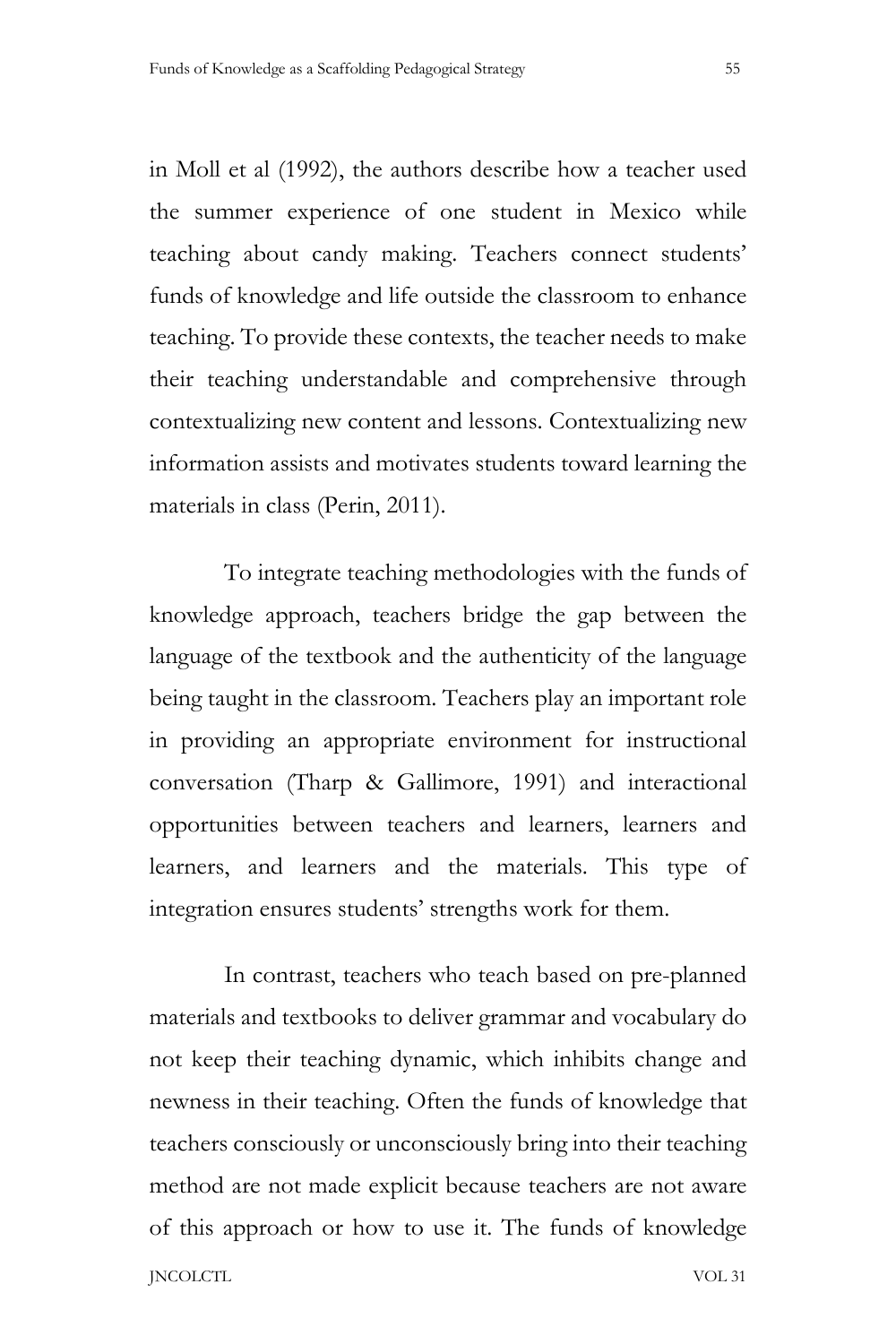approach also focuses on how teachers' culture and history are perceived or considered in classroom teaching methods, materials, content, and activities (Gonzales and Moll, 2002).

Vygotsky (1978) theorized the ZPD (Zone of Proximal Development) as "the distance between the actual developmental level as determined by independent problem solving and the level of potential development as determined through problem solving under adult guidance or in collaboration with more capable peers" (p. 86). In a heritage language classroom, scaffolding strategies are necessary to help learners process the "comprehensible input" necessary for their understanding and learning (Krashen, 1985). Scaffolding provides various ways for teachers to accommodate learners as they encounter new vocabulary, grammar, or other aspects of a new language (Correa, 2011).

JNCOLCTL VOL 31 Scaffolding is a "dialogically produced interpsychological process through which learners internalize knowledge they co-construct with more capable peers" (Lantolf & Thorne, 2007, 282). Scaffolding is an interpretation of the ZPD in which the adult or teacher mediates pedagogical elements beyond the learner's mental capacity (Wood, Bruner, Ross, 1976). Scaffolding allows the language learner to engage in an activity that is within her range of abilities and also just beyond her range of ability. Undertaking activities, pictures, and games are examples of "scaffolding tools" (Mercer, 1995).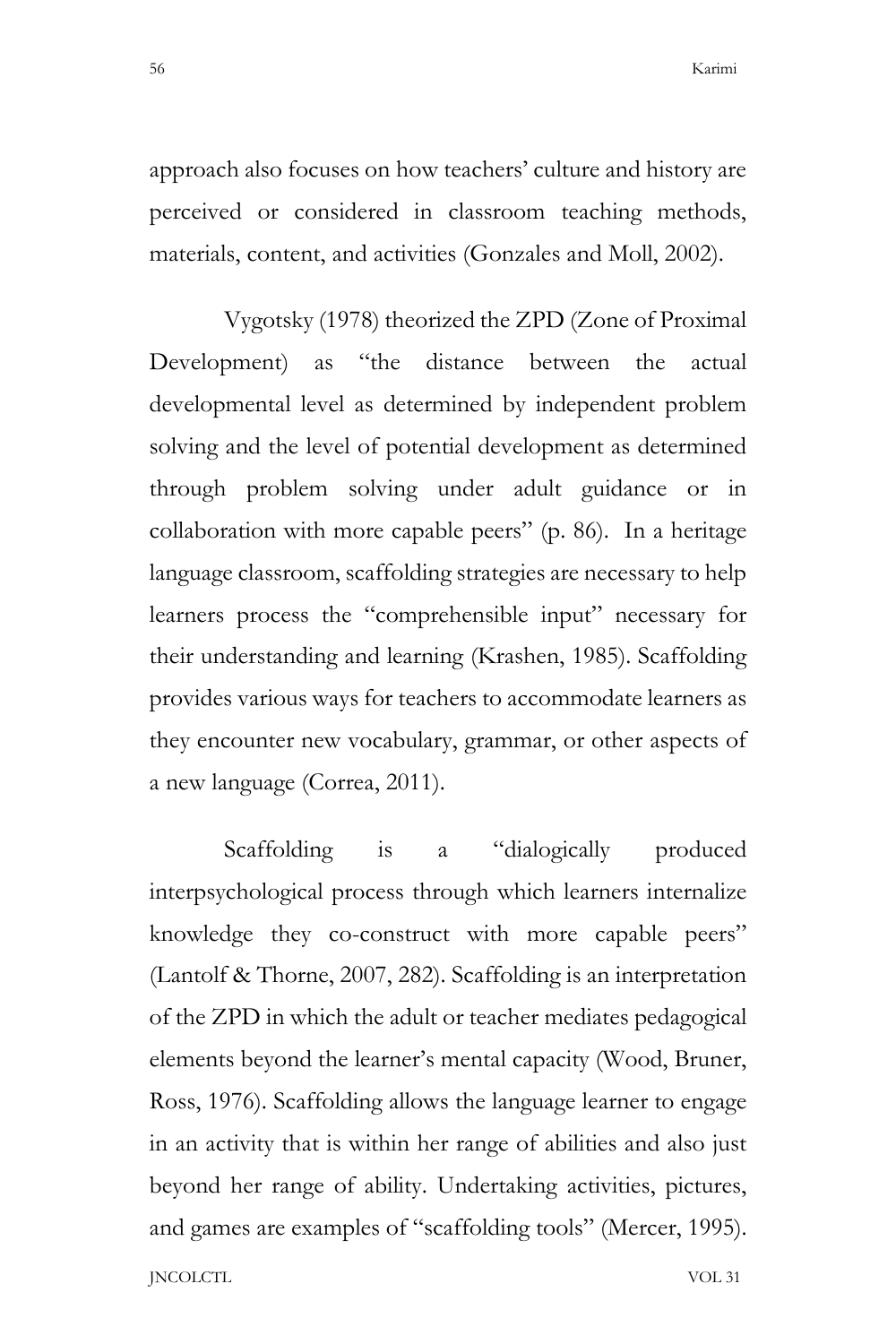Other scaffolding tools and techniques include bringing the funds of knowledge approach to make classroom content more comprehensible to learners, simplifying the steps learners must take to complete a task, and providing a model for learners.

Contextualizing content and new information assists and motivates students to learn the class material (Perin, 2011). Taylor & Mulhall (1997) defined contextualization as using the materials and content related to the knowledge, culture, and environments of the learners. Agar (1994) maintained that bringing students' history and culture into the classroom can be achieved by doing activities that incorporate student knowledge. In this way, teachers can integrate students' resources into their methodology to make the content comprehensible and contextualized.

JNCOLCTL VOL 31 Moll and Gonzalez (1999) have argued that students' funds of knowledge are a great source for creating contextualized materials for the learning of minority students. Indeed, "when a teacher incorporates household funds of knowledge into the curriculum and uses dialogic teaching methods, students are liberated to direct their own learning" (Floyd-Tenery, 1995, p.12 in Brinton et al). Teachers who include students' funds of knowledge help students understand the material while also allowing students to find themselves and their identities represented in the classroom curriculum.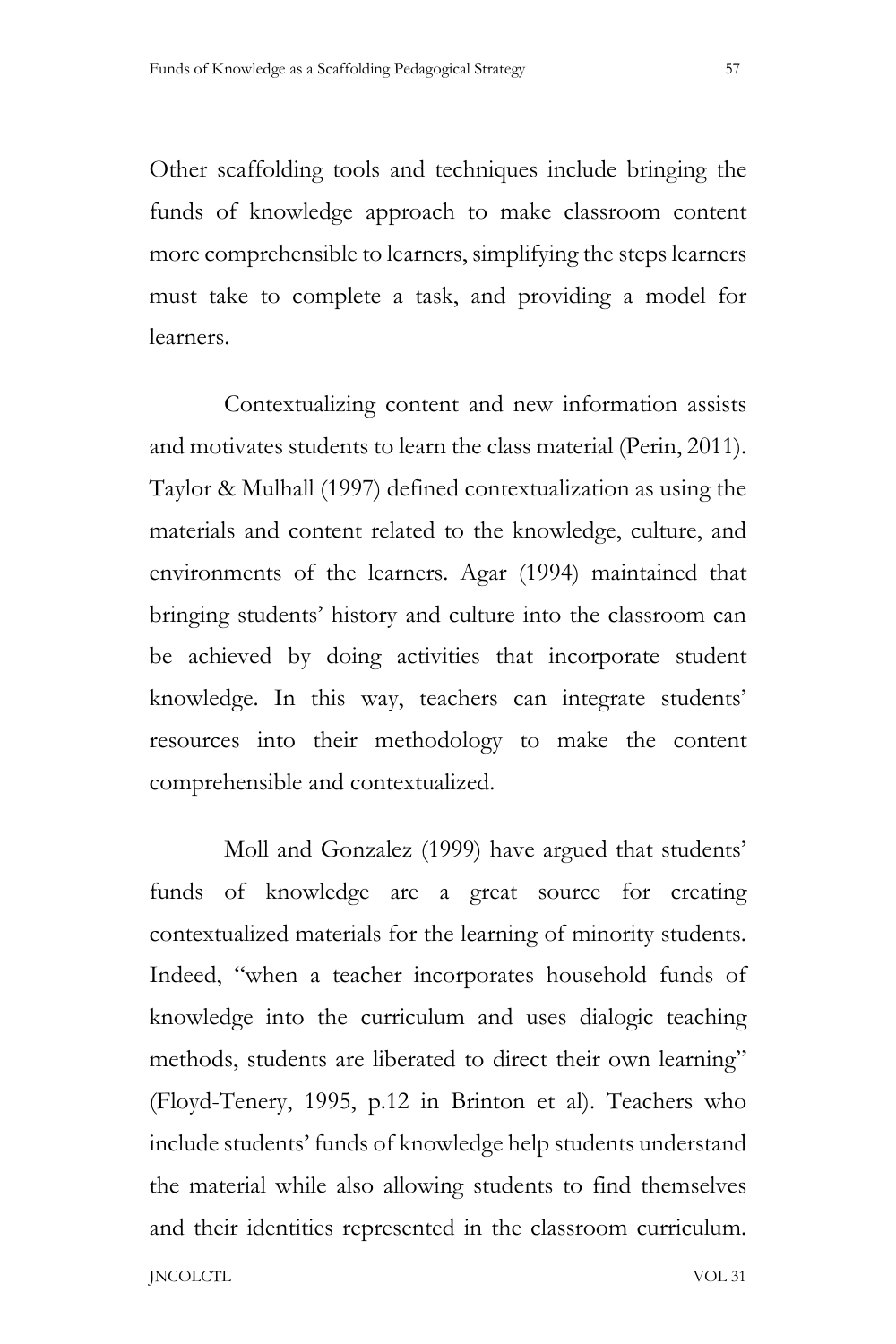This inclusion of students' prior knowledge helps them take more ownership and responsibility for their learning and helps students connect their classroom to their real life. Teachers who do not take outside and community resources for granted "give more meaning to the learning experiences of the students" (Moll & Greenberg, 1990, p.336). In a heritage language classroom, connecting students' homes with classroom subjects allows students to deeply understand the materials.

The increase in the number and diversity of second language learners suggests that no single method of teaching and learning a second language will be effective for all learners. Each method has its strengths and weaknesses and heritage language teachers need to develop an eclectic approach. Brown (2002) stated that an eclectic approach provides the solution to the problems that language teachers may face during their teaching. This approach allows second language teachers to select the strategy, activity, and material which work within their educational context. That is, teachers feel more freedom to rely on different methodologies rather than being limited by a single one.

# **Methodology**

Hymes (1996) states that ethnography is a qualitative research method in which the researcher takes a cultural lens to study people within their communities (Hammersley & Atkinson,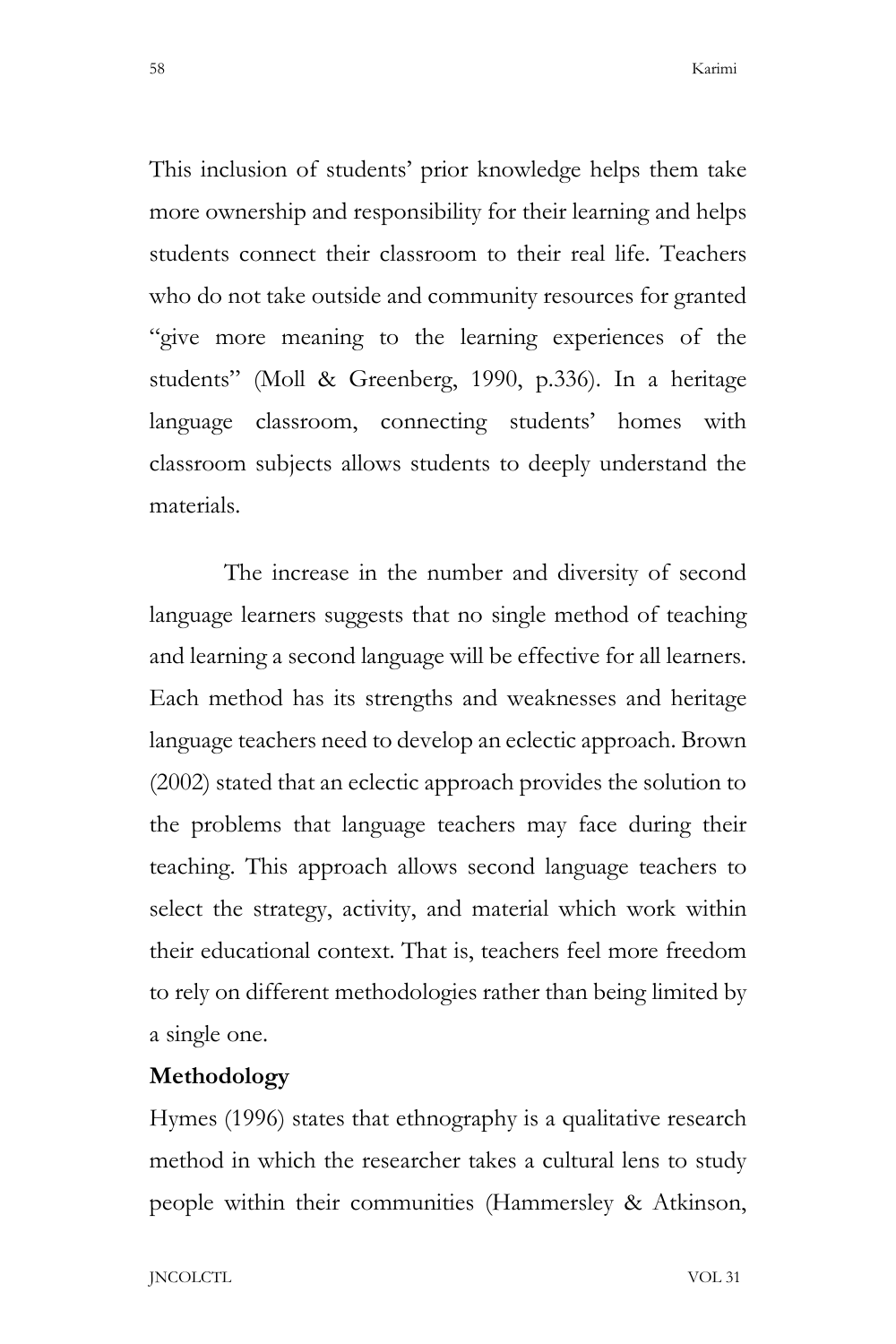2007). My methods are inspired by Heath (1983), whose research in two American cities took place over 10 years, during which time she lived with the residents while observing their language and learning practices.

This study constitutes a mini-ethnography exploring three Persian language classroom communities. Using ethnographic methods, I observed, tracked, and interviewed three Persian language teachers. Interviews with the participants were occasionally long and informal and loosely ordered. While observing classroom interactions, I took notes and did a "mental" analysis at the same time. These reflections became an important part of my study sources. I audio recorded each classroom session and interview. My data includes audio recordings of the classrooms, my notes, and recorded interviews. I observed the classrooms and noted what the three Persian teachers did in their classrooms and how they use textbooks and materials, strategies, and activities as a way of discovering what their teaching philosophies are. Through on-the-ground observations, I noted the interaction teachers had with learners, other teachers, and teaching materials and activities. I analyzed and interpreted the data set, including all pedagogical activities developed by teachers, any scaffolding and materials used by them to ease learners' understanding and learning of new content during Persian language learning.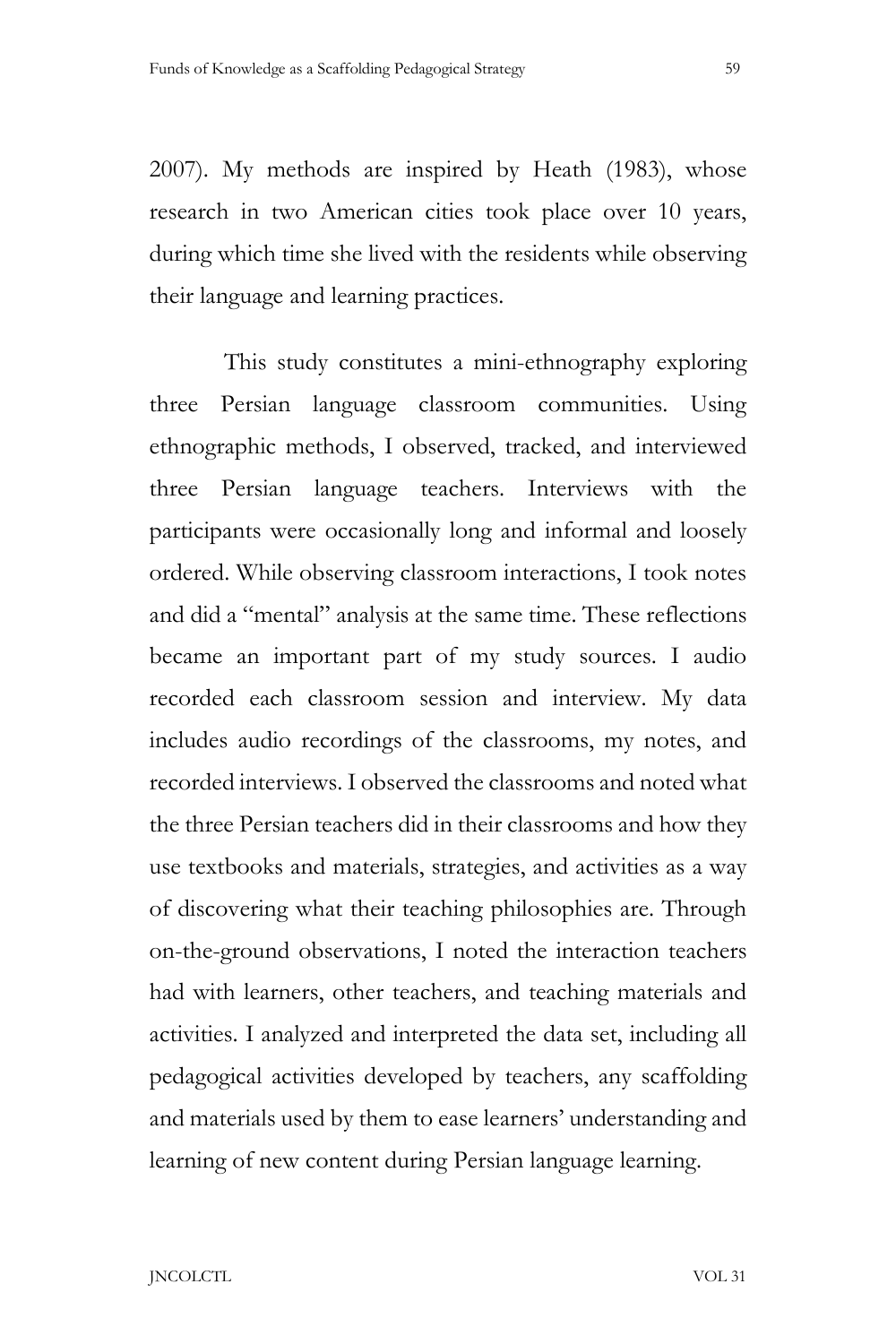### **The Study**

To begin the study, I emailed a survey to members of a professional organization to which I also belong -- the American Association of Teachers of Persian (AATP). I sent this email to 32 teachers; 8 responded by completing the survey. Two of them just wrote their names without completing the survey. Some email recipients provided several reasons why they had to decline my request. In addition to the email survey and invitation, I relied on a more traditional method of obtaining participants -- making phone calls. I started with two teachers from the conference on heritage languages that I attended in California, who were living in an urban area where the number of Persian language speakers was relatively high. I asked them about their classrooms, their class schedules, and the number and diversity of their language learners. I selected their classes as my research sites due to their willingness to participate. I chose the third participant of this study through the questionnaire that I had sent.

### **Research Questions**:

- 1. What is the second language teaching methodology of each Persian language teacher?
- 2. What are the sources/faces of teachers' funds of knowledge in their teaching practices?
- 3. How do teachers' funds of knowledge affect the way they teach a lesson?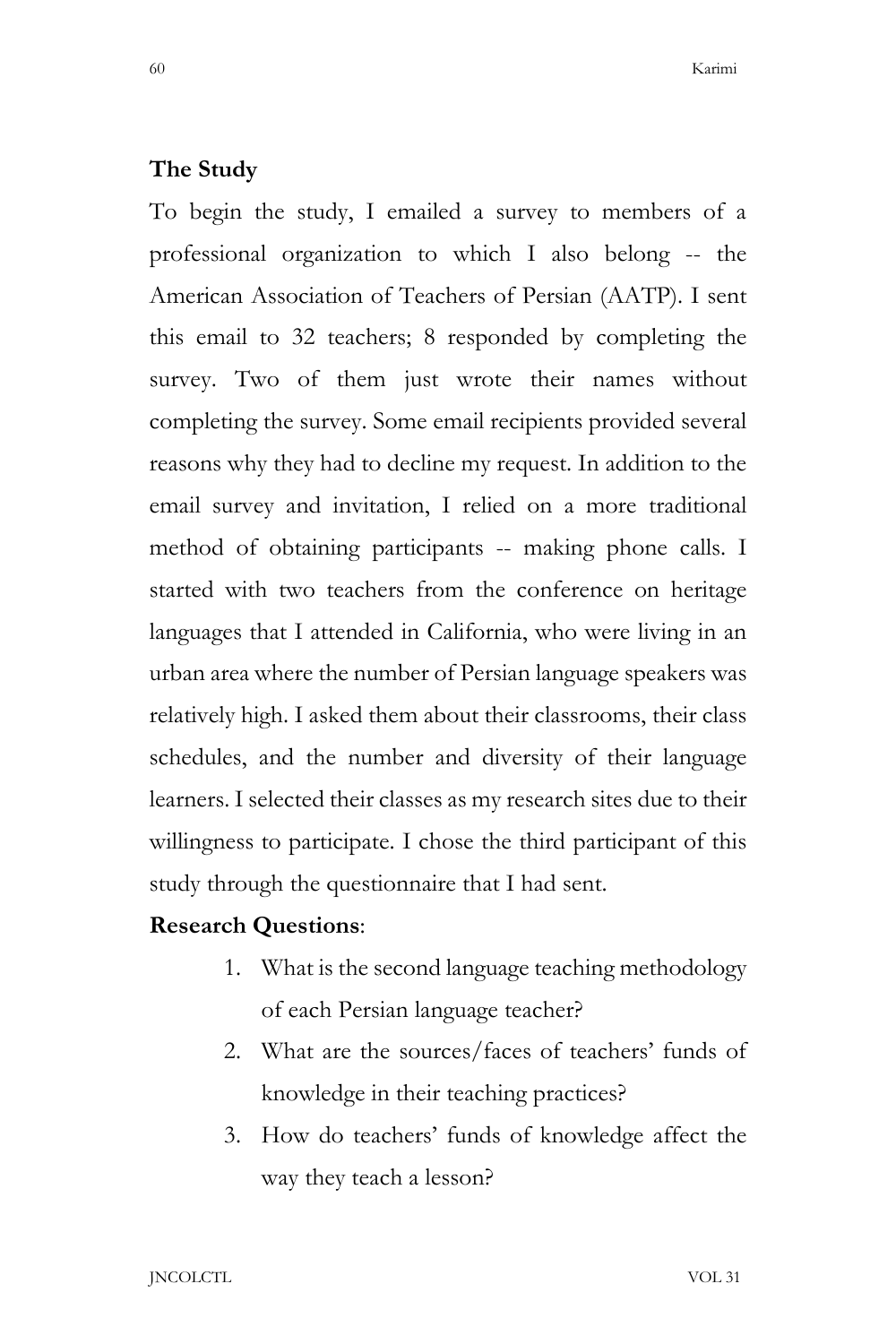#### **Research Settings and Participants**

The data collection of this mini-ethnographic research is a part of an inquiry around three classrooms located in three universities in the U.S. I triangulated the research methods for this study, with teachers, learners, and materials as the focus of analysis. I spent three weeks at each site observing my research participants. I started my observation at Mountain University in 2016, September 29 – October 19 for three weeks. Then I attended one Persian class at Coastal University in 2016, October 20 – November 9. Lowland University was the last site that I went to, where I spent about three weeks in 2016, November 11- November 30, to observe this Persian language classroom.

### **Sima**

Sima taught in the Middle Eastern Studies department of **Coastal University** in the US. This Persian course was offered three days a week for 6 hours over 15 weeks. She holds a Ph.D. in Middle Eastern Studies-History and had been teaching the Persian language for 28 years at the time of the study. Sima cooperated with other Persian teachers in developing textbooks for Persian language learners. She worked mainly on reading and writing, but occasionally tried to teach her students how to understand and speak Persian.

In Sima's class, there were 12 students with various Persian linguistic and cultural backgrounds; these students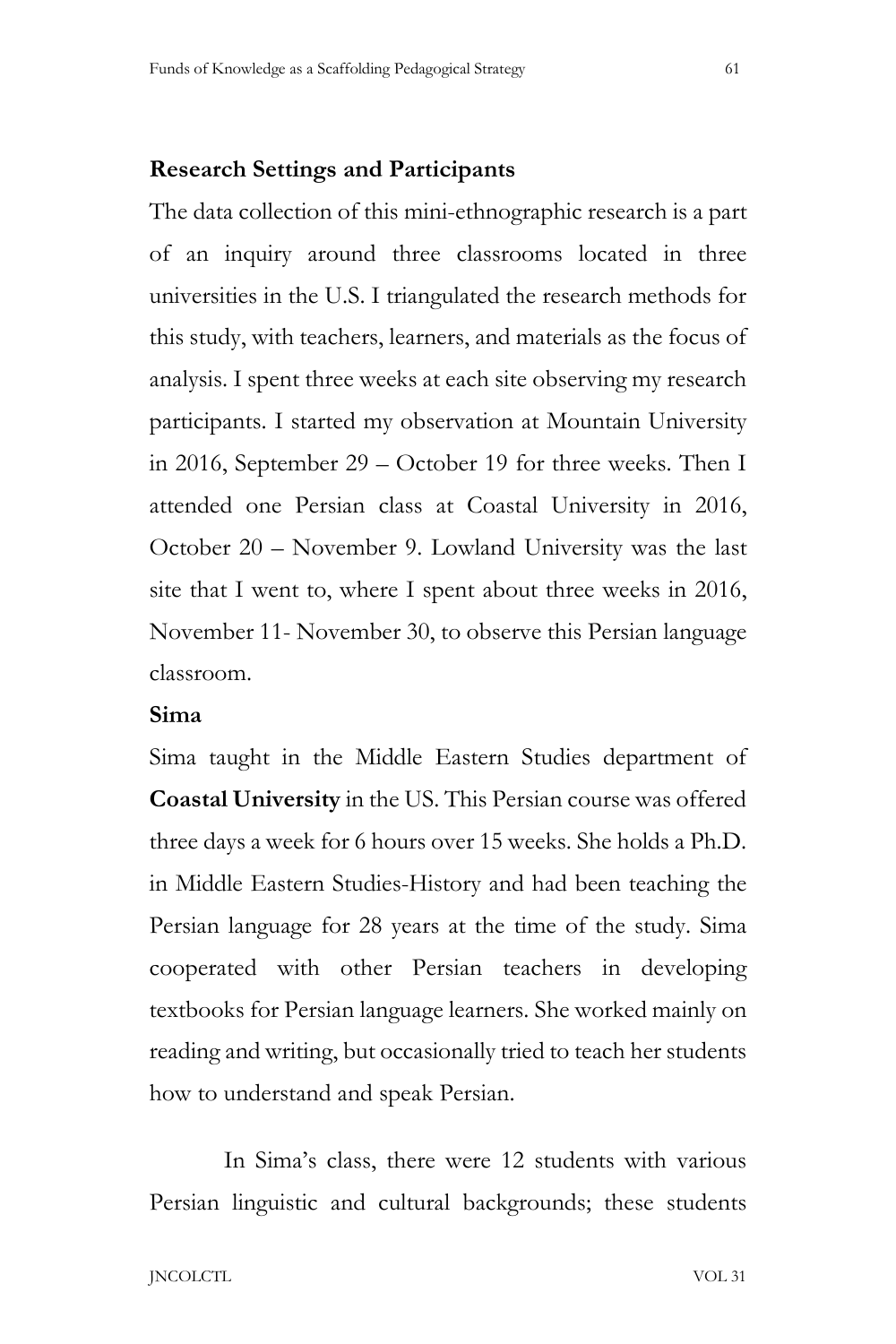were learning Persian as a second/heritage or a foreign language. Six language learners demonstrated some level of proficiency in Persian because they had been raised by two Persian-speaking parents. Four language learners had gained a low level of cultural and linguistic knowledge through limited exposure to Persian because one of their parents was a Persian language speaker. The other two students had no prior connection with the Persian language and culture. Sima taught three sessions per week; each session took 2 hours.

### **Afsaneh**

Afsaneh's Persian language classroom was offered five days a week for 5 hours over 15 weeks by the Near Eastern Languages and Cultures department at **Mountain University** in the U.S. Afsaneh received her Ph.D. in Near Eastern Studies. Her expertise was in comparative literature and she had some experiences in developing textbooks for Persian language teaching. She had taught the Persian language for over 25 years.

There were 13 students in Afsaneh's classroom. Four students had been raised in a household where Persian was spoken, and three were competent in communicating in the Persian language. The fourth understood the language but was unable to speak in Persian. Two additional students had one Persian-speaking parent. Of these two, the one whose mother was Persian was more familiar with his heritage culture, whereas the other student was not. The other seven students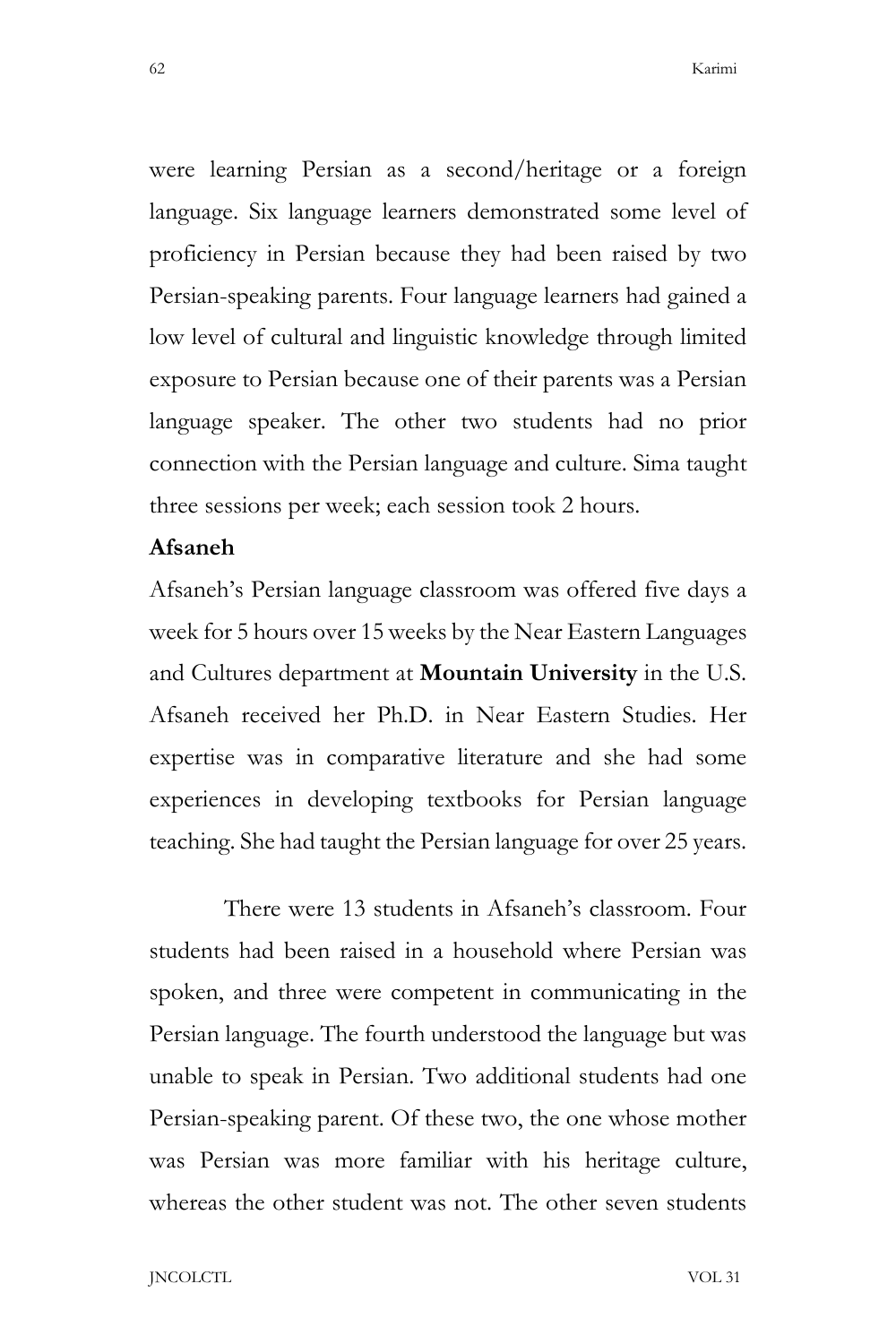in the classroom were Egyptian, American, and Mexican students who were in the course to learn to communicate both in written form and orally.

# **Sepideh**

Sepideh's class was offered five days a week for 5 hours at **Lowlands** University in the U.S. Sepideh had a Master's in comparative literature in Italian and Persian. She had been teaching the Persian language for more than 6 years. In her classroom, there were 12 students with different cultural and linguistic backgrounds. One of them had Iranian parents but was unable to communicate in Persian. Four students had one Iranian parent but were unable to use their heritage language, though they were to some extent culturally competent. The remaining seven students, from Korea and the United States, had no linguistic or cultural knowledge about Iran or the Persian language.

# **Data Collection and Analysis**

Primary data sources of this study included observation, field notes, interviews, and teachers' and students' artifacts. Formal and informal interviews with teachers were conducted outside of classroom time. In addition, I met with my focal teachers to debrief and clarify questions after each class. I audio recorded the open-ended responses of the teachers and then transcribed them with the software program called 'Transcribe Me'. Then, I read all the transcriptions carefully and looked for themes whereby to analyze them qualitatively.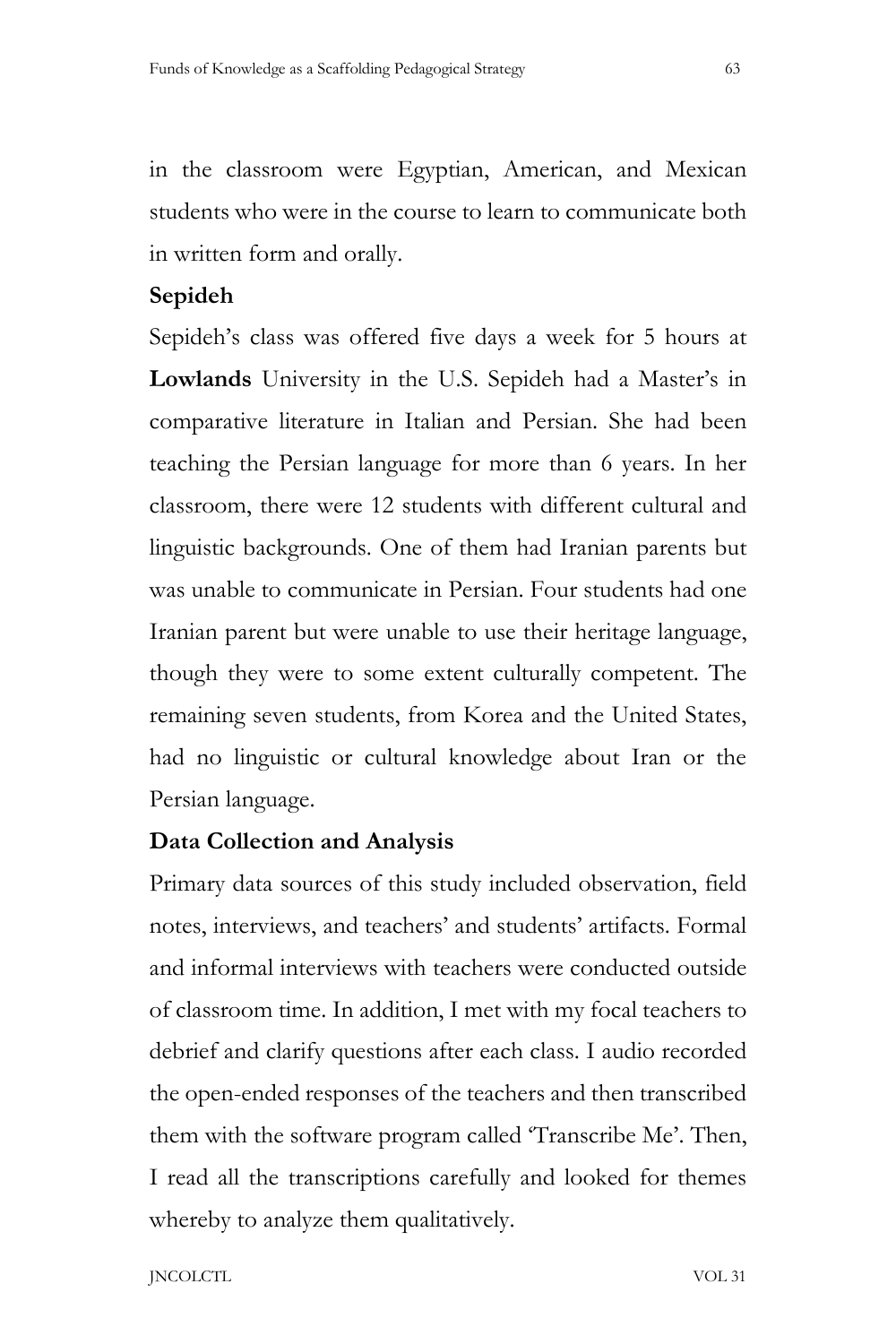For analysis, I used grounded theory to which I applied constant comparison (Strauss, 1987) of the pedagogical practices of teachers. Grounded theory is the generation of theory from data; I used Maxwell's definition (2005) of theory as inductively developed during a study and is in constant interaction with the data. Flick (2006) argues that "theories should not be applied to the subject being studied but are 'discovered' and formulated in working with the field and the empirical data to be found in it" (p. 98).

To accomplish the data analysis, I searched for categories connected to the research questions. I assigned codes such as "teaching materials", "teaching strategies", "classroom activities", "teachers' educational background", and "teachers' interest". After the initial coding process, I conducted a secondary coding of the data that I labeled "second language teaching methods" and "teachers' funds of knowledge" which were found in some subcategories that emerged in the data set.

JNCOLCTL VOL 31 My own experiences and expertise in second language teaching and learning inform part of my analysis. Much insight came from the funds of knowledge approach I used to make sense of my data and the literature about second language teaching and learning. Reflective accounts of this research also constitute an important part of my analysis. These accounts included my perceptions about the best teaching practices and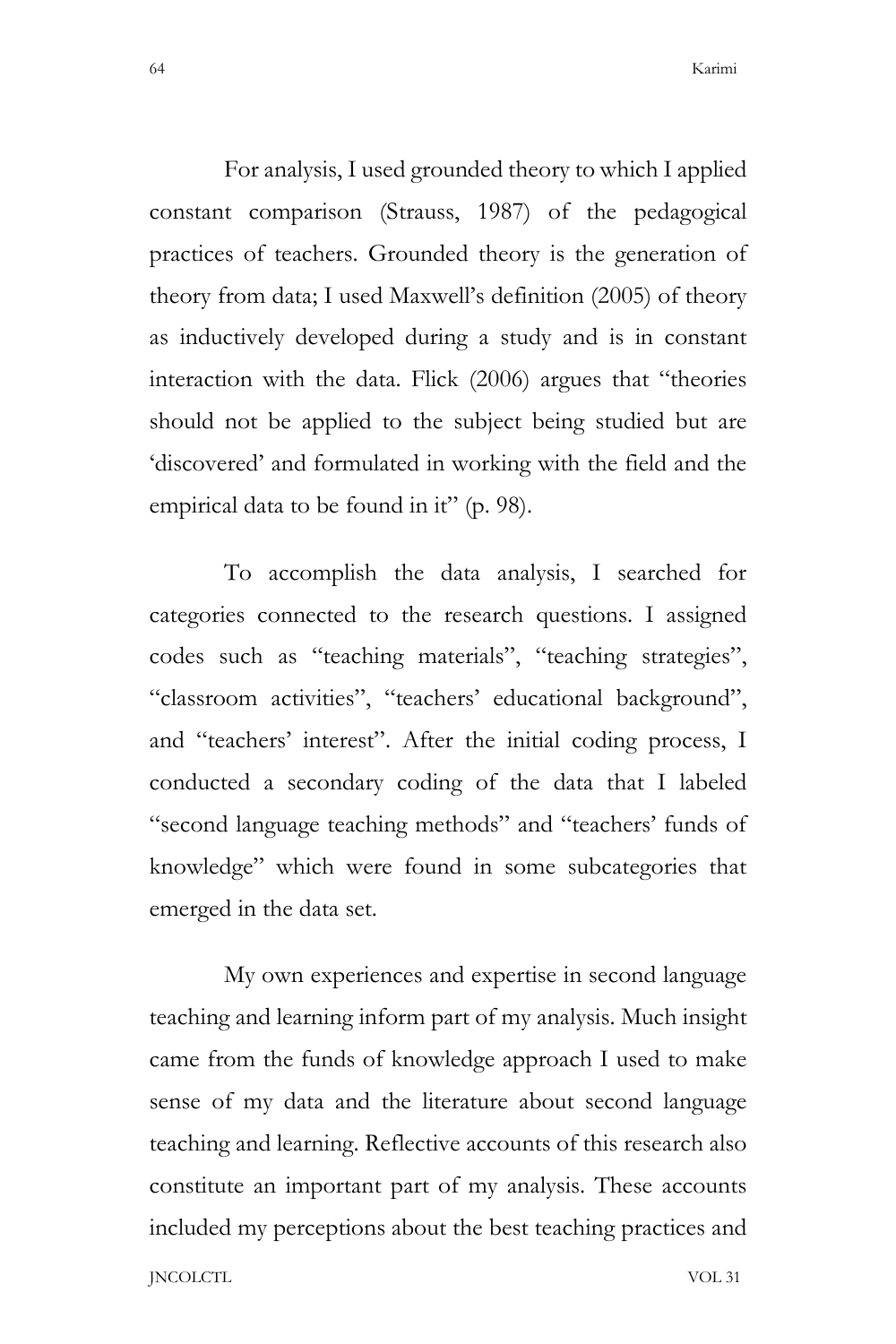activities, materials, and participants' ideas. I studied the nature of those practices that I had coded to examine how teachers' funds of knowledge related to their pedagogical practices. For example, how their background affected or contributed to the materials they developed for the students, and how students received support from their teachers in their learning process. At this stage, based on the field notes, my conceptual memos, and interviews, I came up with a tentative list of findings. I then characterized teaching practices in which I could recognize "teaching methods" and the funds of knowledge. At the final stage, I reconnect the various codes to one another to develop a grounded theory.

# **Findings**

The initial idea was to explore how the students learn through their funds of knowledge. However, after analyzing the data, some versions of funds of knowledge that teachers brought to their classrooms were explored. In this section, I present the cases of three teachers whose experiences, education, and interests portray their funds of knowledge. I provide interview statements and my field notes that paint the picture of teaching methodologies, the faces of their funds of knowledge which affect the way they teach.

Funds of knowledge portray the knowledge, skills, experiences, expertise, and interests of an individual who has acquired them through their cultural, social, educational, and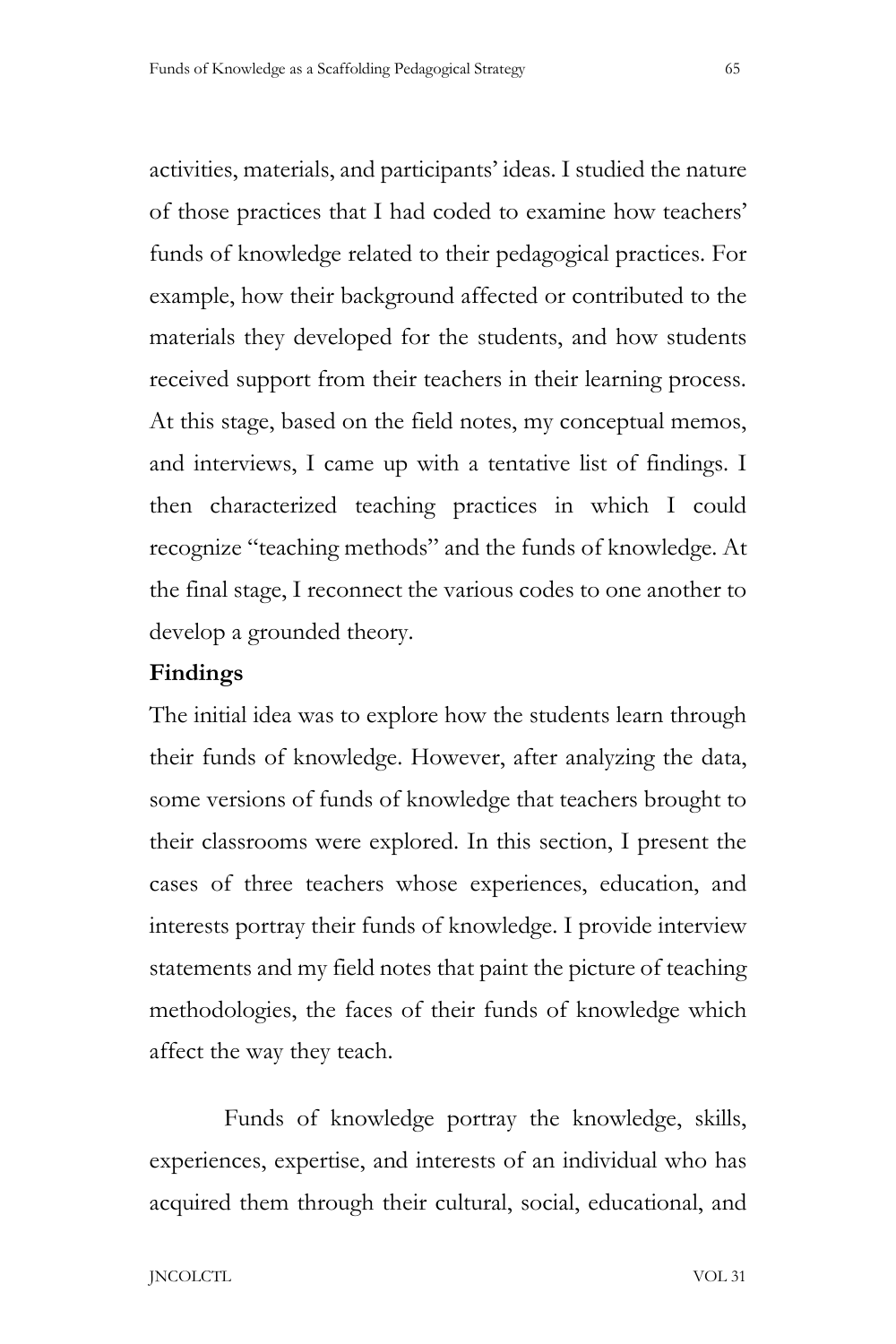historical interactions with other members in their community, family life, and even everyday living. Teachers bring their funds of knowledge into their classrooms because of the context in which they have grown up and studied. Being inspired by the perspectives of Vygotsky of how fruitful educational practice can be related to the funds of knowledge approach, Moll (2003) believes that "the teacher's funds of knowledge become part and parcel of that, of that element needed to assimilate the pedagogical knowledge and become an outstanding teacher".

What follows is a description of the teaching method of each teacher, the faces of their funds of knowledge, and how their funds of knowledge affect their teaching methodology. This narration is drawn from my interpretation of the teachers' actions and words during classroom observations and participant interviews. This account provides more details about the teachers as agents of funds of knowledge. For each teacher, I describe their teaching methods, their funds of knowledge, and how their funds of knowledge inform their teaching.

### **Sima**

#### **Teaching methods**

Sima's instructional language was Persian even though a few students in her class did not fully understand the language. She explained the new content in English when she thought that her students needed more clarification. She worked on the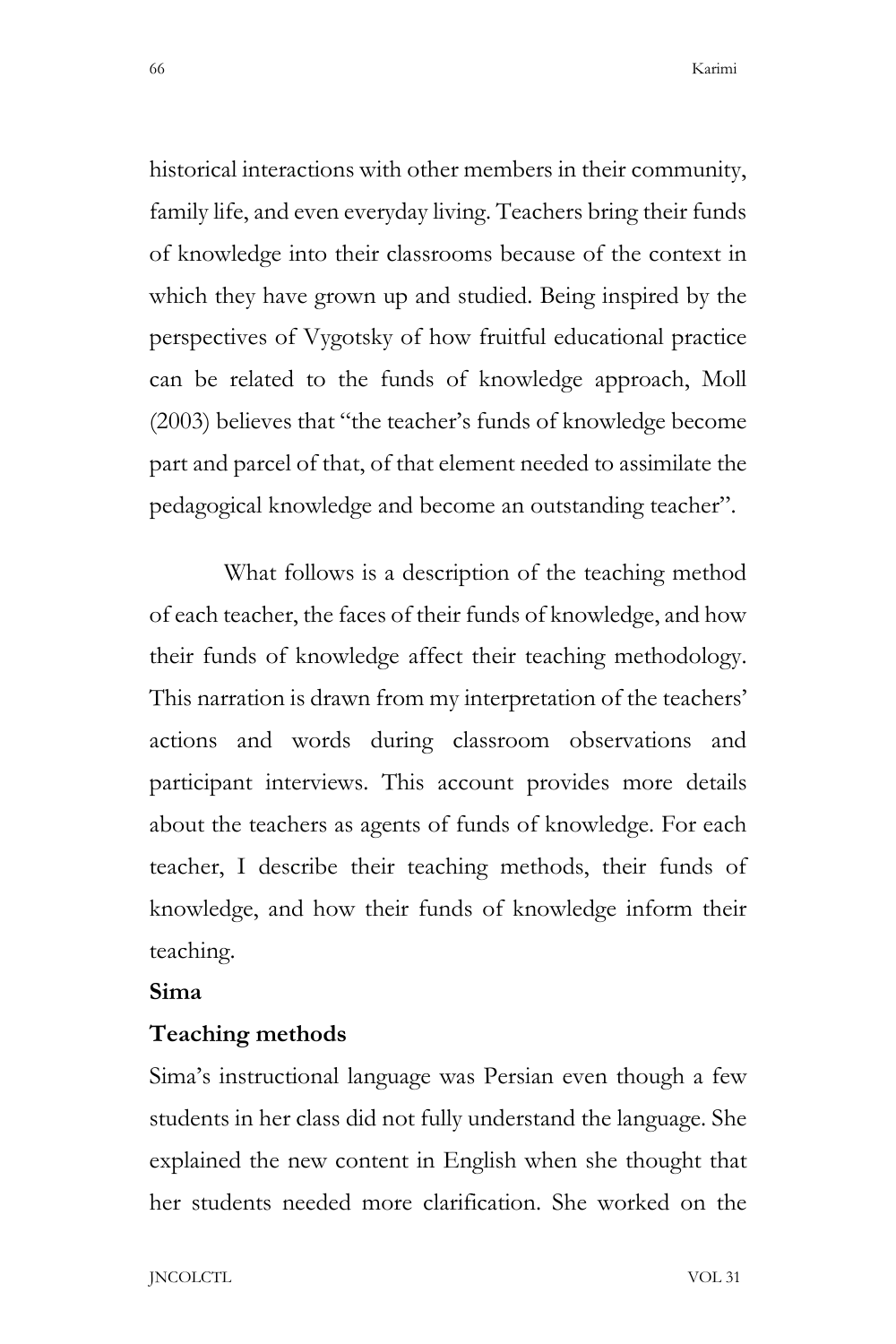alphabet, grammar, vocabulary, translation, and reading. She also assigned two books to her students. The students had to complete some of the drills in the first textbook, find and write the translation and mainly synonyms of new vocabulary, and write sentences using the new words and grammar rules. The other textbook contained seven short stories in which she had simplified their words and structures. Most of the time, she narrated the "stories" behind the words, connected them to the lives of the students and her own life, and created the context for new content. For example:

> After conducting a warm-up activity, she spends 10 minutes of her class reviewing the lesson that she had taught in the last session. She asks the students the meaning of words and their synonyms to assess their learning (Field note, November 2016).

To teach grammar or vocabulary, first, she explained the grammatical rule, then she wrote the rule and an example on the whiteboard:

> She asked students to find the synonyms of the new words for the next session. As a part of their homework, students had to write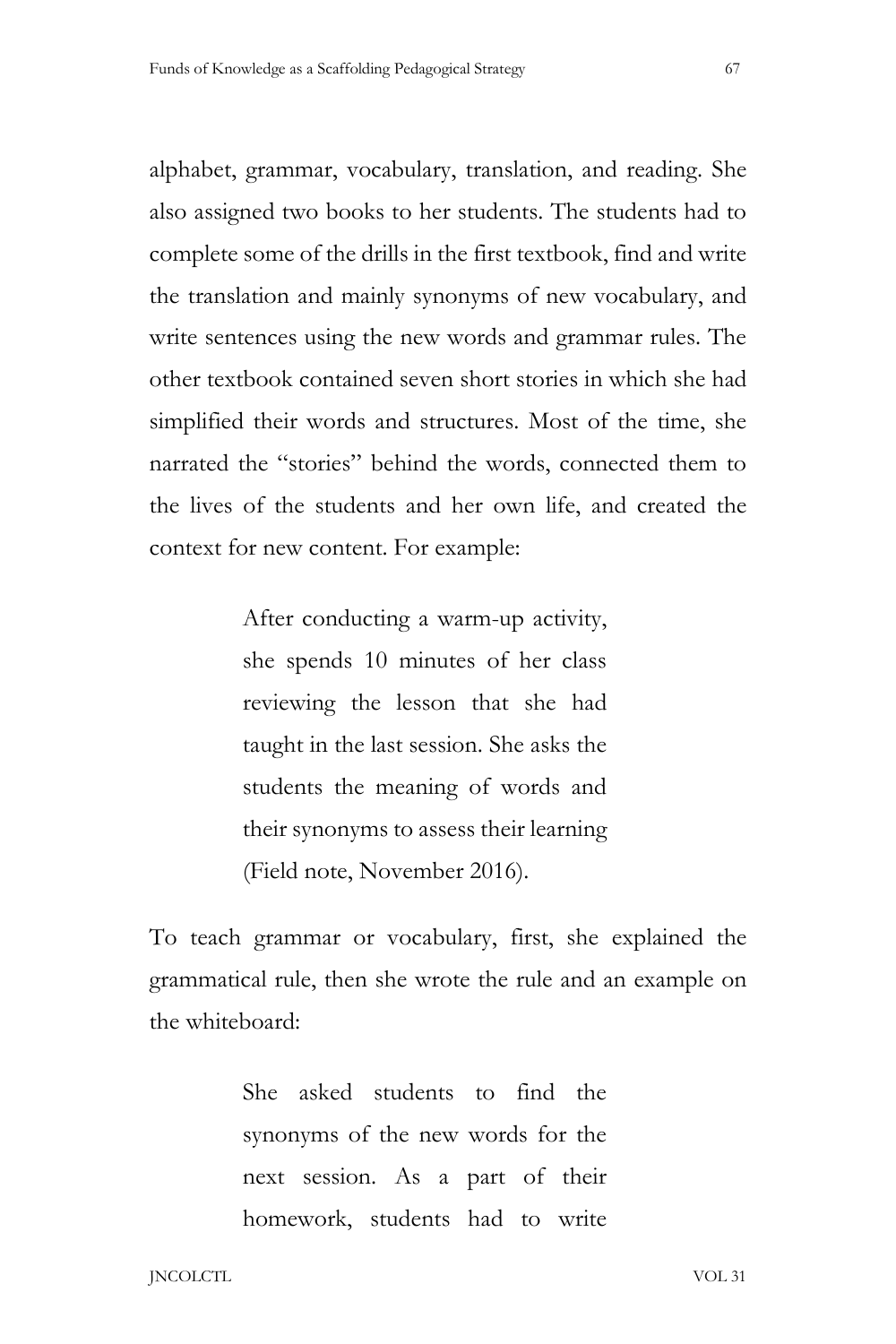some new sentences in which the new vocabulary and grammar rule was used (Field note, November 2016).

One of the activities through which Sima created a real context for students was a warm-up activity or a way to present the new material to students. Using their funds of knowledge, students had to write something interesting on the whiteboard about themselves and read it aloud to the class. During this exercise, I observed:

> Shadi, a heritage language learner, who was thinking of her sentence, asked about the meaning of "water polo" in Persian. The teacher opened the discussion on this word by saying that there was a game that used to be played by Iranian kings and princes a long time ago. She continued that the new version of that Old Persian game is now called water polo and in Persian, it is "چوگان آبی" Persian, it is polo" (Field note, November 2016).

JNCOLCTL VOL 31 In another session, Sima wanted to teach the grammar rule of a sentence that people use in informal language. She wrote on the whiteboard "خوردمش) "I ate it) and explained how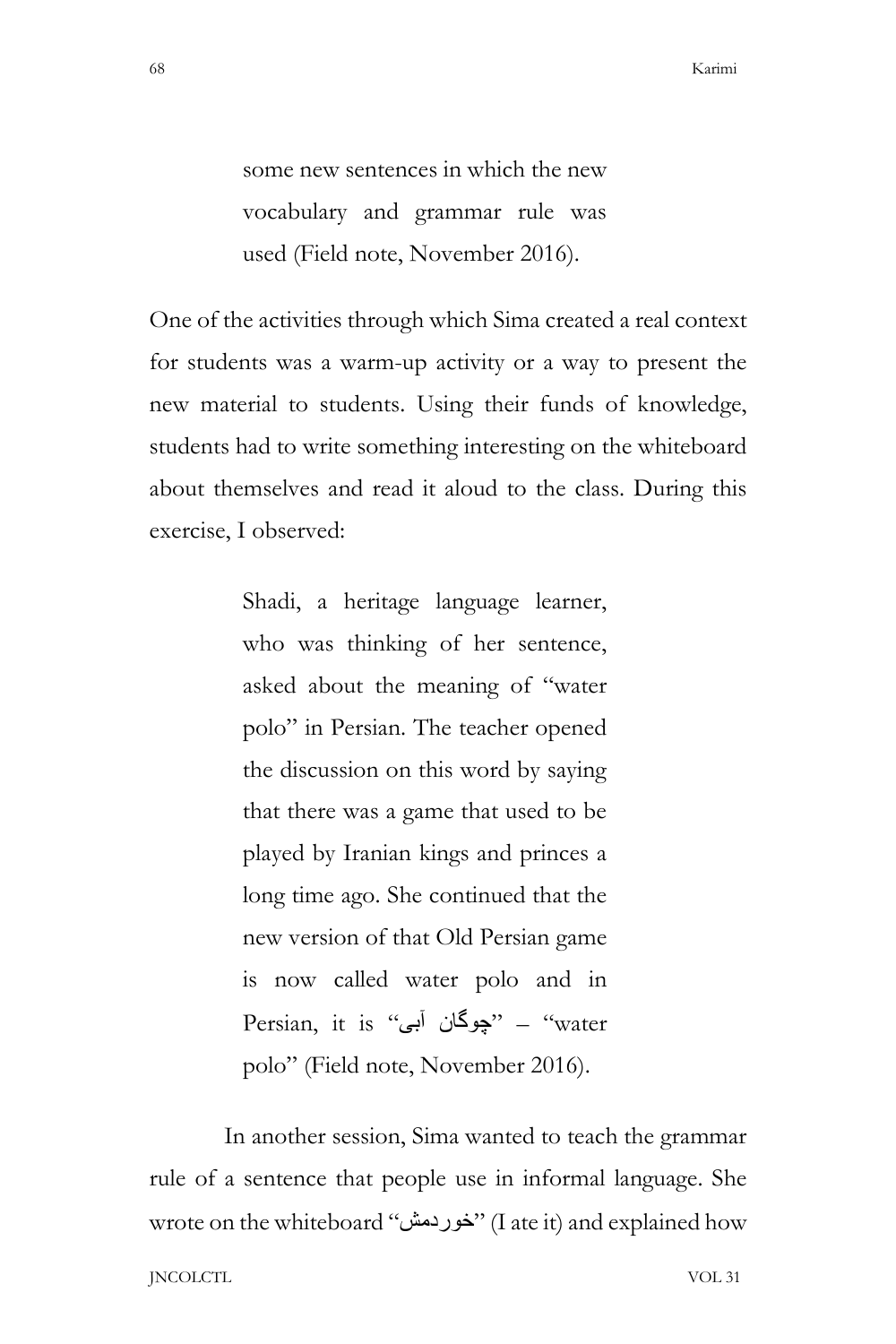students needed to connect the verb with the pronoun in the informal form of the verb. To make the new grammar rule understandable, she shared a memory of her mother who had come home and wanted to eat something: "My mom asked: "کوش ؟غذا "which means "where is the food"? I said: خوردمش meaning "I ate it" whose formal form is خوردم را آن. "The student sitting behind me laughed as if she had experienced that moment. Sima linked this memory and experiences of the students through the stories that she narrated in her class.

Sima used mainly project-based learning in her classes. For instance, the students were assigned a final project on which they had to work from the beginning of the semester. The task was an interview project in which the students had to select a Persian-speaking family member or friend to interview. When the students had their questions ready, they scheduled an appointment with the person they were to interview. The interview had to be video-recorded because they needed to watch it to take notes about the information collected. Then they made a presentation using all information, photos, and a part of the video to present to the class at the end of the semester on "Presentation Day." This project required students to interact with Persian language speaking family members or friends.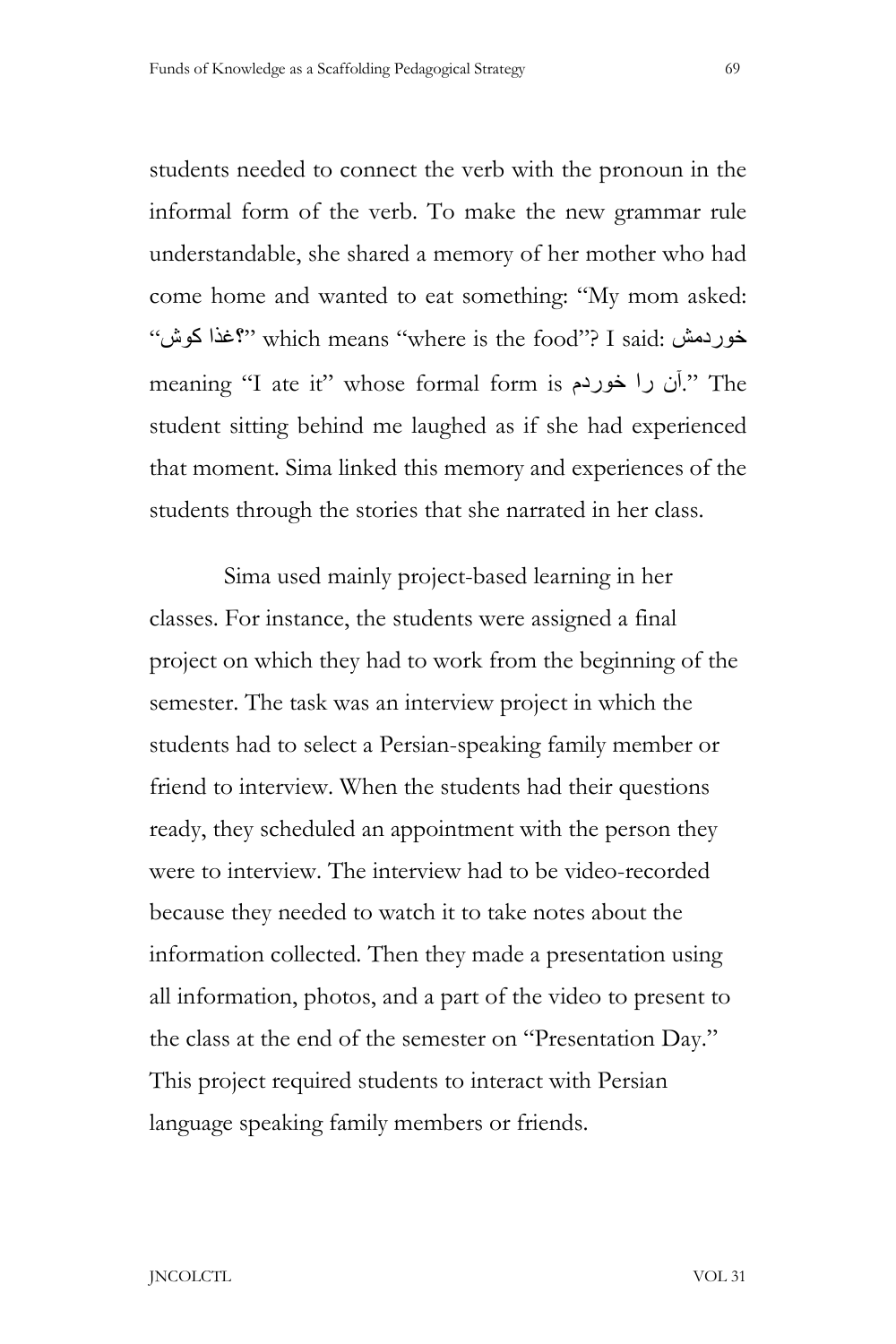#### **Funds of Knowledge**

#### - Educational Background

Sima has a Ph.D. in Middle Eastern Studies, Persian literature and history and her master's degree in Iranian studies. She has not formally studied theories and methodologies of second language teaching. However, her experiences of teaching the Persian language, dealing with the issues of Persian language learners, participating in heritage language conferences, and cooperating with other educators to develop textbooks have impacted her teaching practices. In her interview, she explained:

> My background is in the history of Iran because of which I take lots of historical text to the class. Sometimes my students start nagging and ask me 'if this is a history class or if it is a Persian language class?' (Teacher's interview, October 2016)

Sima assigns classic and modern literature including stories, and poems, for students to work on. They read a story, find the synonyms of important words, discuss and write some sentences or paragraphs using those words:

> For Mother's day or Norouz, I ask my students to do a project which is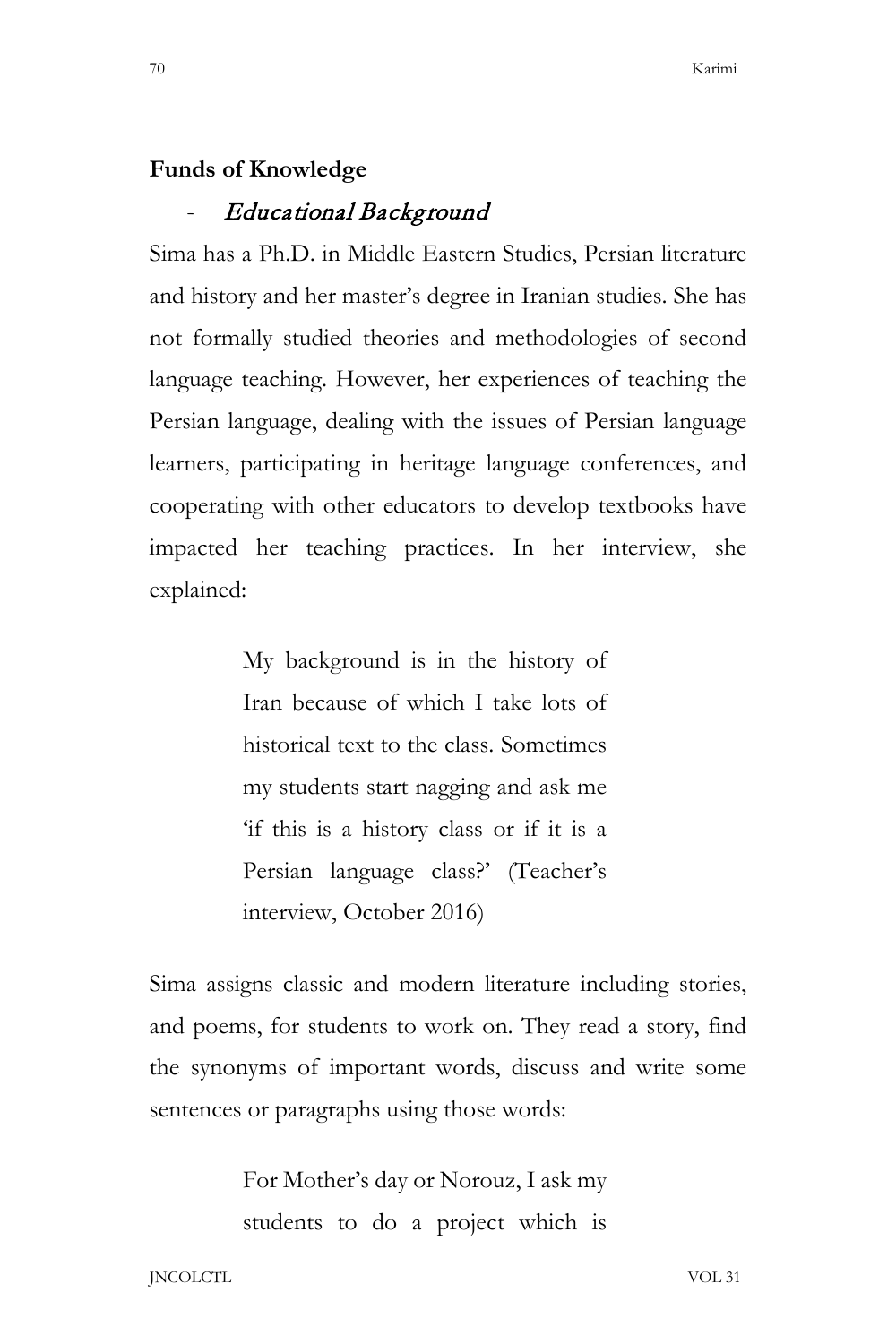reading a poem named "mother." They have to learn its meaning, and practice to memorize and recite some verses of it depending on their language competency. We then go to a small green area at the university to have breakfast and each of them recites the poem. One of my students told me that she had gone home and read that poem for her mother and grandmother which brought them to tears. I assign a more difficult poem to read if my students' Persian language is more proficient (Teacher`s interview, October 2016).

This activity was an integration of teachers and the students' funds of knowledge. Sima tried to keep a very deep connection between the language she was teaching and the culture of the language. For everything she was teaching, she had a story to tell to contextualize the new concept as a scaffolding strategy for making the input comprehensible for students.

# Personal interests

Sima used to live in Iran. She had to immigrate to the US after the Iranian Revolution of 1979. Sima's interest in storytelling and sharing her memories of living in Iran was transferred to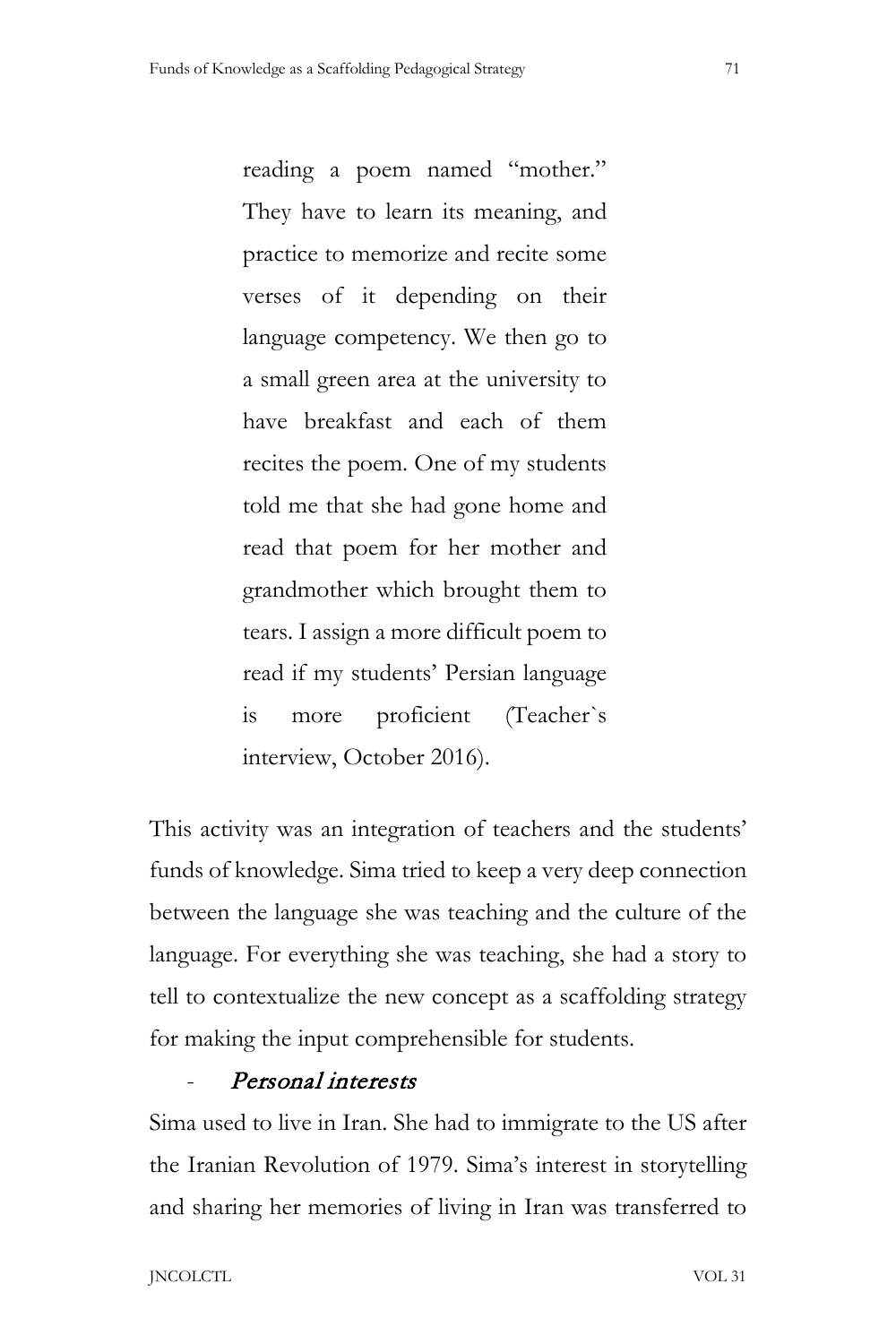her teaching practices. She taught new words and expressions through stories. For example, to teach the verb "to recognize," which in Persian is "شناختن". Sima used a familiar and understandable example— "Last year, when I had gone to Seattle, I abruptly saw my old teacher at the conference, and I didn't recognize him at all"—in Persian.

She also connected her example to the story of " چوپان دروغگو" "liar shepherd" with the word" (از قضا"" meaning "abruptly". She contextualized the new word through integrating her memory and the word from a story they had read before to make two words comprehensible for her students.

In another instance, when Sima was teaching a sentence "خواھم نمی من /خواھم می من) "meaning "I want/ I don't want"), she referred to a story/memory from her father, mother, and sisters. She told the story of a long time ago when they were in Iran. She narrated her story all in Persian, saying, "We had gone to the bazaar to buy shoes. My father had wanted us to say "خواھم نمی اینو من) "meaning "I don't want these") if we liked the shoes; in case the shopkeeper might give us a discount." She added, "My father did his best to buy something at the lowest price." She also added one cultural point about Iran that "When people realize that you have bought something, they ask you about the price and might say

JNCOLCTL VOL 31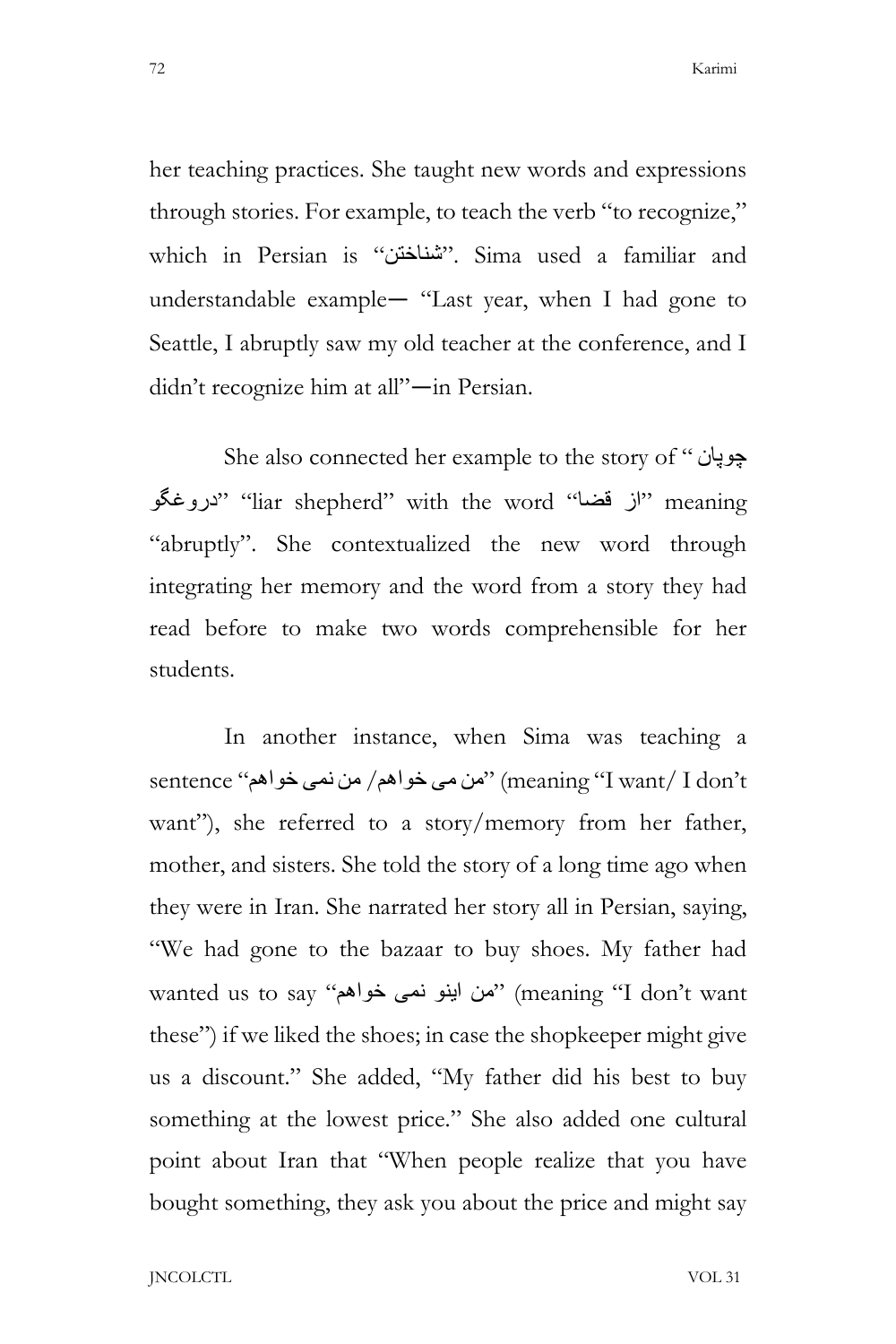that 'You have been fooled, I would buy it for you at a much cheaper price.'" Teaching one expression, proverb, or word in her class was not limited to abstract translation; rather students were guided into a new world hidden behind the new story she told.

### **How funds of knowledge inform teaching**

Sima's primary teaching material was a grammar book and a vocabulary book through which the students learned the alphabet, grammar, and vocabulary of the Persian language. She had also developed a collection of seven Persian short stories for her class, and simplified the stories for the level of the students. As a part of the class activity, they read the stories and talked about the new words and grammar rules as well as the content of the stories. Based on the level of the class, Sima developed a project in which the students had to interview a family member. She explained,

> The project about family has been very successful because of which they learn a lot. They should know where for example their grandmother is from, where she was raised, if she went to school, and why she came to the US (if she has) or why not? (Teacher`s interview, October 2016).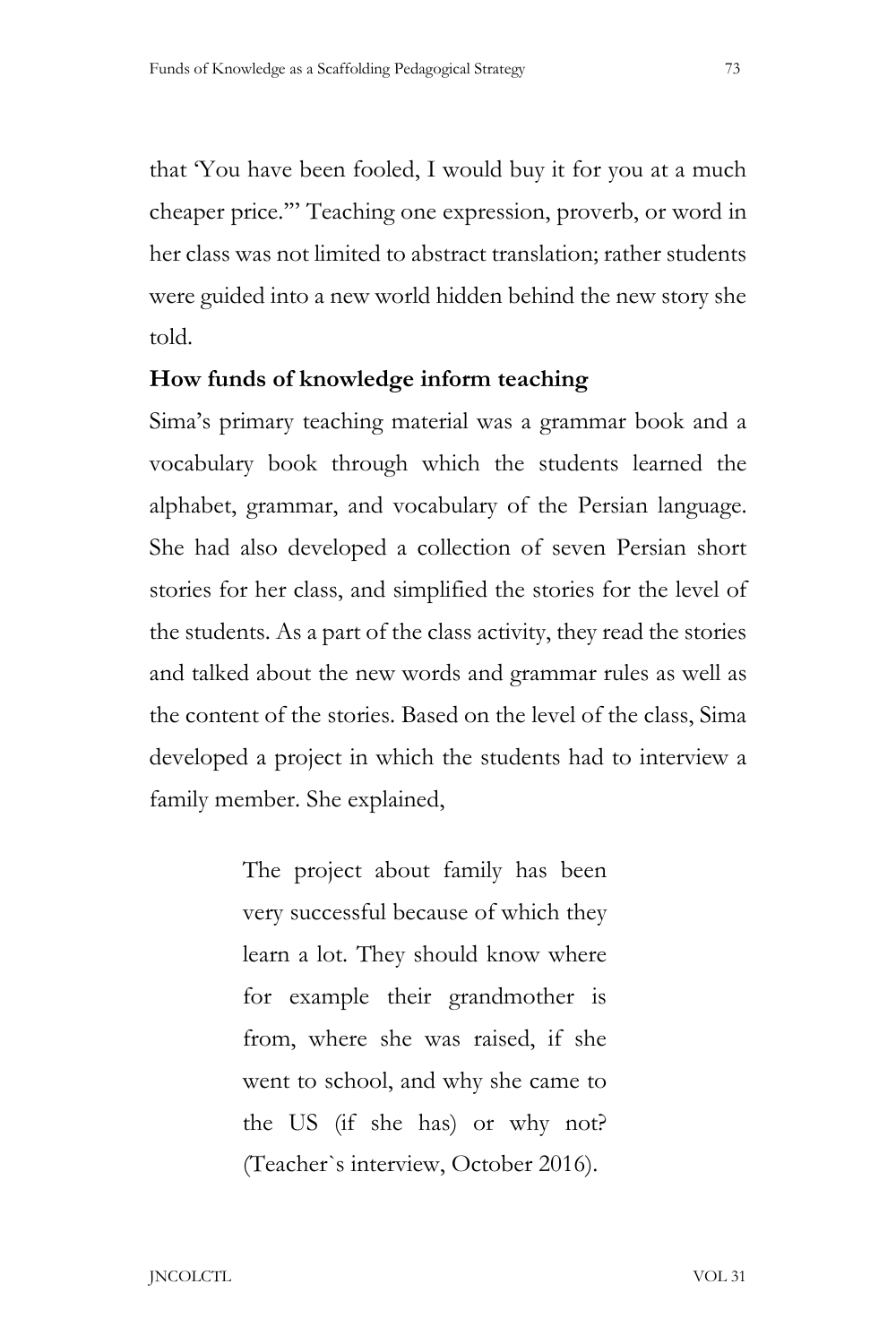For this project, students had to provide video and pictures in their oral presentation. Sima successfully tried to connect the classroom with students' home, family, and cultures.

#### **Afsaneh**

### **Teaching methods**

Afsaneh, who has an educational background in Near Eastern studies, taught mostly in English. She explained everything in English and sometimes in Persian. She incorporated translanguaging from English to Persian to translate some parts for the students. The focus of her teaching was vocabulary, grammar rules, reading, translation exercises, writing new letters and sentences using the words and collocations, and subjugating verbs. The students had one main textbook assigned for that semester. They had to learn vocabulary and grammatical rules by rote memorization and then practice drills in substituting, making sentences, answering questions, or filling in word gaps.

One of the activities that Afsaneh used in her class was the repetition of words and sentences either after she spoke them, or after listening to an audio file. This activity helped students improve their listening comprehension and enabled them to answer some of Afsaneh's questions. Then, they had to repeat each sentence after they listened to the audio files for a second time. Afsaneh played the role of all-knower who acted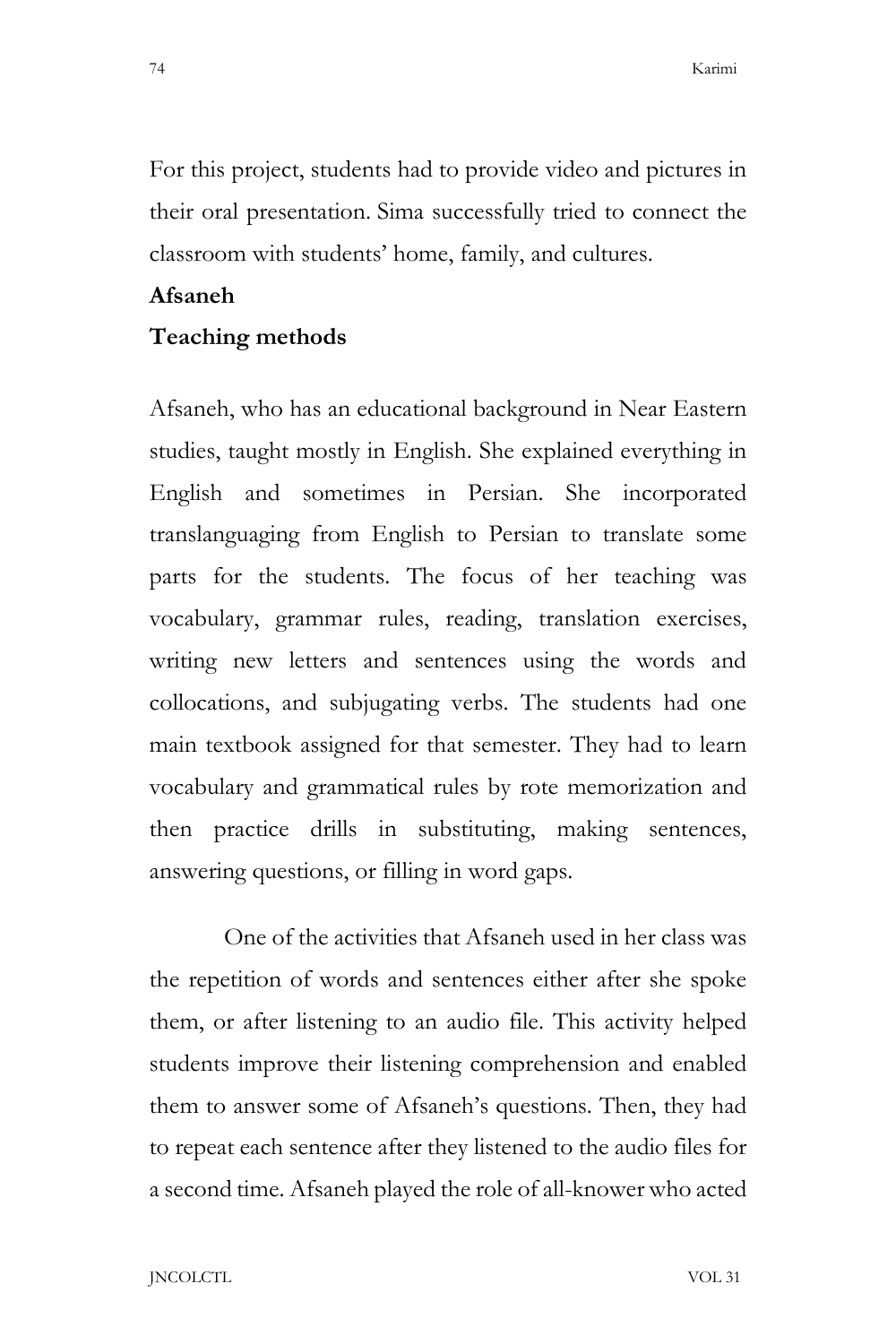like a talking dictionary; that is, she explained the meaning of the words. I noted:

> In each session, the language learners are being bombarded by lots of words and sentences through reading and repeating them. If the teacher could provide more chances for the language to be used by the students, she could help her students better (Field note, November 2016).

Afsaneh also taught some basic sentences used for simple conversation which seemed to motivate the students and increase their interest in learning the language. She believed that:

> By the end of the semester, they should know how to introduce themselves, say their age, job, and university major. They should also be able to talk about their family members such as how many brothers and sisters they have, what they are, as two examples. (Teacher's interviewlate October 2016).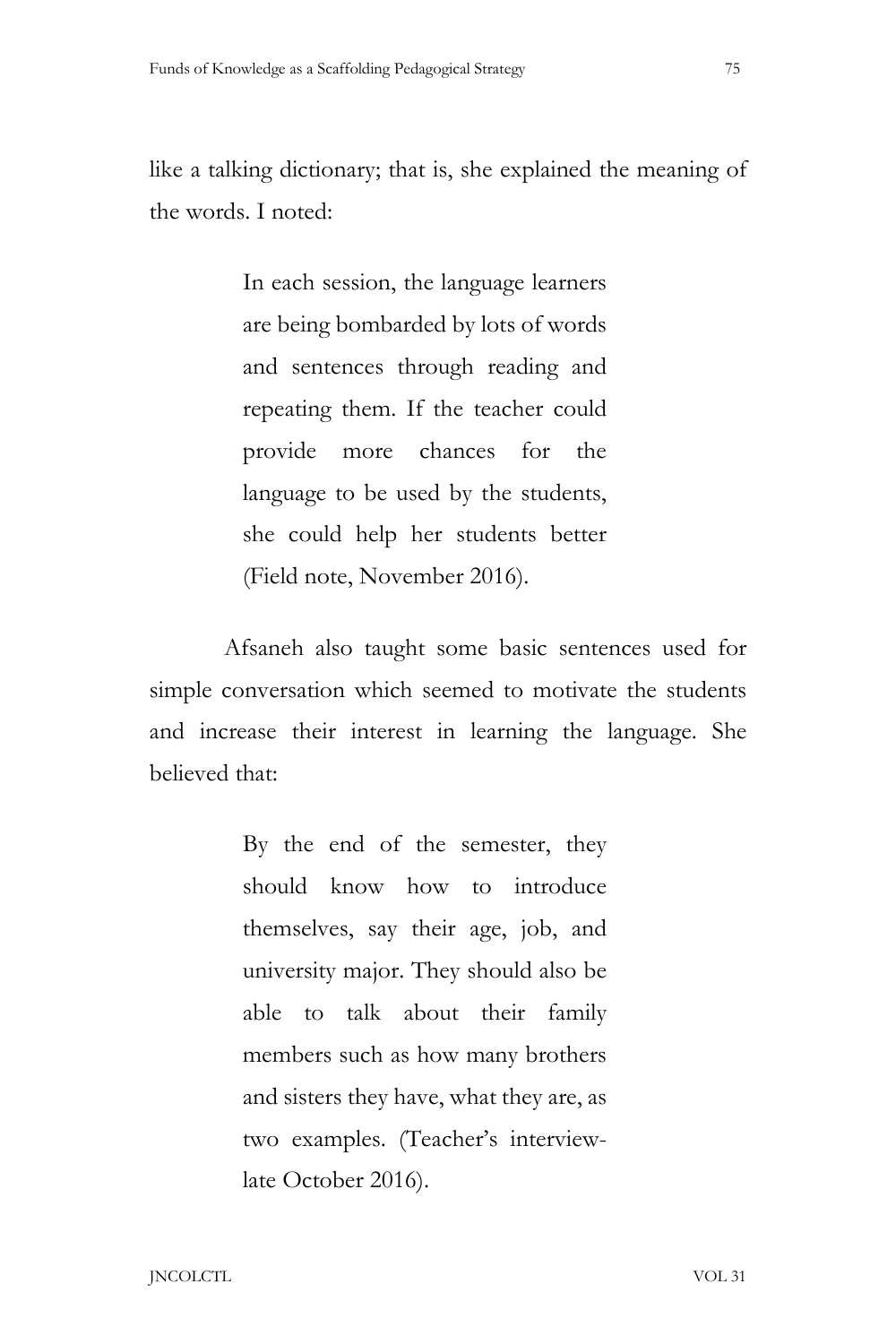Sometimes, Afsaneh taught the students a collocation by reading from the book, translating, and asking the students to conjugate verbs. A few minutes before the class was over, she called on some students to make a sentence using the collocation. That activity seemed more challenging to the students because they were forced to come up with sentences about themselves and their real lives.

#### **Funds of Knowledge**

# - Educational Background

Afsaneh has a Ph.D. in Near Eastern Studies. Her expertise is comparative literature in Persian and English. In the texts that she used as the teaching materials, there were few authentic texts from classic or modern literature. That is, there is little sign of her educational background in Persian literature, evident in the materials and activities she uses in the classroom (Field note, September 2016). One of the main activities the students did in this class was repeating words and sentences and making sentences through substituting exercises. Repeating the content is one good scaffolding strategy to help students learn. However, nothing in the classroom is related to Afsaneh's funds of knowledge.

# Personal interests

Afsaneh's personal interests include politics and daily news about Iran and the US. She talked about political issues and daily news in English in the classroom. If she had provided part of her lesson about politics in Persian, that would have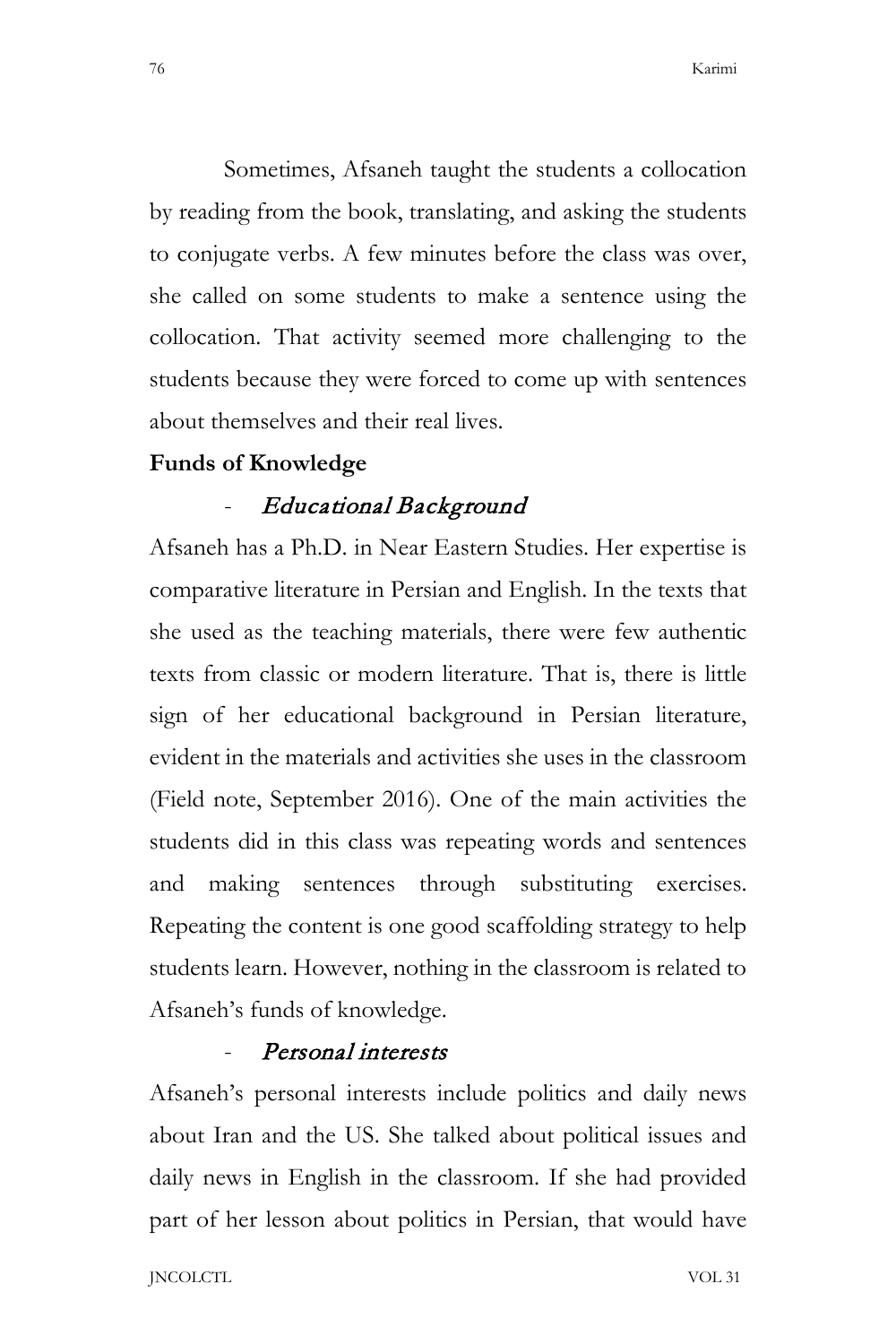been more useful for the language learners. For example, in one of the sessions, Afsaneh initiated a political discussion about the presidential election all in English rather than in Persian. She did not use that subject as an instructional subject through which her students could learn some new concepts or vocabulary. Farhad, one of Afsaneh's students who were not proficient in the Persian language and struggled to (re)learn his parents' language, explained:

> that is good that our teacher brings up some subjects about politics and daily news, but I wish we had those discussions partly at least in Persian… you know, then I feel that I am learning some words or rules... sort of what we need … (Student`s interview, October 2016).

While political discussions may not suit all students, Afsaneh could have integrated her interest in politics to teach new words or sentences. Moreover, a lesson plan containing political news could include grammar, vocabulary, and an exploration of the meaning behind phrases that might be difficult for language learners. Speaking in Persian about relevant topics provides more input for the students so they feel that they are getting familiar with some political terms that they might read or hear in the daily news.

JNCOLCTL VOL 31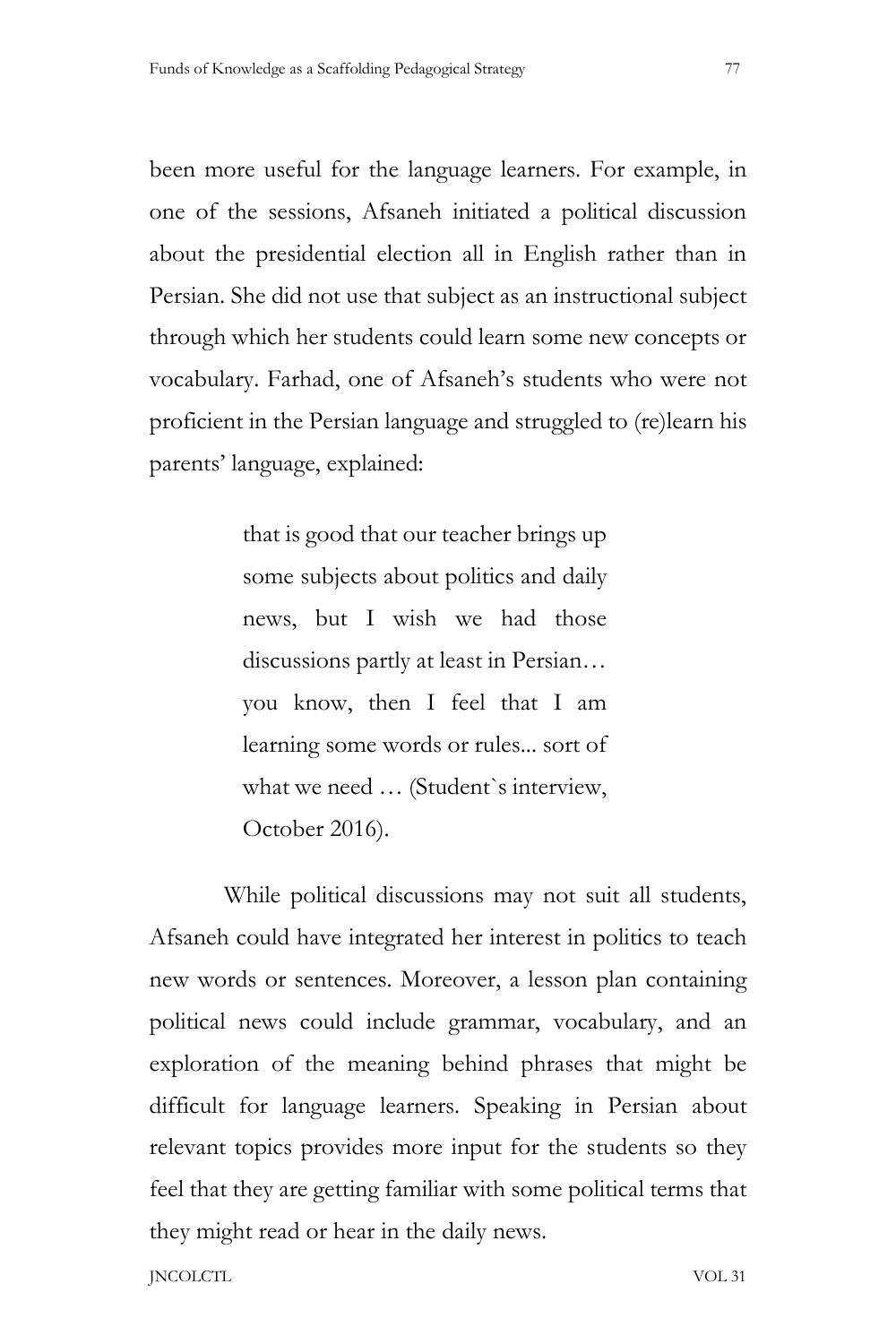#### **How funds of knowledge inform teaching**

Afsaneh assigned a book to her students that was based on grammar and vocabulary of the language. The students learned the Persian alphabet, grammatical rules, daily conversations, and expression through reading texts and many words, most of which had transliteration and meanings in front of them. At the beginning of the semester, transliteration helped the students get familiar with the pronunciation of Persian letters and words. The only homework assignment related to students' funds of knowledge was a question and answer task about the students' life. They asked their classmates questions while Afsaneh checked their conversation. She corrected their questions and answers if they made mistakes.

# **Sepideh**

#### **Teaching methods**

Sepideh used both languages to teach but preferred to use mostly English. To provide Persian input, she switched between English and Persian to teach new content. She taught the Persian alphabet, grammar rules, vocabulary, reading, writing, translating the words and sentences, and pronunciation. I observed:

> Sepideh began each session with a "warm-up" activity through which the students had to say and write something in Persian related to daily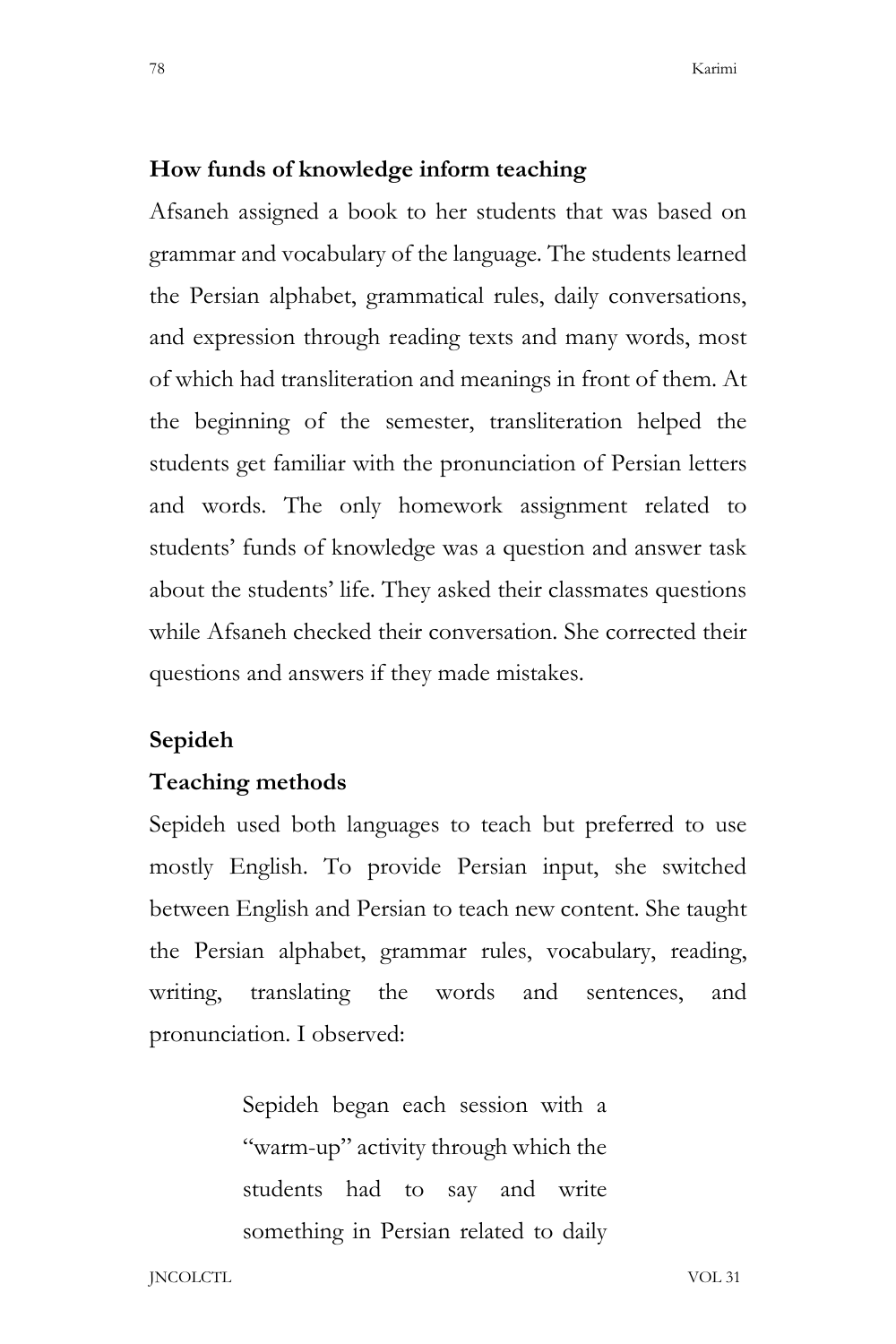events. If students did not know how to write their sentences, they asked the teacher to help them. The students had the challenge of finding something that they could write on the board. (Field note, November 2016).

After each student came up to the board and wrote a word or sentence, Sepideh corrected them by writing above their words. Then, she started teaching two new letters along with the features of each letter such as script, pronunciation, the connecting status of the Persian Letters, and different shapes of the letters. At the board, each student created a word out of the individual letters that teachers had written. After that, each student had to read one sentence of the text in which the new letter was used.

The teacher then translated the sentences into English and asked the students to practice them in a paired work activity. Once a week, there was a role-play activity that included students' ideas and interests in particular sentences in the textbook. On Fridays, students watched a movie in Persian and then discussed its cultural, social, and linguistic aspects. The assignments and student projects included sentence making, filling in the gaps, writing a short paragraph, and completing pre-printed exercises from their textbooks.

JNCOLCTL VOL 31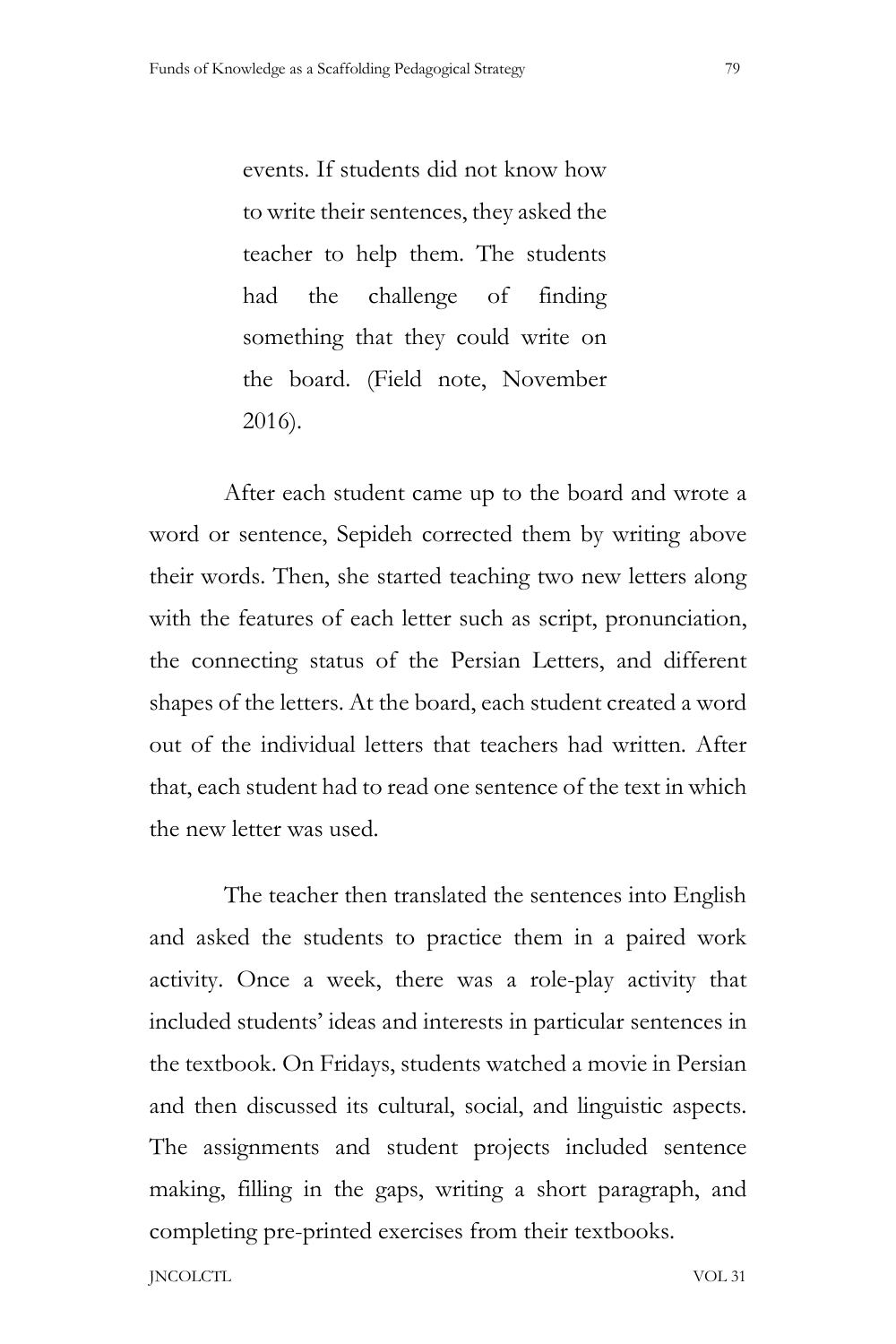### **Funds of Knowledge**

#### - Educational Background

Sepideh has a master's in comparative literature in Italian and Persian. Her background is not related to the Persian language, and she does not have any educational background in teaching a language. Her teaching practices come from working cooperatively with other Persian teachers whose expertise is in Persian literature, and from her previous teaching experience. In one of the activities assigned to her students, there was a project in which her students needed to choose a poem by an Iranian poet. Then, they were to read and memorize the poem. On that day, each student recited the poem by heart or read it as well as they could. The only connection between this project and funds of knowledge is that Sepideh assigned this project based on the funds of knowledge of her colleague teaching Persian which Moll calls "a cognitive resource for the class" (see Moll et al, 1990). That is, the funds of knowledge of her colleague became hers which helped her develop an activity for her class.

# Personal interests

Sepideh's interests and expertise include art and politics. She shared her interests in the classroom by incorporating cinema, music, plays, and photography as well as current political news which was the presidential election at that time. For example, in one instance, she came to class and started talking about the presidential election. She used both English and Persian while

JNCOLCTL VOL 31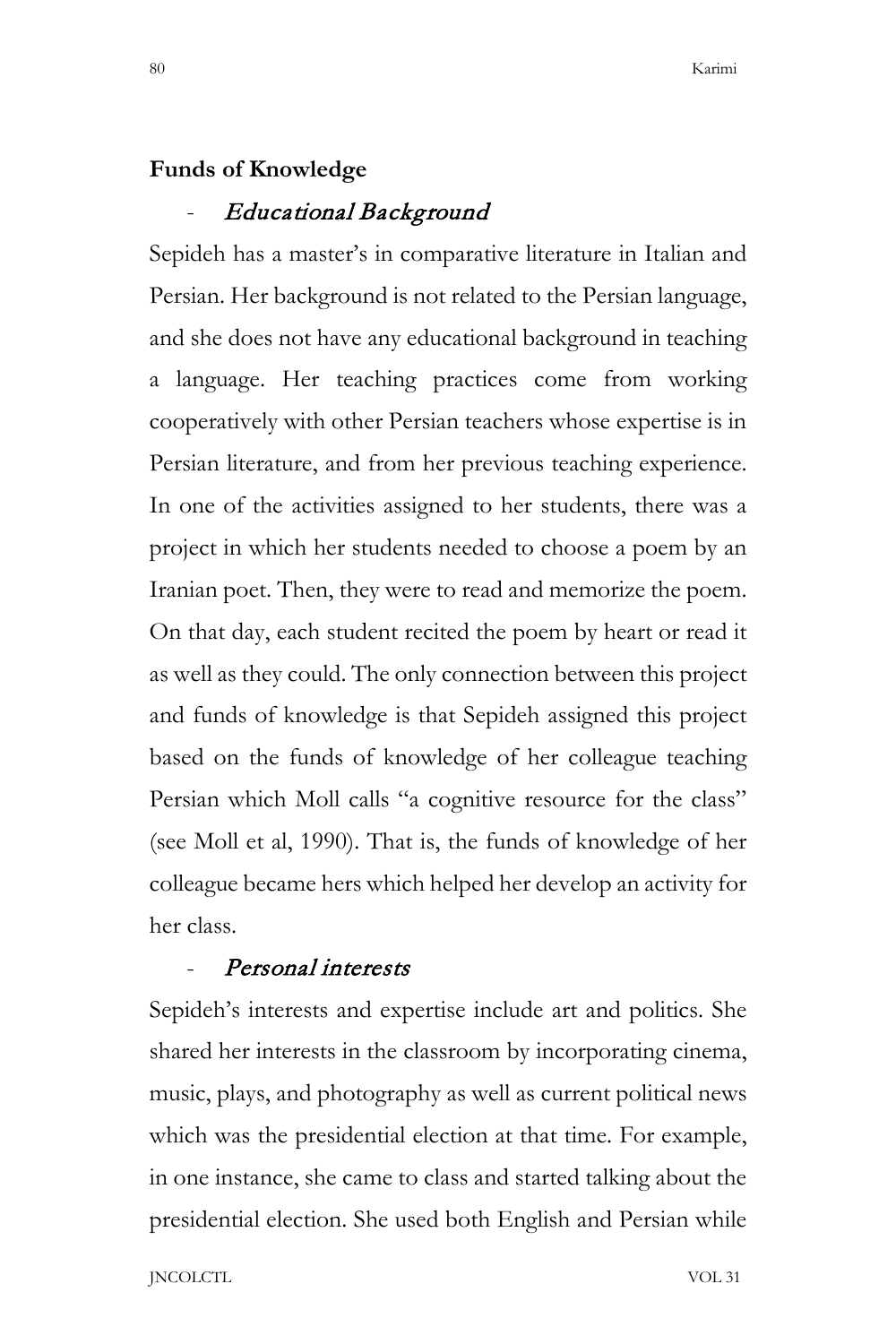talking about the subject. A few students asked her how to say a word in Persian and then used those words, as well. In another instance, she taught a new word "ظریف) "zarif), meaning "delicate". In addition to explaining the meaning of it, she told students about a political character (Prime Minister) of Iran named "Zarif" and what he has done for Iran to give context to the new words that the students were to learn.

When I asked about the activities she did or planned to do, Sepideh named a few activities such as using clips from a famous avenue in Iran named "Lolagar Avenue" and showing some pictures that she had taken in Iran. She went to Iran almost every year and took photographs during the time she was there. She contextualized the content of her lessons by bringing her photos to the class and talking about them in Persian. It was a good example of providing context for the words as well as speaking about the culture and society in Iran through the real pictures that she showed her students.

# **How funds of** knowledge **inform teaching**

Sepideh assigned her class a book that contained the Persian alphabet, new vocabulary, short texts for students to read, writing practice, translating activity, and grammar rules. There was also a section called "extended reading" for students to practice their reading skills. In each lesson in the book, one new Persian letter is taught by introducing the script of the letter, with some sentences in which there are the words that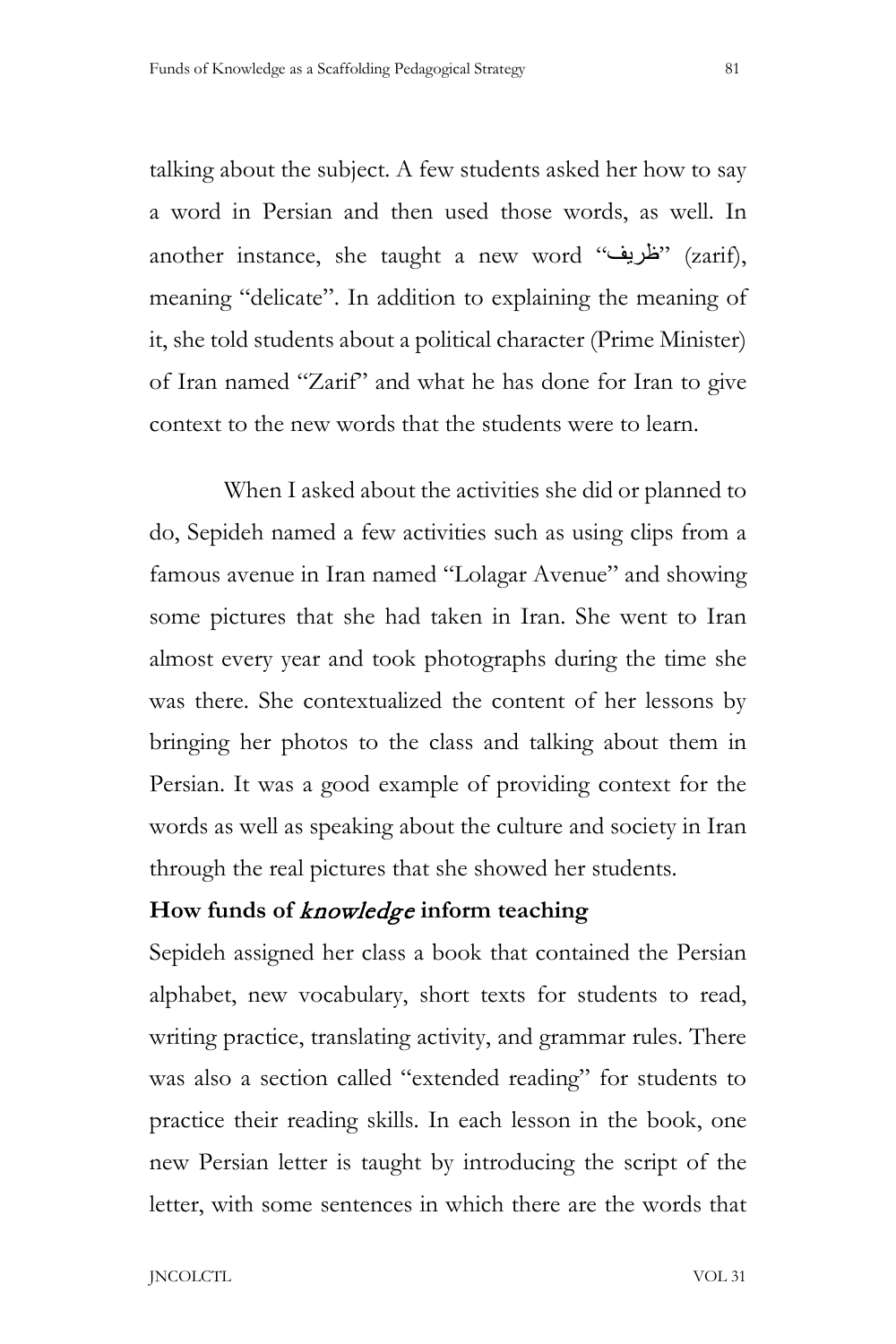contain a new letter. There is also a section where students can write letters and words. The book is equipped with transliteration and translation of words and sentences. Transliteration gradually disappears as students progress to the middle of the book, but the translation of sentences and words remains until the end of the book. This was the only textbook Sepideh used for her class and she did not provide extra material.

Sepideh developed a warm-up activity at the beginning of each class as good practice for students who wanted to express themselves. When they didn't know the words, they asked her to help. There was a strong connection between the homework, midterm, and final project and funds of knowledge. Sepideh also assigned another teacher`s funds-ofknowledge-based activity. She explained:

> First, the students listen to a song, for example by Palette, Vagabond, and a contemporary singer, and then they have some time to work on memorizing it. They have to sing that song together, at the end of the semester. Otherwise, I rely more on their textbook for all their assignments (Teacher's interview, November 2016)*.*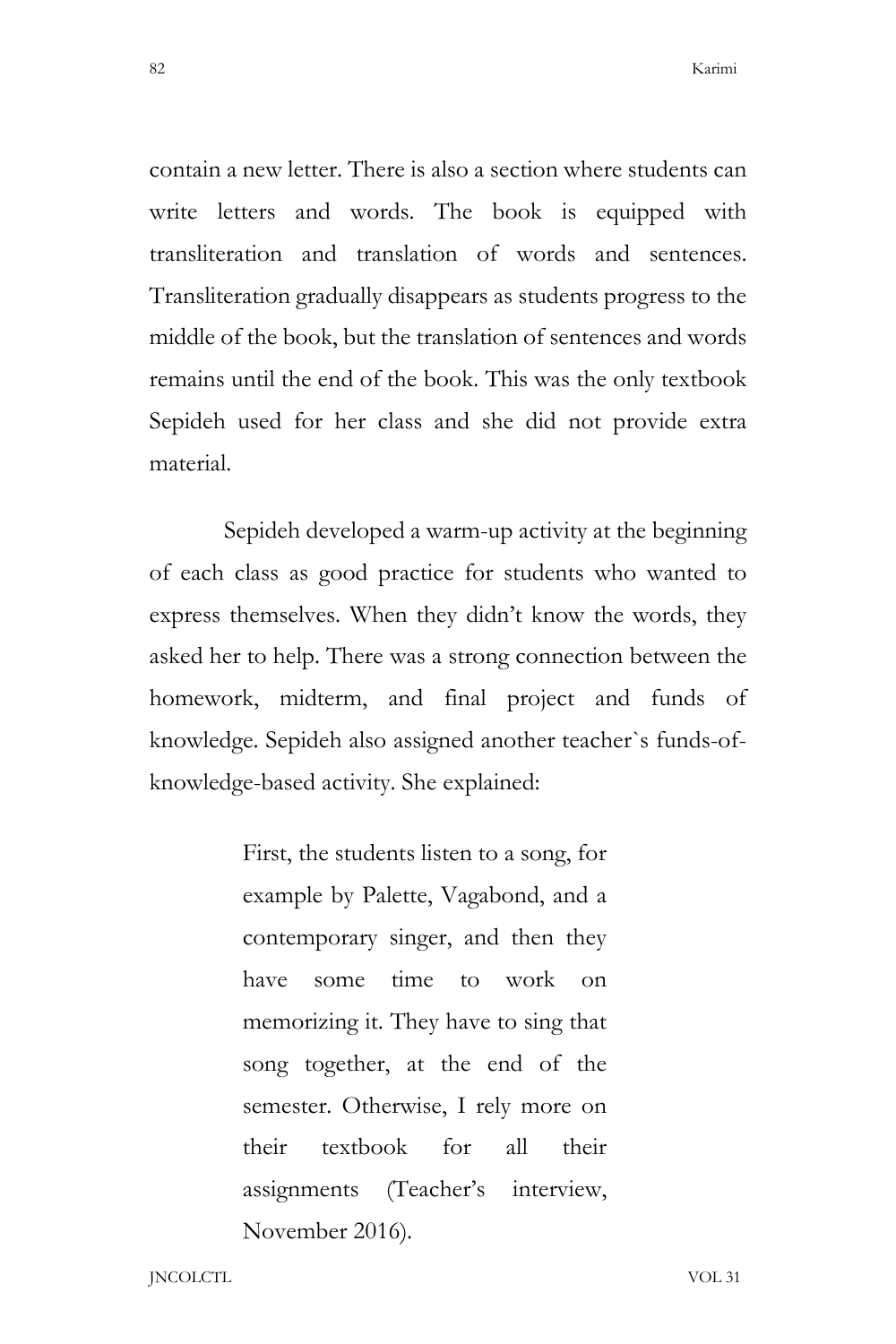Sepideh chose that activity based on her interest in art and music.

This section was devoted to exploring the second language teaching methodologies of three Persian language teachers. Another significant part of this section was about finding the sources of their funds of knowledge and how they applied that approach in their lesson delivery, materials, and developed assignments for the language learners.

# **Discussion and Analysis**

Each teacher in this study represents a different understanding and use of funds of knowledge in the heritage language learning classroom. Sima's represents a mix of teaching methods that consisted of the grammar-translation method and task-based method. Storytelling contextualized new content, portrayed worlds behind the new words, and added to her eclectic methodology. Sima focused mainly on grammar, translation, reading, and vocabulary and a big project that engaged the students. Her instruction language, Persian rather than English, represented a step away from the grammartranslation method.

JNCOLCTL VOL 31 The task-based method was another element of Sima`s eclectic teaching methods. The project kept the students engaged with the Persian language through their work on the final product, teacher-student meetings, recording and listening to the audio file, preparing the presentation, and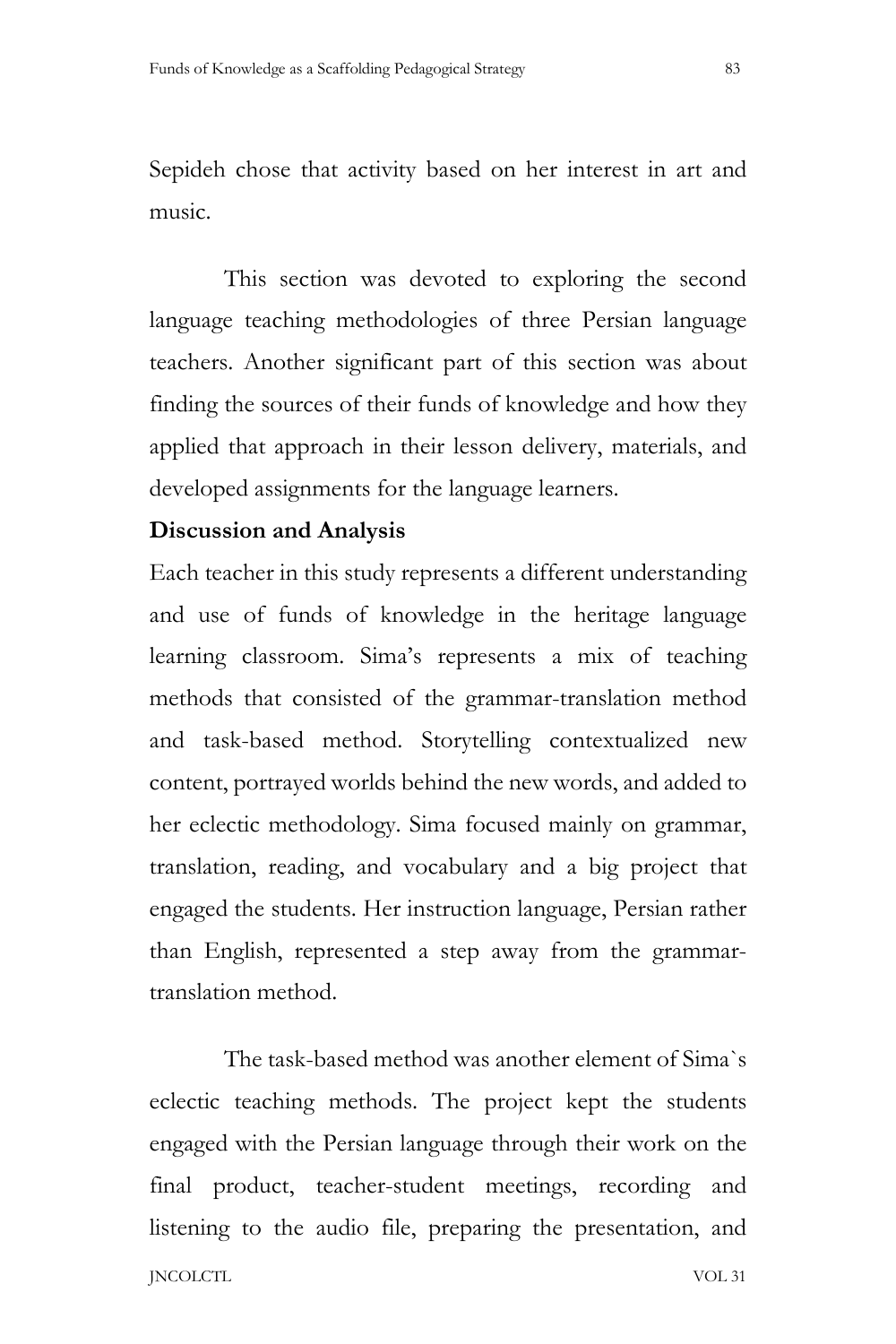giving a lecture about their interview findings. For Sima, each word has a world that she wanted to show her students through narrating a story. That is, she contextualized the new word or grammar rule through an example, a story, or a real memory from her life, interests, and education - her funds of knowledge. She used the method of storytelling to contextualize while teaching new concepts which opened the students' eyes to a new world. The portrayed worlds behind the words can be different for people because of their various background knowledge and experiences. She used her real-life examples for contextualizing new concepts or vocabulary and encouraged students to tell their real stories using new words and grammar rules.

Afsaneh represents mostly the grammar-translation method. She worked on vocabulary, translations, reading, and drill-based activities such as filling in the blank, substituting sentences, and making new ones based on the given samples. The students repeated sentences and then made one of their own using a clue and pattern. Afsaneh included a small portion of the audiolingual and communicative method in her eclectic language teaching methodology; however, the grammartranslation method was stronger than the other ones.

JNCOLCTL VOL 31 Sepideh most closely represents an eclectic method; however, her teaching methods relied on grammar-translation more than the other methods because she focused on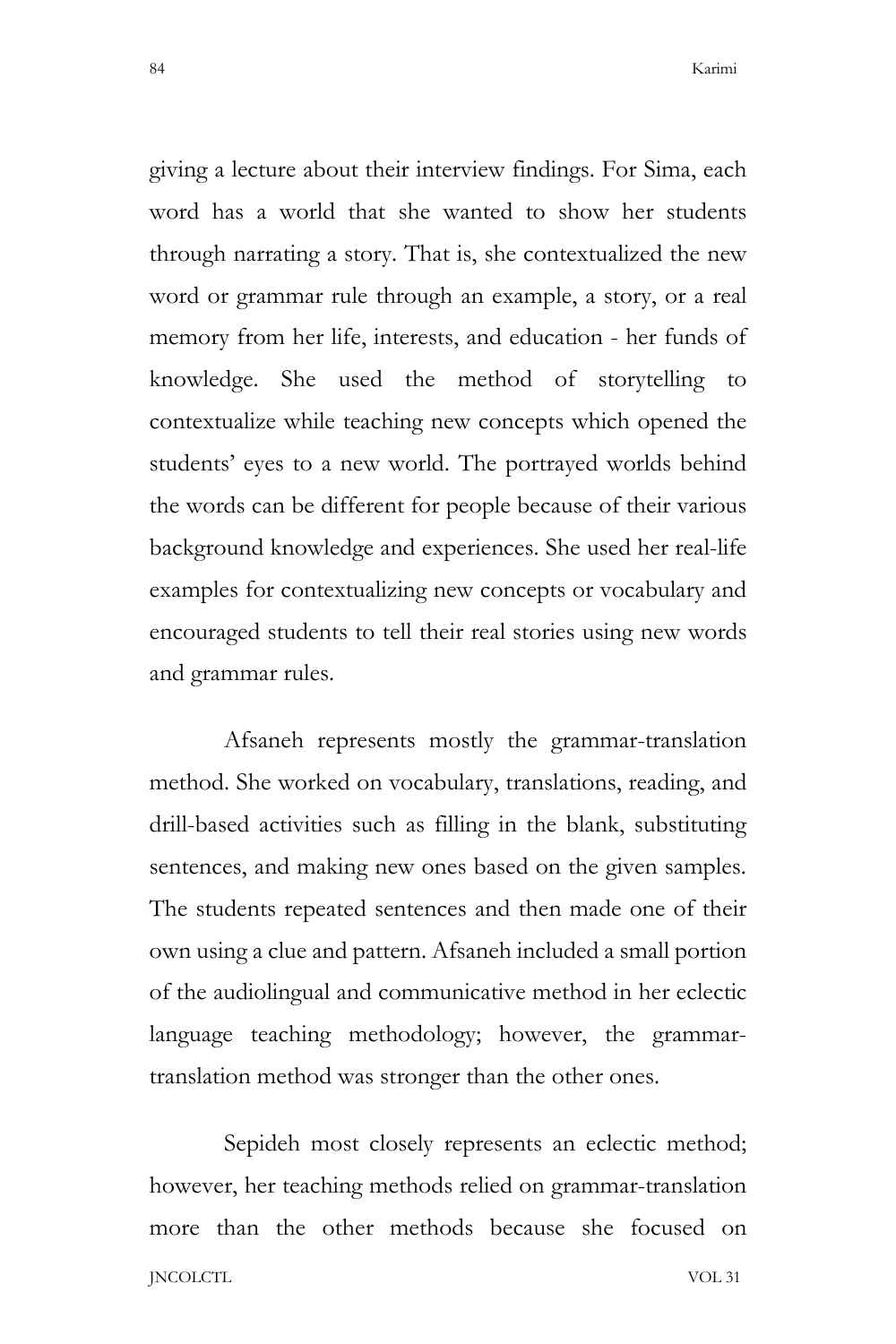grammar, translation, vocabulary, and reading. Including authentic subjects in the warm-up and role-play activity indicated the communicative method was also at play in her class. Students practiced speaking and listening in the Persian language through the materials that Sepideh provided, such as films and short clips that they watched and talked about.

Analyzing the teaching practices of the three teachers in this study, I categorized their funds of knowledge based on their educational backgrounds and personal interests. For Sima, her educational background, Persian literature, and history overlapped with her personal interests. She included Persian poems, stories, and history in the materials of her classes. She simplified and contextualized the new contents such as story, poem, or even song of a singer. She kept the connection between the language she was teaching and the culture of the language by using Persian literature. For everything she taught, Sima had a story, memory, or example to contextualize the new concept.

JNCOLCTL VOL 31 Afsaneh studied Persian language and literature; however, she did not include her funds of knowledge in the materials she had developed for her students. Her teaching materials and activities did not originate from her educational background. However, her interest in the politics of Iran and the US informed the topics she brought into her classrooms. Politics could have had a specific place in the materials and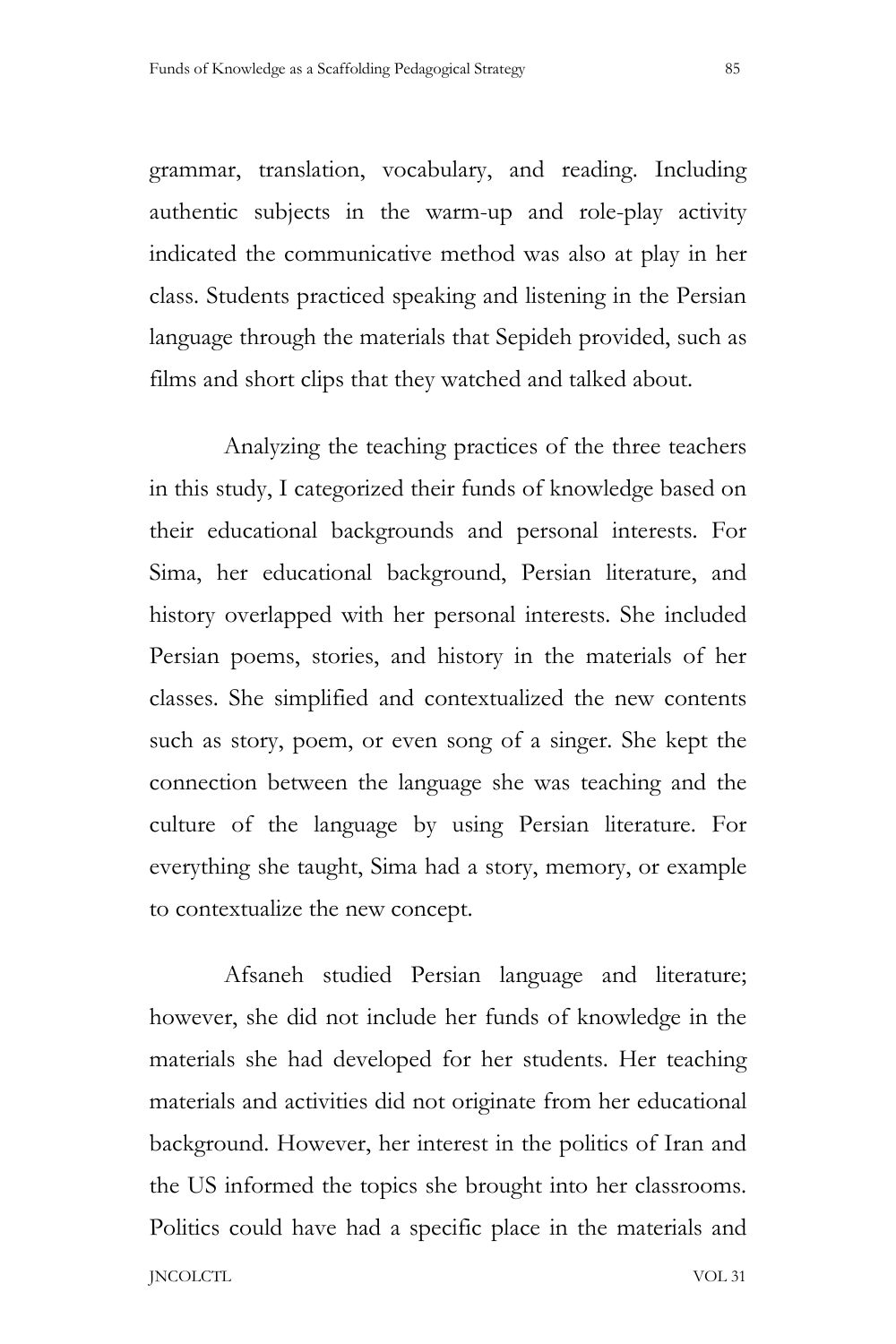activities of the class if Afsaneh had used Persian while speaking about political events. She could have provided more input in Persian for the students. If she had contextualized the content of each session through her funds of knowledge, she could have made new points more understandable for students. While the teacher's funds of knowledge-basedmaterials need to be simplified and doable for language learners, if classroom materials are not integrated into students' lives, language learning is more challenging.

Sepideh's teaching methods and materials were not related to her educational background in Persian literature. Instead, she brought her personal interests into her teaching. Connecting her real-world experiences of Iran with the context of her class allowed her to share the cultural and societal issues of Iran and make them real for the learners. Sharing pictures and videos of Iran provided the students a better sense of, for example, where Iran is, how people dress, what they do, and what they eat for breakfast. Sepideh also spoke about the geography of Tehran, and what the city is famous for. Her lesson delivery and presentations consistently contextualized the words, concepts, and content as part of Persian culture, food, streets, people, and dress to the Persian language learners. She mainly focused on classwork and homework, so she did not assign a final project.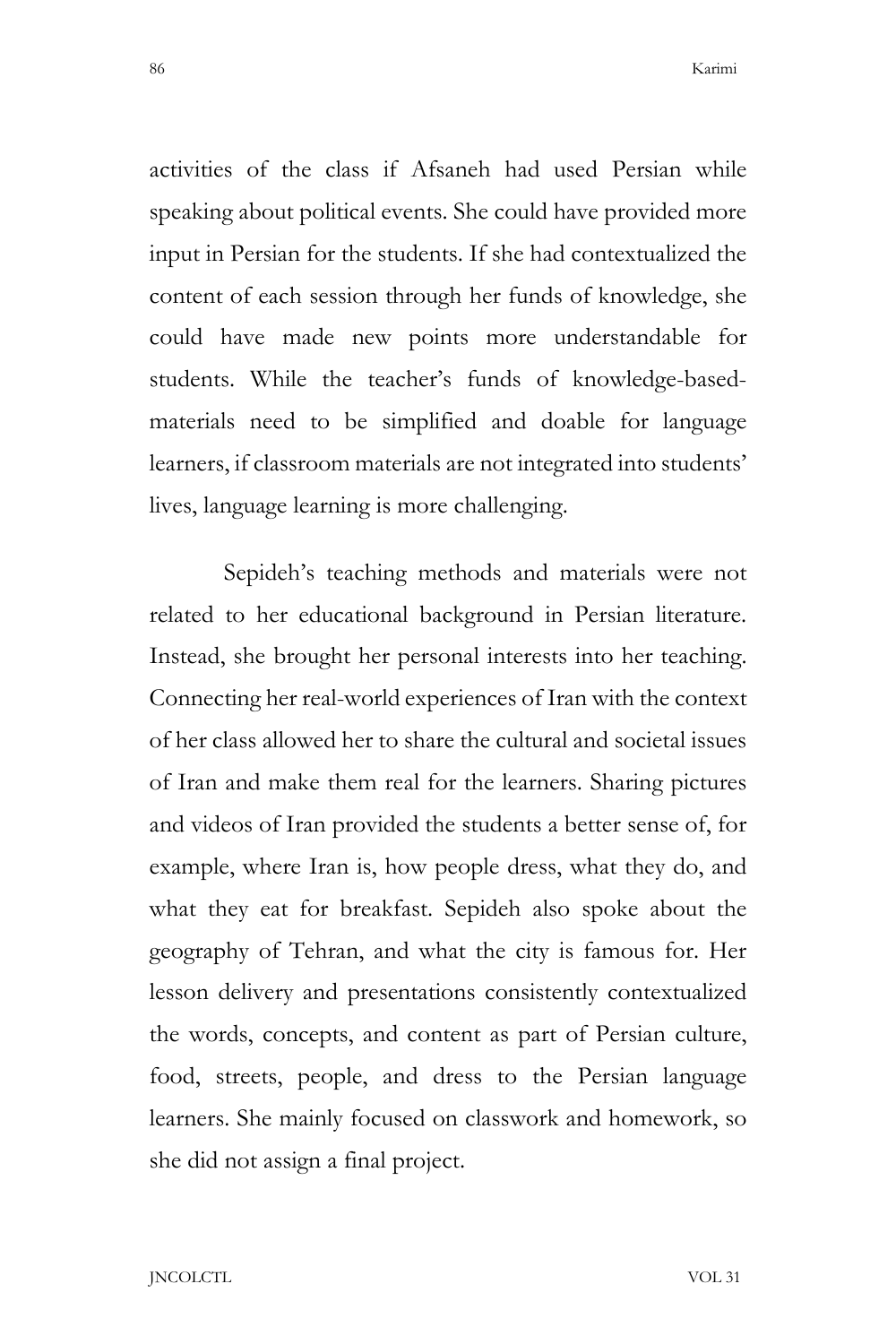Assigning a task-based final project is helpful for heritage language learners because it engages them in topics of interest to them and the teacher. Typically, the features of what is often called the task-based method include a) questions that contain meaningful content related to real-life, b) research on topics that allow students to learn about the culture of the language they are learning, applying the concepts in their presentation, and giving feedback, c) collaboration between students and teacher and d) use of technological tools for presenting their findings. These projects create the required contexts for students to engage with learning new concepts, contents, and culture. This also affords opportunities to investigate, interact, read, and write about what they are to present to the teacher and the whole class. Sima was the only teacher who used the task-based method in the final project for her students.

Findings in this study indicate that being a native speaker of a heritage language is not enough for successful teaching. Heritage language teachers need to be educated for second language teaching to help students learn successfully.

# **Conclusion**

The heritage language classroom isn't a "neutral space" and teaching a new language is not a matter of transferring information about the discrete parts of the language to the students. Rather, language teaching is an act of transferring a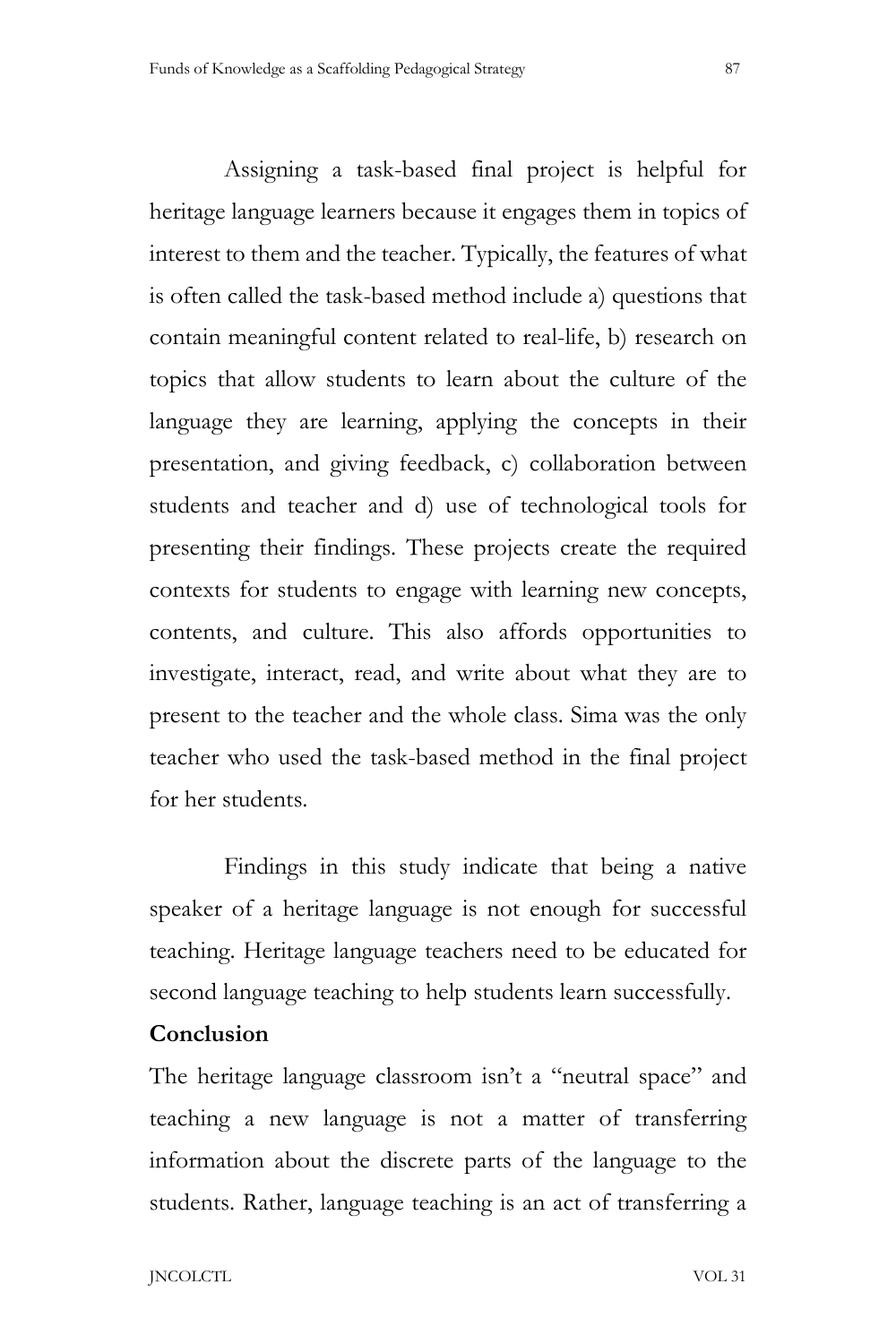message in an interactive context among learners. It is a skill, a profession, and an art. Second and foreign language teachers need to consider their funds of knowledge in their teaching, acknowledging that students need help in different and accessible ways. The best language teaching methods are therefore those that apply "comprehensible input" in low anxiety situations, containing messages that students want to hear. These methods do not force early production in the second language but allow students to produce when they are "ready," recognizing that improvement comes from supplying communicative and comprehensible input, and not from forcing and correcting production. (Krashen, 1977). Furthermore, sociocultural theory points to the notion that language is acquired through interaction in an interactive context (Vygotsky, 1973).

Teaching methods that contextualize the language and bring students into the present time use of language is most effective. Second language teachers should be aware of the importance of their students' backgrounds because the cultural side of a second language is an important aspect that teachers need to contextualize. Most often, it is not just language that is to be spoken but the expression of culture, thoughts, emotions, and interpersonal bonds. Teachers' personal and cultural backgrounds also affect their teaching methods. When second language teachers and learners bring their funds of knowledge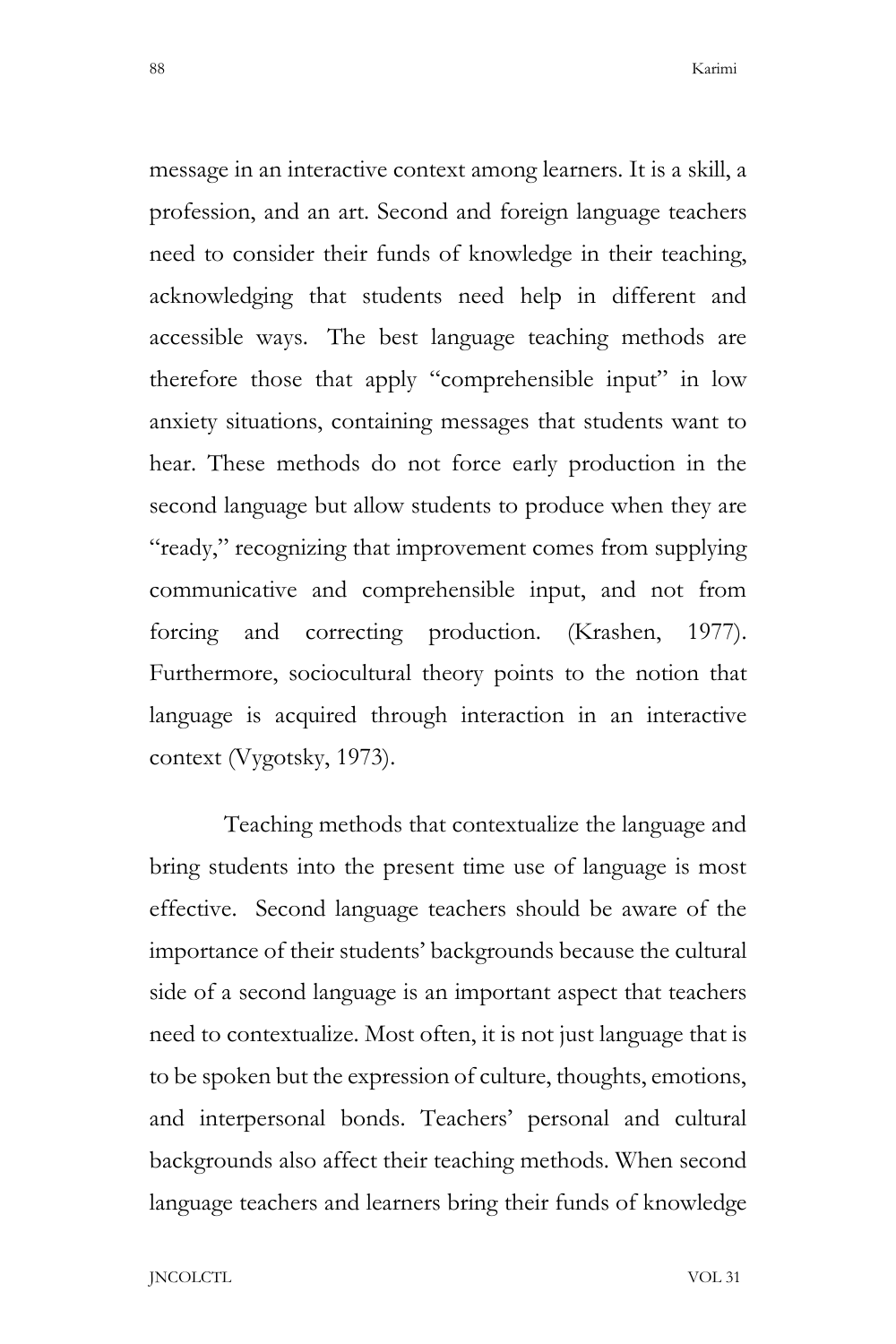into the classrooms, funds of knowledge act as a scaffolding pedagogical strategy.

Teachers who do not have a language education background can attend workshops to get a license/certificate. For example, the aim of the STARTALK<sup>4</sup> project is to improve the expertise of heritage language teachers and create opportunities for them to share their experiences with other teachers. This project provides a "teacher effectiveness checklist, a teacher knowledge and skills matrix, and a tool for assessing teacher development" (Wang, 2009, p. 287). However, a few day-long workshops might not be enough to educate teachers to approach heritage/non-heritage learners in the best way. Wang believes "even "traditional" teacher candidates for commonly taught languages have become too diverse to be treated with one-size-fits-all certification/licensure requirement" (ibid, 2009, p. 284). Second language teachers must ask themselves a series of questions to improve their teaching methods and materials are the students enjoying the class time? Are they bored? How much of their language learning can be used outside of class? How much of the course content can they apply in their daily lives? What strategies, materials, and activities will help students learn?

<sup>&</sup>lt;sup>4</sup> STARTALK is a federal grant program funded by the National Security Agency and administered by the National Foreign Language Center at the University of Maryland.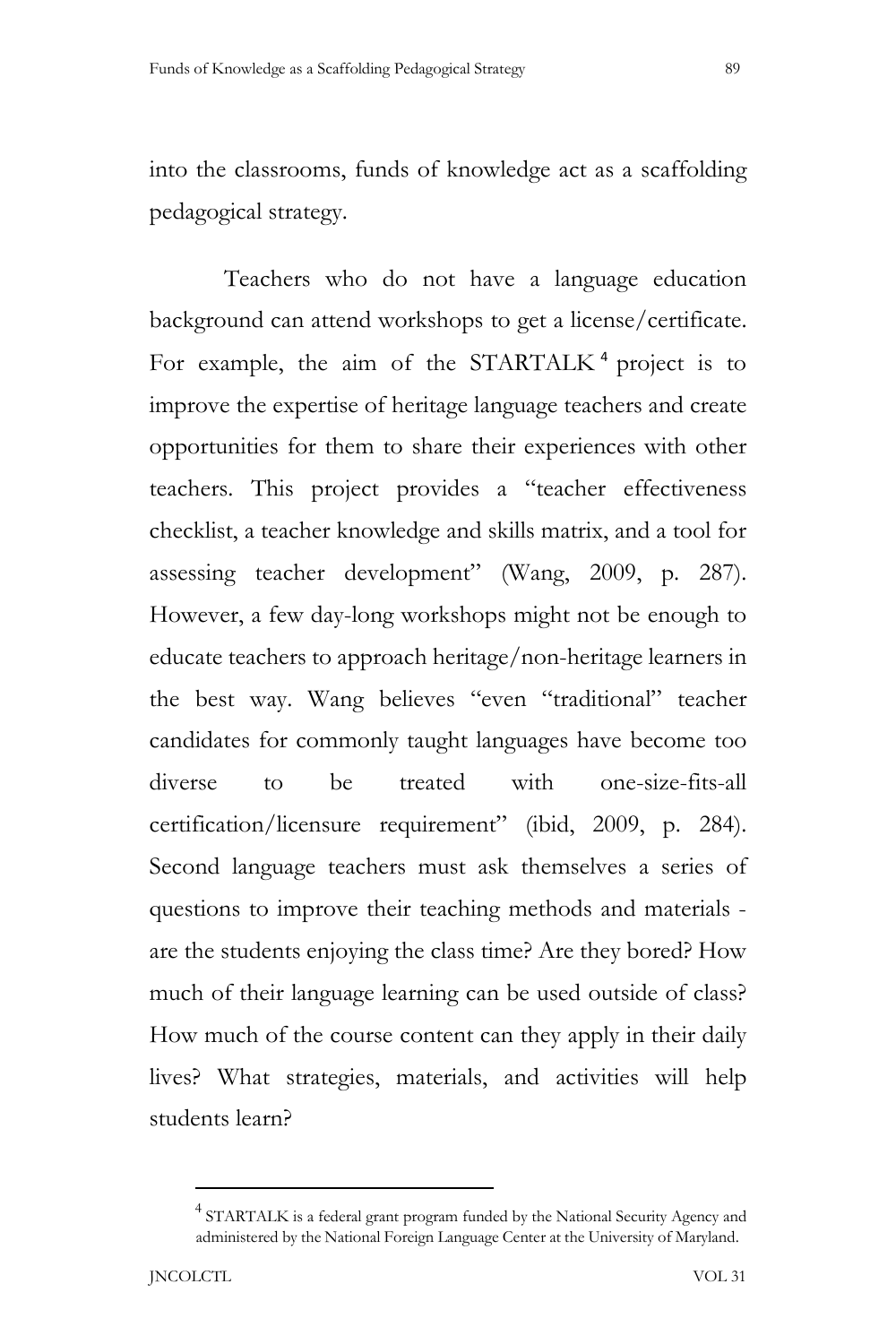The Persian second language teachers in this study need more pedagogic training in second/foreign language learning. The more they know about the language teaching, the richer their funds of knowledge will become; therefore, they will be more able to make the Persian language learning a joyful journey for students. Many of the methods described in this study elicit responses in students such as frustration, hyperfocus on structural points, and disappointment with the experience of (re)learning a new language. Skilled language teachers adapt teaching methods to accommodate different types of learners and their needs. Most language teaching today emphasizes oral communication, although many second language teaching programs place greater emphasis upon written aspects of language, i.e. grammatical mastery and reading.

This study is a mini-ethnography that aims to explore Persian language teachers' funds of knowledge and how funds of knowledge impact teaching methods. Because the sample size is small, it is difficult to make generalizations. However, the study demonstrates the second language education requirements of language teachers. Although there has been considerable research on the linguistic aspects of Persian language learning and teaching, little pedagogical attention has been given to Persian teaching methodologies (Sedighi, 2010). This study was designed and conducted to fill this gap in the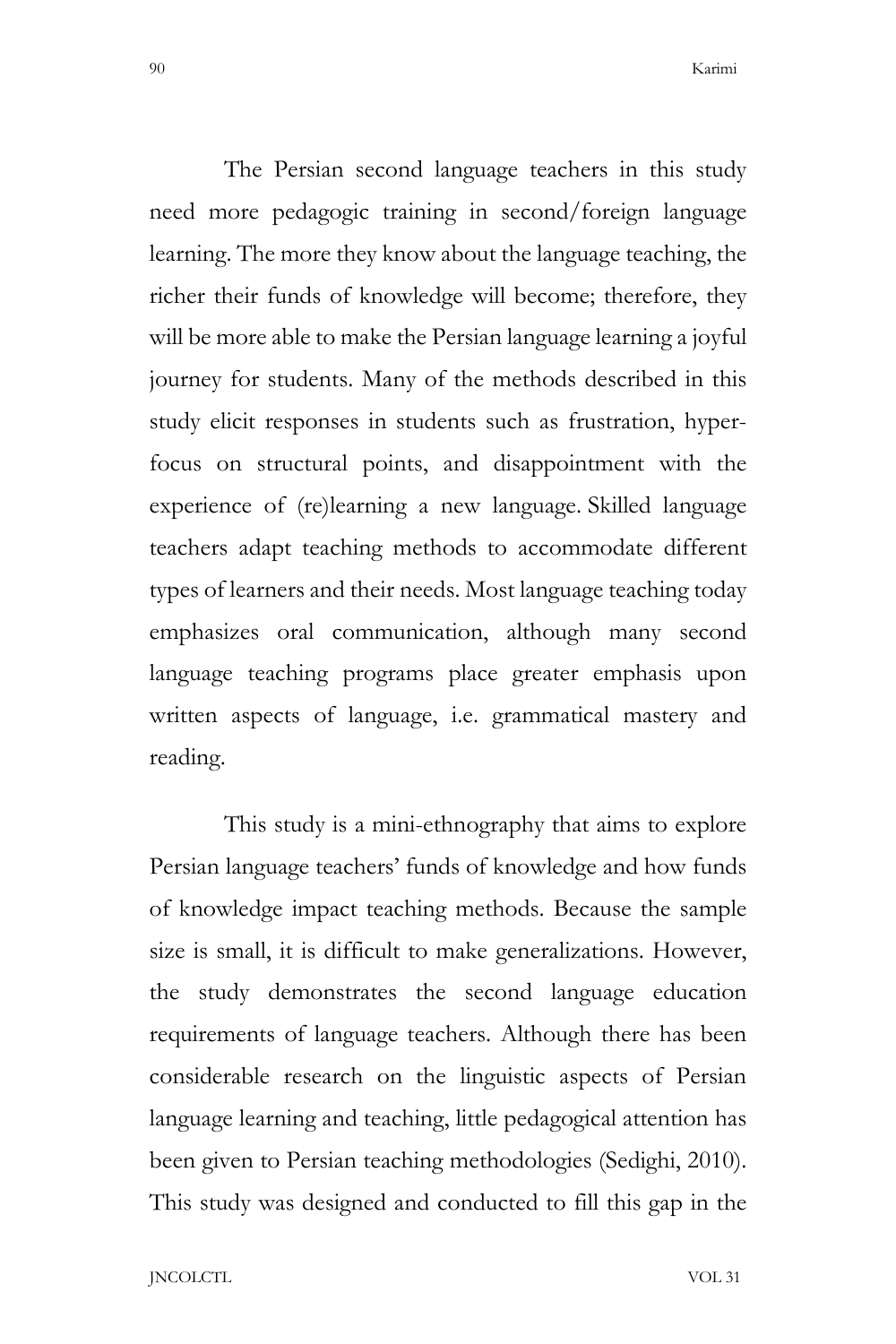literature. I hope that this research may serve as a model for helping language teachers enrich their second-languageteaching-based funds of knowledge to improve their teaching. While in a heritage-speaking family, parents and children are being separated "by the wall of words" (Chow, 2001, p. A01), educators should not let that wall get thicker, which leads to intergenerational conflict and communication breakdowns as well as the loss of language and ethnic identity.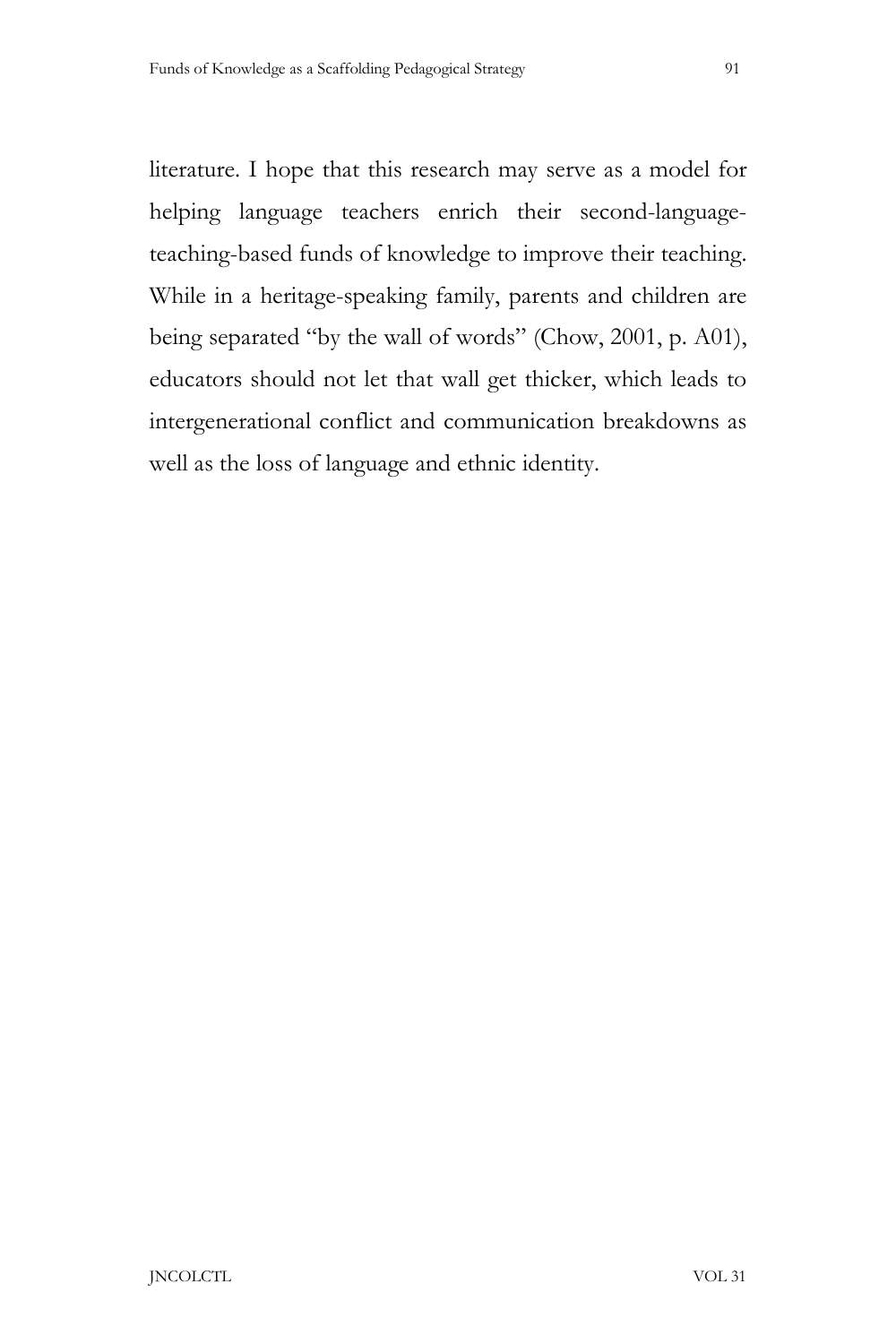|   |        | I       |
|---|--------|---------|
| ٧ | c<br>٠ | ۰,<br>I |

| Persian Script                   | "Literal"<br>Translation        | Meaning in Context                   |
|----------------------------------|---------------------------------|--------------------------------------|
| چوگان آبي                        | Chogān-e-ābi                    | Water polo                           |
| ؟غذا كوش                         | <u>Ghazā</u> koosh              | Where's the food?                    |
| <u>خوردَمِش</u> / آن را<br>خوردم | Khordamesh/<br>ān<br>rā khordam | I ate it                             |
| چوپان در و غگو                   | Choopān<br>e<br>Dorooghgoo      | liar shepherd                        |
| من می خواهم/ من<br>نمی خواهم     | Man mikhām/man<br>nemikhām      | I want/ I don't want                 |
| من اينو نمي خواهم                | Man<br>ino<br>nemikhām          | I don't want these<br>(shoes)        |
| ظر يف                            | Zarif                           | Delicate/foreign<br>minister of Iran |

Table 1. Meaning and Transcriptions of Persian Words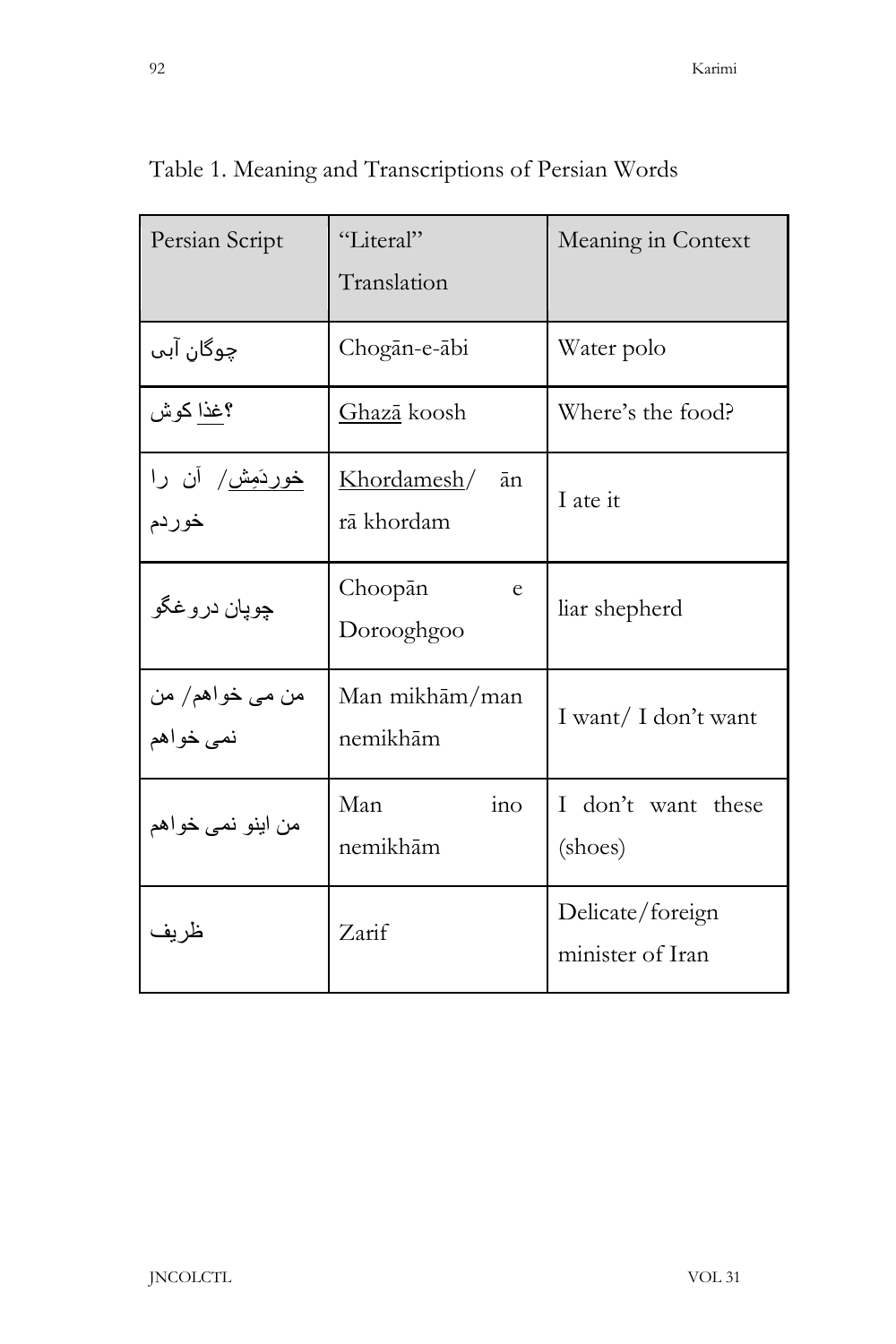#### **References**

- Atoofi, S. (2013). Linguistic Markers of Affect in Heritage Persian: A Linguistic Anthropological Study among Persian Heritage Language Students and Their Teachers. International *Journal on Iranian Studies*. Vol: 46: 6.
- Atkinson, D. (2012). *Alternative Approaches to Second Language Acquisition*. Routledge. New York and London.
- Agar, M. (1994). *Language shock: Understanding the culture of conversation*. New York William Morrow.
- Brinton, M. D. et al. (2008). *Heritage Language Education. A New Field Emerging*. Routledge. New York and London.
- Brown, H.D. (2002). English language teaching in the "Post- Method" era: Toward better diagnosis, treatment, and assessment. In J. Richards and W. Renandya (eds.),  *Methodology in Language Teaching: An Anthology of Current Practice* (pp. 9-18). Cambridge: Cambridge University Press.
- Chow, H. P. H. (2001*). The challenge of diversity: Ethnic identity maintenance and heritage language retention in the Canadian mosaic.* Paper presented at the Department of Canadian Heritage for the Ethnocultural, Racial, Religious, and Linguistic Diversity and Identity Seminar. Halifax, Nova Scotia.

Chomsky, N. (1957). *Syntactic Structures*. Mouton.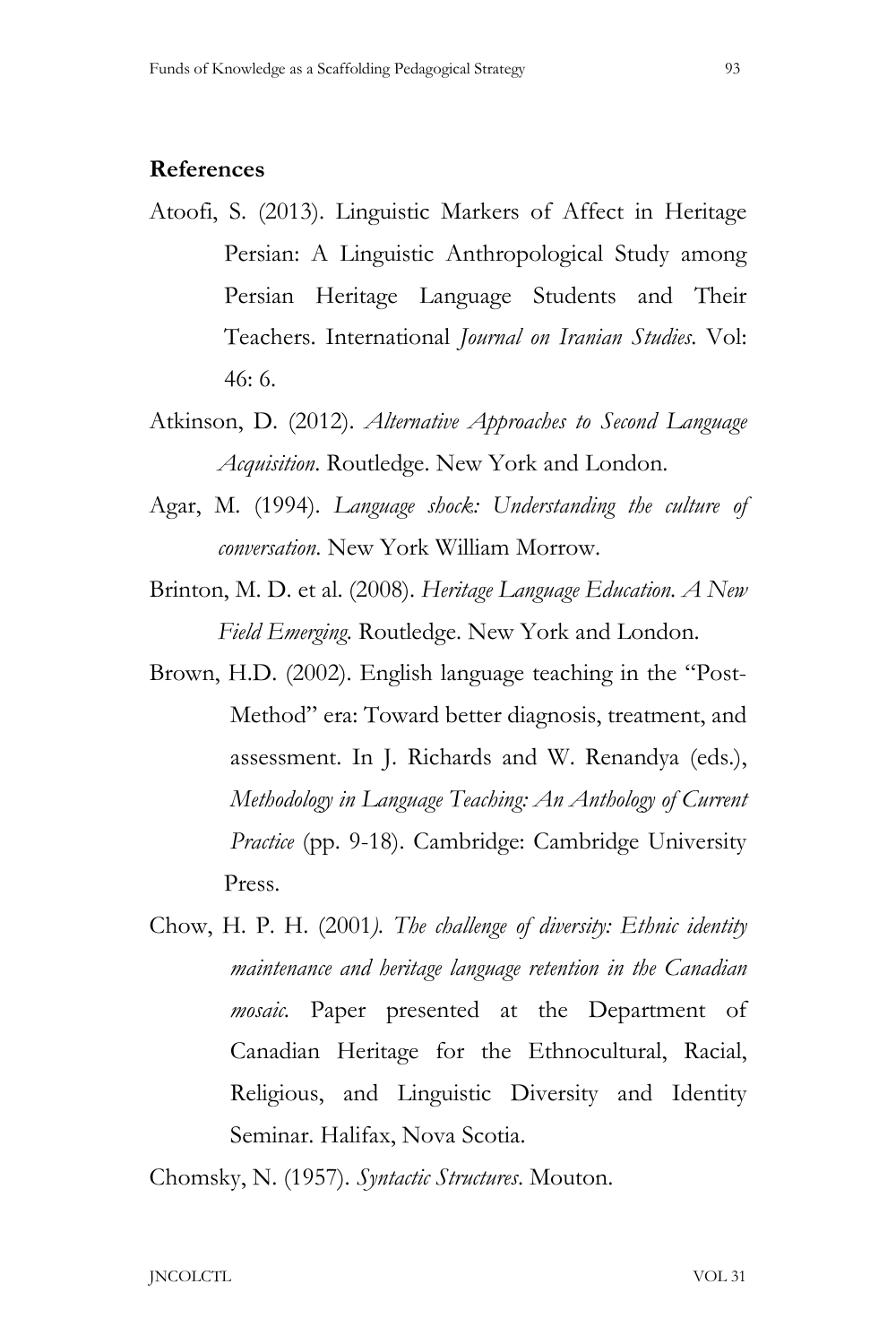- Correa, M. (2011). Advocating for critical pedagogical approaches to teaching Spanish as a heritage language: Some considerations. *Foreign Language Annals*. 44, 2 (308-20). Retrieved from https://onlinelibrary.wiley.com/doi/epdf/10.1111/j. 1944-9720.2011.01132.x.
- Cummins, J. (2005). A Proposal for Action: Strategies for Recognizing Heritage Language Competence as a Learning Resource within the Mainstream Classroom. *The Modern Language Journal.* v.89. No.4. pp: 585-592.
- Dekeyser, R. (2010). Practice for second language learning: Don't throw out the baby with the Bathwater. *International Journal of English Studies. 10(1)*, 155-165.
- Fishman, J. A. (2001). 300-plus years of heritage language education in the United States. In J.K. Peyton, D. A. Ranard, & S. McGinnis (Eds.), *Heritage languages in America: Preserving a national resource* (pp. 81-98). Washington, DC & McHenry, IL: Center for Applied Linguistics & Delta Systems.
- Flick U. (2006). *An Introduction to Qualitative Research*. (3rd eds). London. Thousand Oaks. New Delhi. SAGE Publications.
- González, N., Moll, L. C. (2002). Cruzando el Puente: Building bridges to funds of knowledge *Educational Policy 16(4)*, 623–641.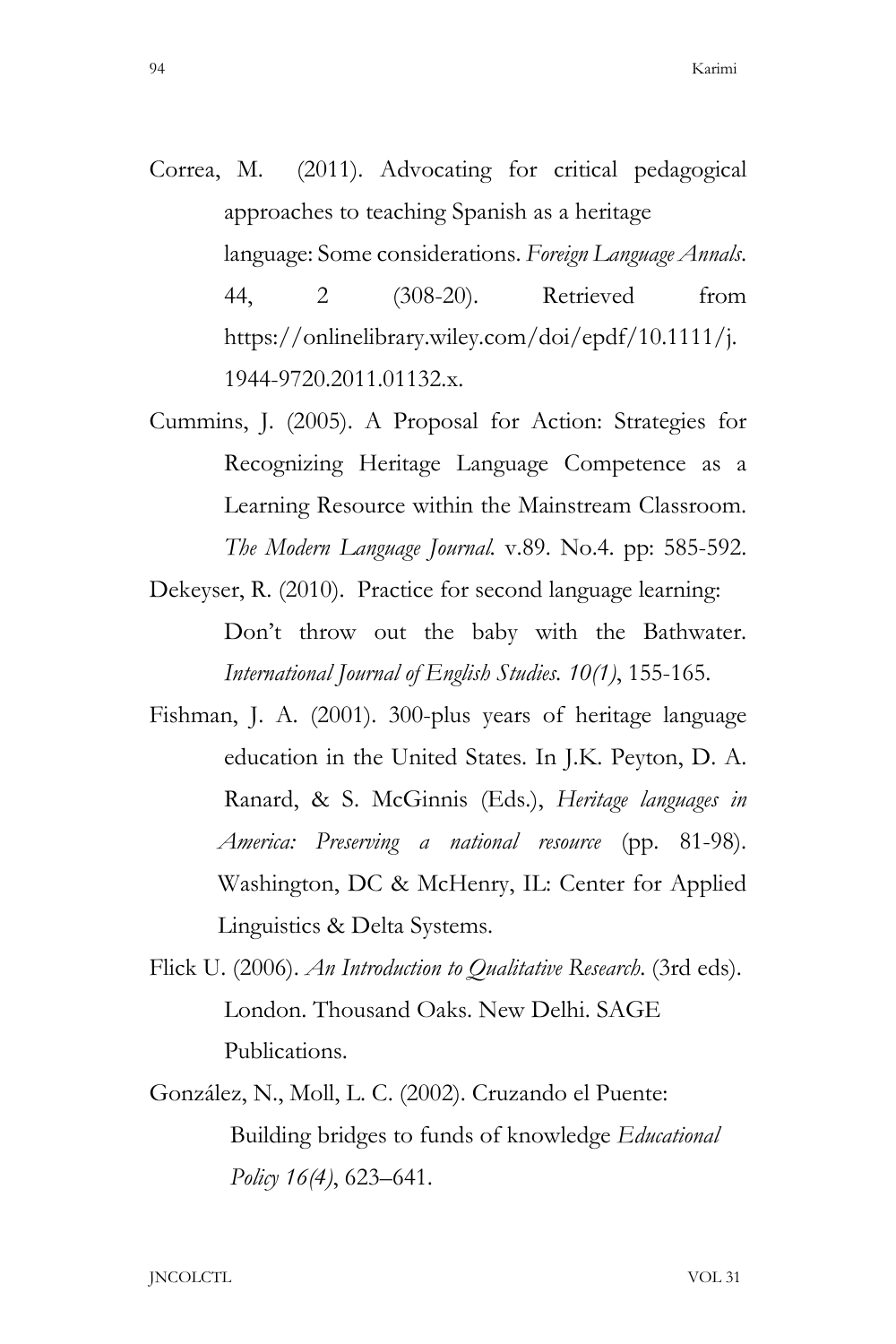- Hammersley, M. & Atkinson, P. (2007). Ethnography: Principles in Practice (3rd Ed). Routledge. New York and London.
- Heath, S.B. (1983). *Ways with words: Language, life, and work in communities and classrooms. N*ew York: Cambridge University Press.
- Hymes, D. H. (1996) *Ethnography, Linguistics, Narrative Inequality: Toward an Understanding of Voice*. 1st ed. London: Taylor & Francis.
- Krashen, S. (1977). Some issues relating to the Monitor Model. In H. D. Brown, C. Yorio and R. Crymes (Eds.) On TESOL '77: Teaching and Learning English as a Second Language: Trends in Research and Practice. Washington: TESOL. pp. 144-158.
- Krashen, S. (1985). *The input hypothesis: Issues and implications*. London: Longman.
- Krashen, S. (1998). Language shyness and heritage language development. In Krashen, S., Tse, L., & McQuillan, J., Eds., *Heritage Language Development*. Culver City: Language Education Associates. pp. 41-49.
- Lantolf, J. (2000). *Sociocultural Theory and Second Language Learning*. Oxford University Press.
- Lantolf, J. & Thorne, S. L. (2007). Sociocultural Theory and Second Language Learning. In. B.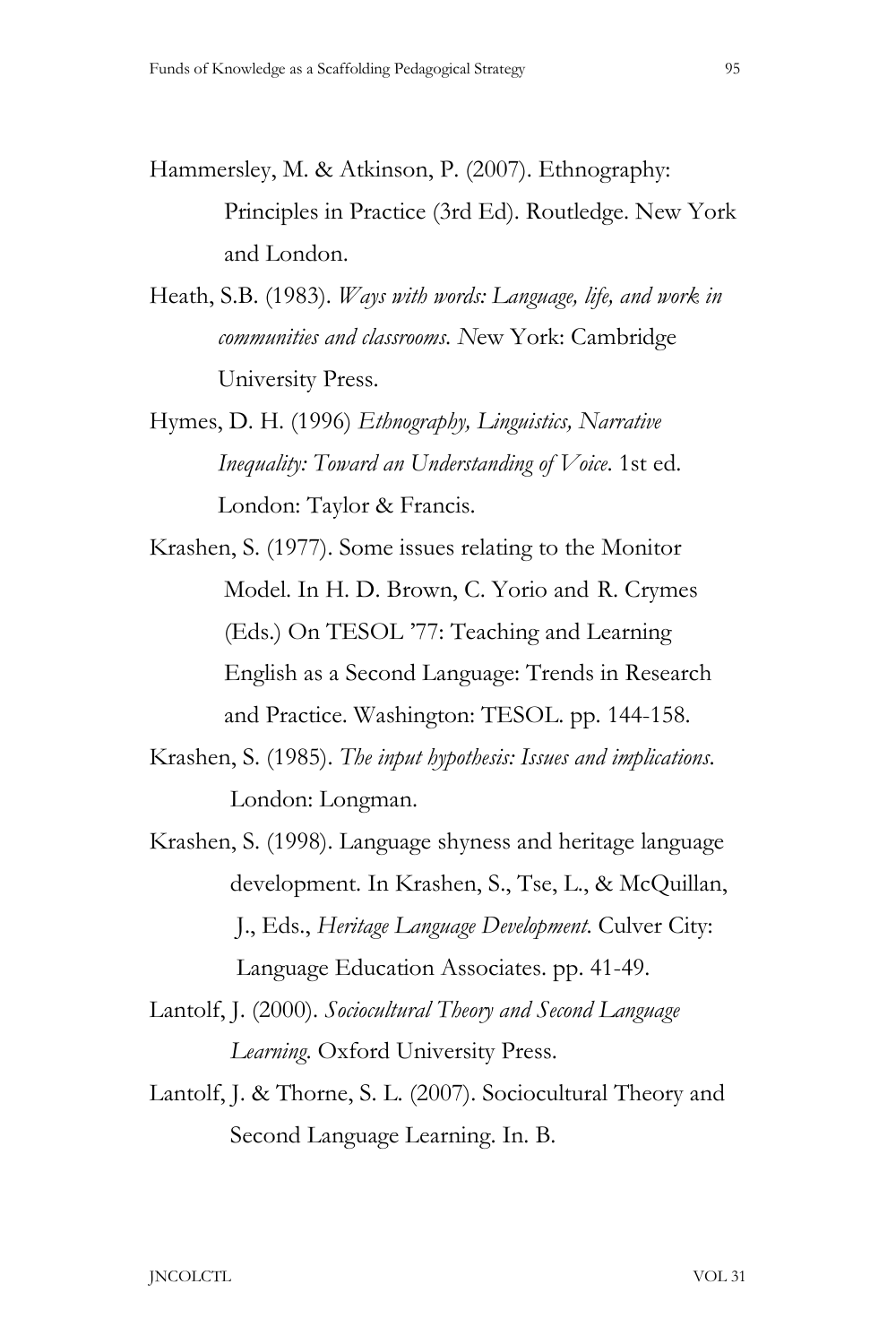Van Patten & J. Williams (eds.), *Theories in Second Language Acquisition* (pp. 201-224). Mahwah, NJ: Lawrence Erlbaum.

- Lin, A. (2010). Curriculum: Foreign language learning. In Peterson, P, Baker, E, and McGaw, B (Eds.), *International Encyclopedia of Education, 1*, (428- 434). Oxford: Elsevier.
- Maxwell, J. A. (2005). *Qualitative Research Design: An Interactive Approach*. USA. Sage Publications, Inc.
- Meybodi, M. (2014). *Ethnic Language Maintenance: A Case Study of Second-Generation Iranian Americans in the Northeastern States*. CUNY Academic Works. Retrieved from https://academicworks.cuny.edu/gc\_etds/258.
- Megerdoomian, K. (2010). Linguistic patterns in Heritage Persian instruction. In *Proceedings of STARTALK Persian Teacher's Workshop for Professional Curriculum and Materials Development*. Philadelphia: University of Pennsylvania Press.0
- Mercer, N. (1995). *The guided construction of knowledge: Talk amongst teachers and learners*. Clevedon, England: Multilingual Matters.
- Modarresi, Y. (2001). The Iranian community in the United States and the maintenance of Persian. *International Journal of the Sociology of Language*, Vol: 148.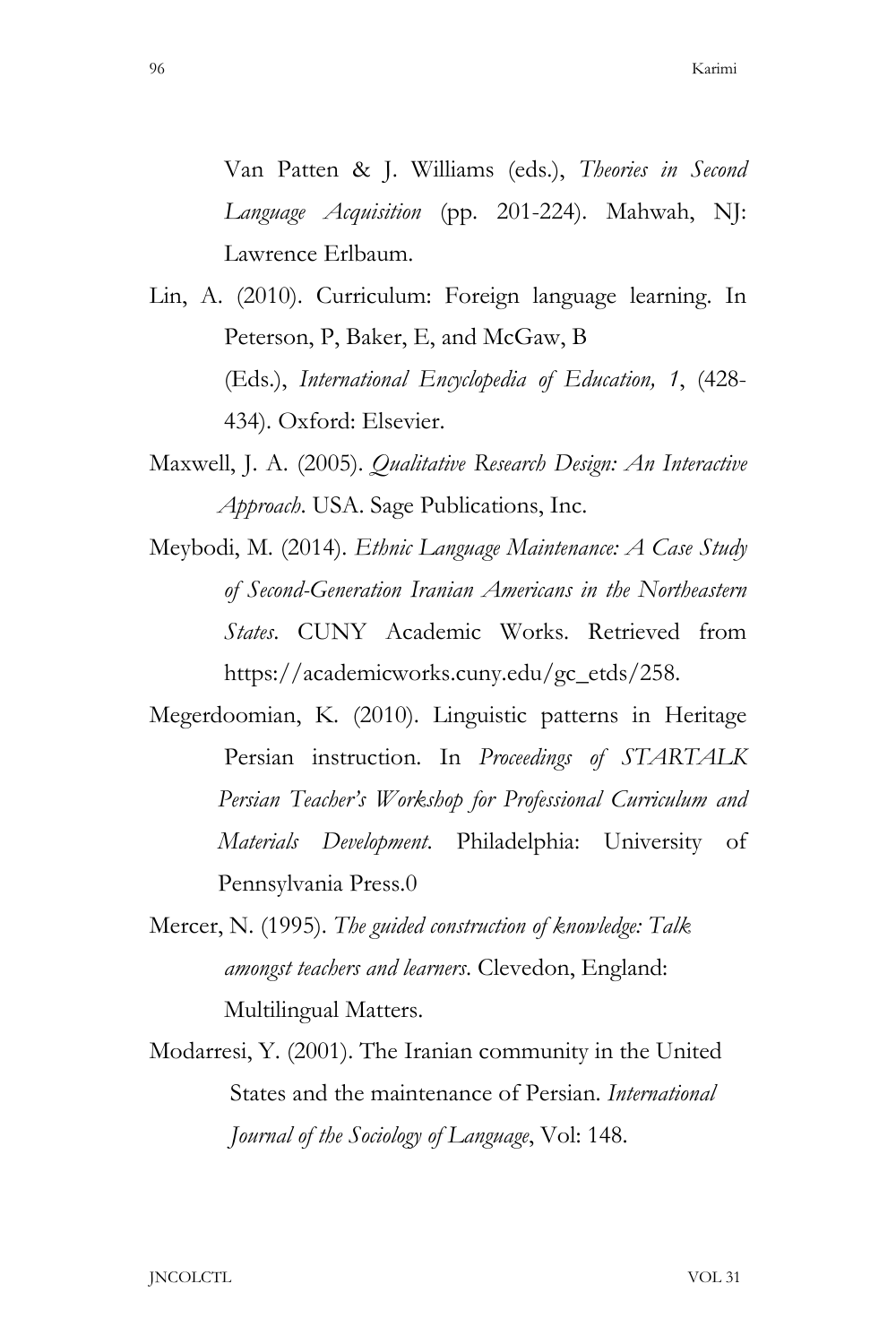- Moll, L. & Greenberg J.B. (1990). Creating zones of possibilities: Combining social context for instruction. In L. C. Moll (Ed.), *Vygotsky and education: Instructional implications and applications of sociohistorical psychology (*pp. 319-349). Cambridge: Cambridge University Press.
- Moll, L. (1990). *Vygotsky and education: Instructional implications and applications of sociohistorical psychology*. Cambridge: Cambridge University Press.
- Moll, L. C., Amanti, C., Neff, D., & González, N. (1992). Funds of knowledge for teaching: Using a qualitative approach to connect homes and classrooms. *Theory into Practice, 31(2)*, 132-141.
- Nunan, D. (2004). *Task-based language teaching*. Cambridge: Cambridge University Press.
- Pérez, C. D. (2010). Heritage Language Instruction in the 21st Century. New Waves-Educational Research & Development, Vol. 3. No.1.
- Perin, D. (2011). *Facilitating student learning through contextualization. Assessment of Evidence Series.* CCRC Working Paper No. 29. New York, NY: Community College Research Center, Teachers College, Columbia University.
- Ramezanzadeh, F. S. (2010). *Unveiling the veiled and veiling the unveiled: Revealing the underlying linguistic ideologies and their impact on Persian language loss and maintenance among second-*

JNCOLCTL VOL 31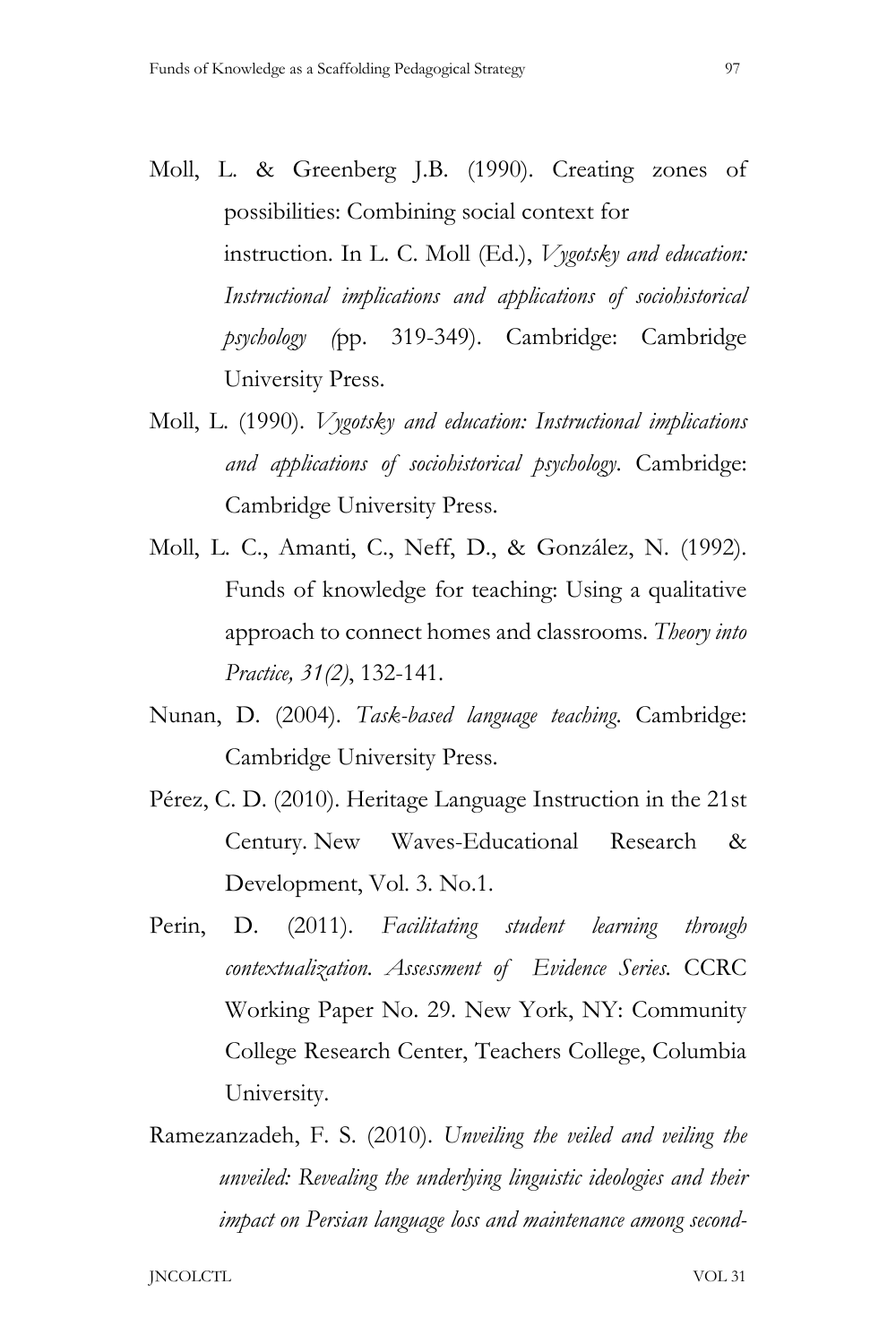*generation Iranian-American college students* (Unpublished doctoral dissertation, The University of Utah).

- Richards, J.C., and Rodgers, T.S. (1986). *Approaches and methods in language teaching*. Cambridge: Cambridge University Press.
- Richards, J. C., & Rodgers, T. S. (2001). *Approaches and methods in language teaching* (2nd ed.). New York: Cambridge University Press.
- Richards, J.C. (2006). *Communicative language teaching today*. Cambridge: Cambridge University Press.
- Sedighi, A. (2010). Teaching Persian to Heritage Persian Speakers. *International Journal on Iranian Studies* 43:5 (2010): 681-695.
- Sedighi, A. (2012). Exploring Linguistic Characteristics of Heritage Persian speakers: A Preliminary Study. Presented at the Sixth Research Institute of the National Heritage Languages Resource Center, UCLA.
- Shabani-Jadidi, P. 2016. Compound Verb Processing in Second Language Speakers of Persian. *Journal of the International Society for Iranian Studies*, 49(1): 137–158.
- Strauss, L. A. (1987). *Qualitative Analysis for Social Scientists*. Cambridge University Press
- Taylor, P. & Mulhall, A. (1997). *Contextualizing teaching and learning in primary schools: Using agricultural experience*.